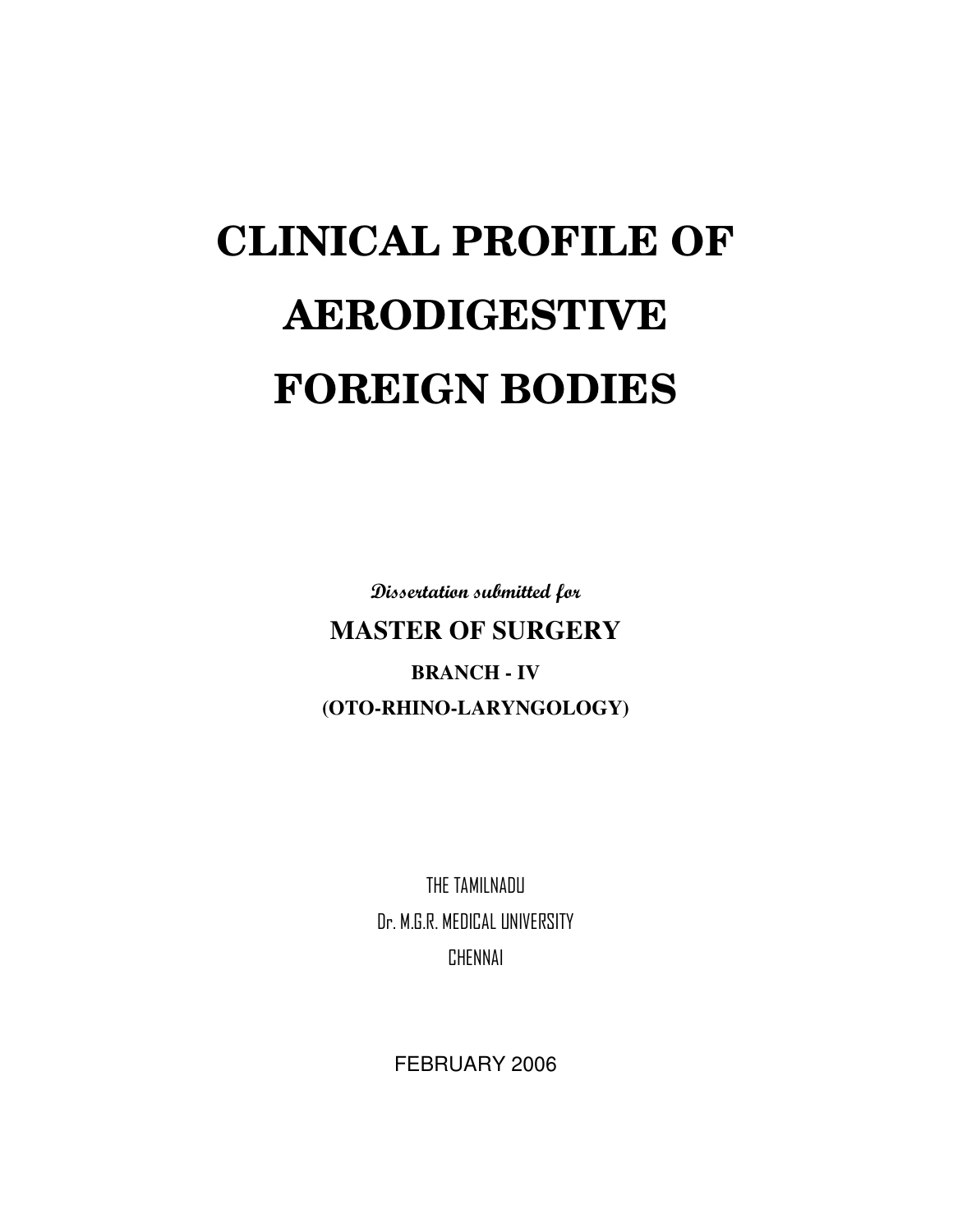Department of ENT Diseases Govt. Rajaji Hospital Madurai Medical College Madurai

## *CERTIFICATE*

This is to certify that this dissertation entitled **"Clinical Profile of Aerodigestive Foreign Bodies"** presented herewith by **Dr. S. MOHAIDEEN NOUSHADH GANI** to the faculty of Oto-Rhino-Laryngology, The Tamil Nadu Dr. M.G.R. Medical University, Chennai in partial fulfilment of the requirement for the award of M.S. Degree branch IV (ENT) is a bonafide research work carried out by him under my direct supervision and guidance.

> **Prof. Dr. R. MAHARAJA M.S., D.L.O.,** Professor & Head of the Department, Department of ENT Diseases, Govt. Rajaji Hospital, Madurai Medical College, Madurai.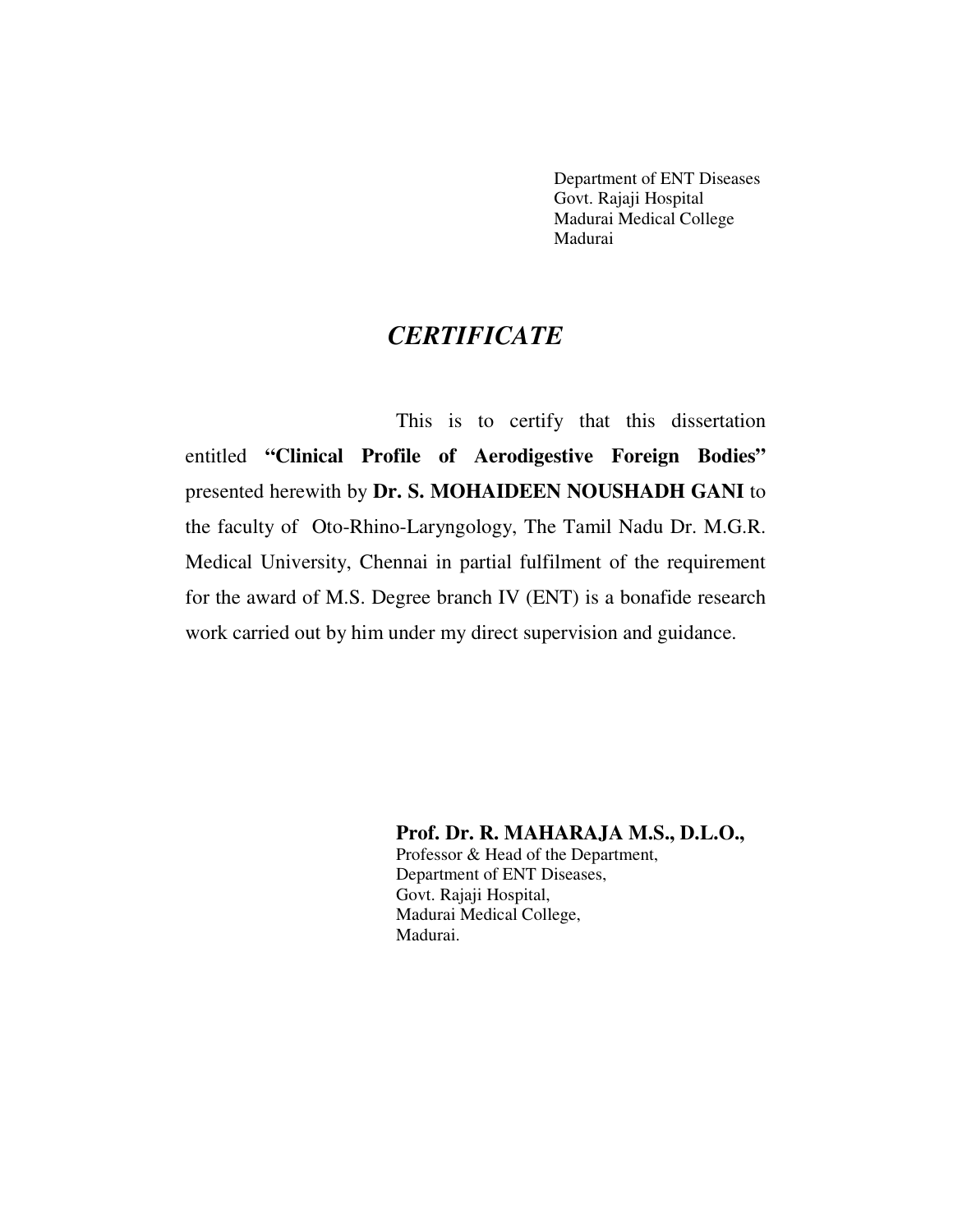#### **ACKNOWLEDGEMENT**

I have great pleasure in expressing my deep sense of gratitude to **Prof. Dr. R.MAHARAJA, M.S., D.L.O.,** Professor and Head of Department of ENT Diseases, Government Rajaji Hospital and Madurai Medical College, Madurai for his kind encouragement, valuable guidance and all the help rendered during this study and for the preparation of this dissertation.

My sincere thanks to **Dr. M.ARUNACHALAM M.S., D.L.O.,** Addl. Prof. Department of ENT Diseases, Madurai Medical College for the valuable guidance during this study.

I would like to place on record my indebtedness to my teachers, Department of ENT Diseases for their whole hearted help and support in doing this study.

I express my sincere thanks to the **DEAN**, Madurai Medical College and Government Rajaji Hospital for permitting me to utilise the clinical material of this hospital.

Lastly, I am conscious of my indebtedness to all my patients for their kind co-operation during the course of this study.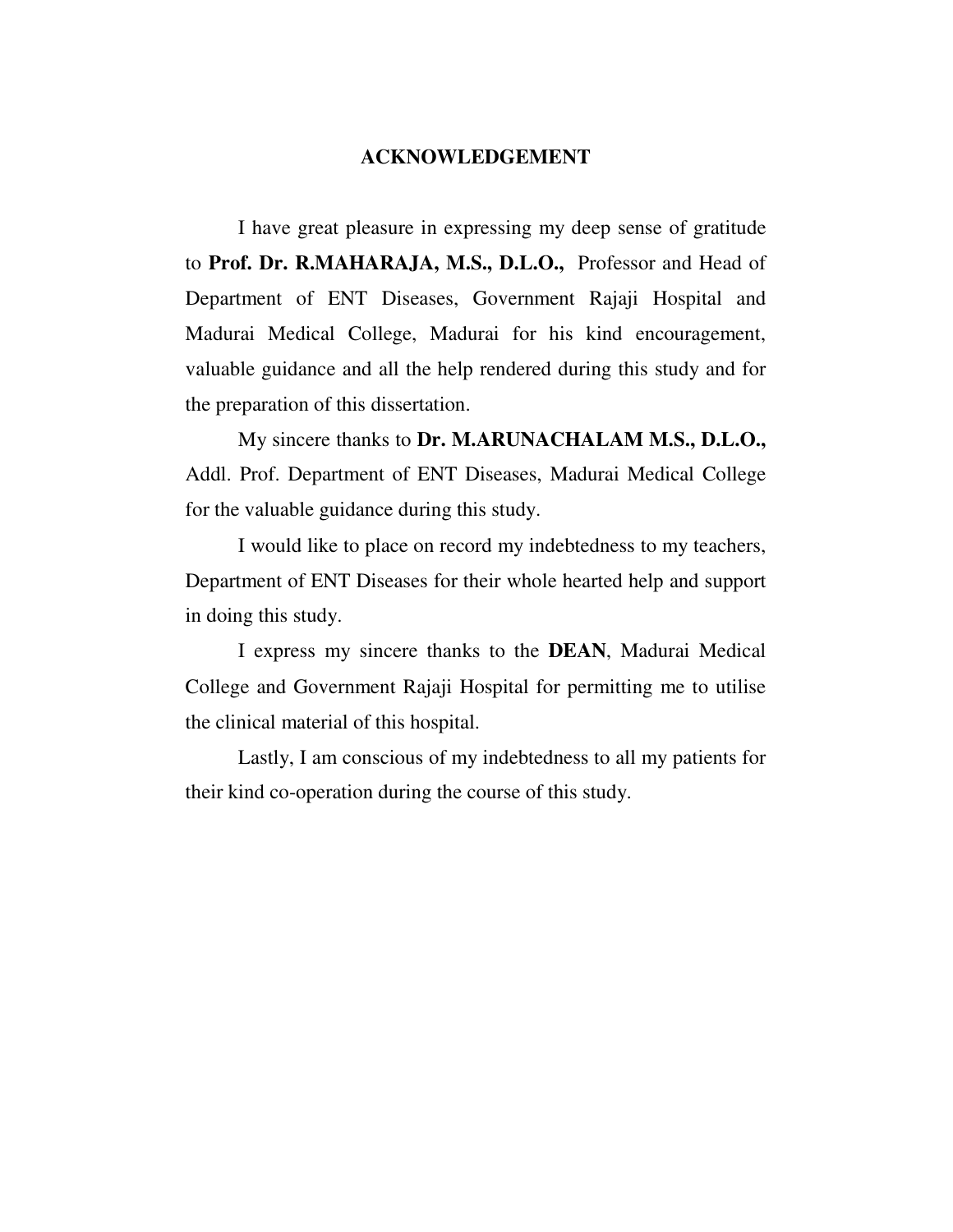# **INDEX**

| <b>INTRODUCTION</b>                 | 1              |
|-------------------------------------|----------------|
| <b>AIM &amp; HISTORY</b>            | $\overline{2}$ |
| <b>DEFINITON &amp; NOMENCLATURE</b> | 3              |
| ANATOMY OF AERODIGESTIVE TRACT      | $\overline{4}$ |
| <b>AETIOLOGY</b>                    | 27             |
| <b>INCIDENCE</b>                    | 28             |
| <b>PATHOLOGY</b>                    | 29             |
| <b>CLINICAL FEATURES</b>            | 31             |
| <b>INVESTIGATIONS</b>               | 35             |
| <b>MANAGEMENT</b>                   | 37             |
| <b>METHODS AND MATERIALS</b>        | 54             |
| <b>OBSERVATION</b>                  | 55             |
| <b>DISCUSSION</b>                   | 61             |
| <b>CONCLUSION</b>                   | 65             |
| <b>BIBLIOGRAPHY</b>                 |                |
|                                     |                |

MASTER CHART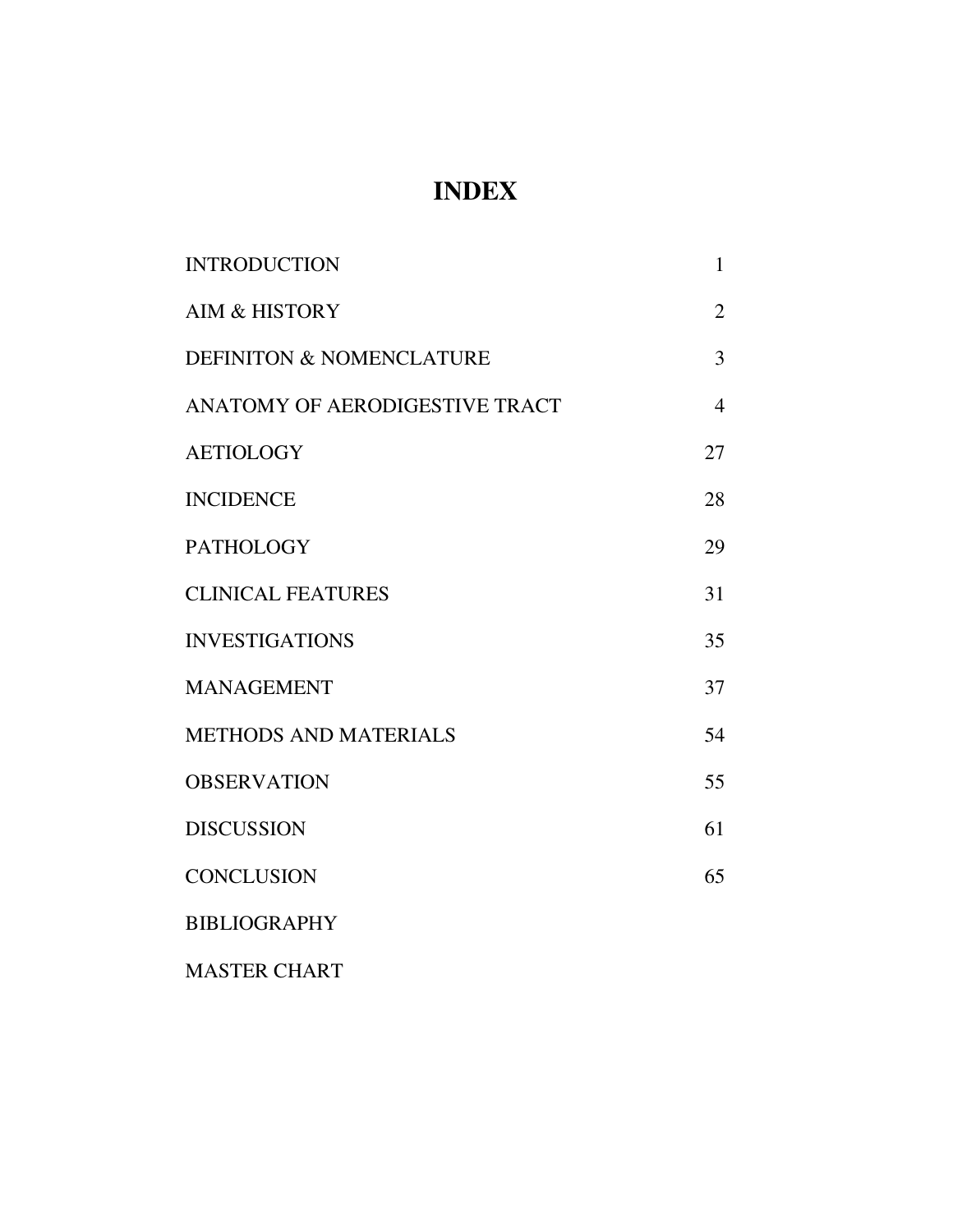# **INTRODUCTION**

The problem of foreign bodies in the aerodigestive tract is commonly encountered in day to day ENT practice. The problem of aerodigestive foreign bodies are noted from time immemorial. It is mostly accidental with patient negligence being the major contributing factor. They have to be attended immediately because of grave complications. With the advent of rigid endoscopes and Hopkins telescopes visualization of the aerodigestive tract and removal of foreign bodies have been revolutionized. The gravity of situation calls for extensive study and hence this topic is selected for dissertation work.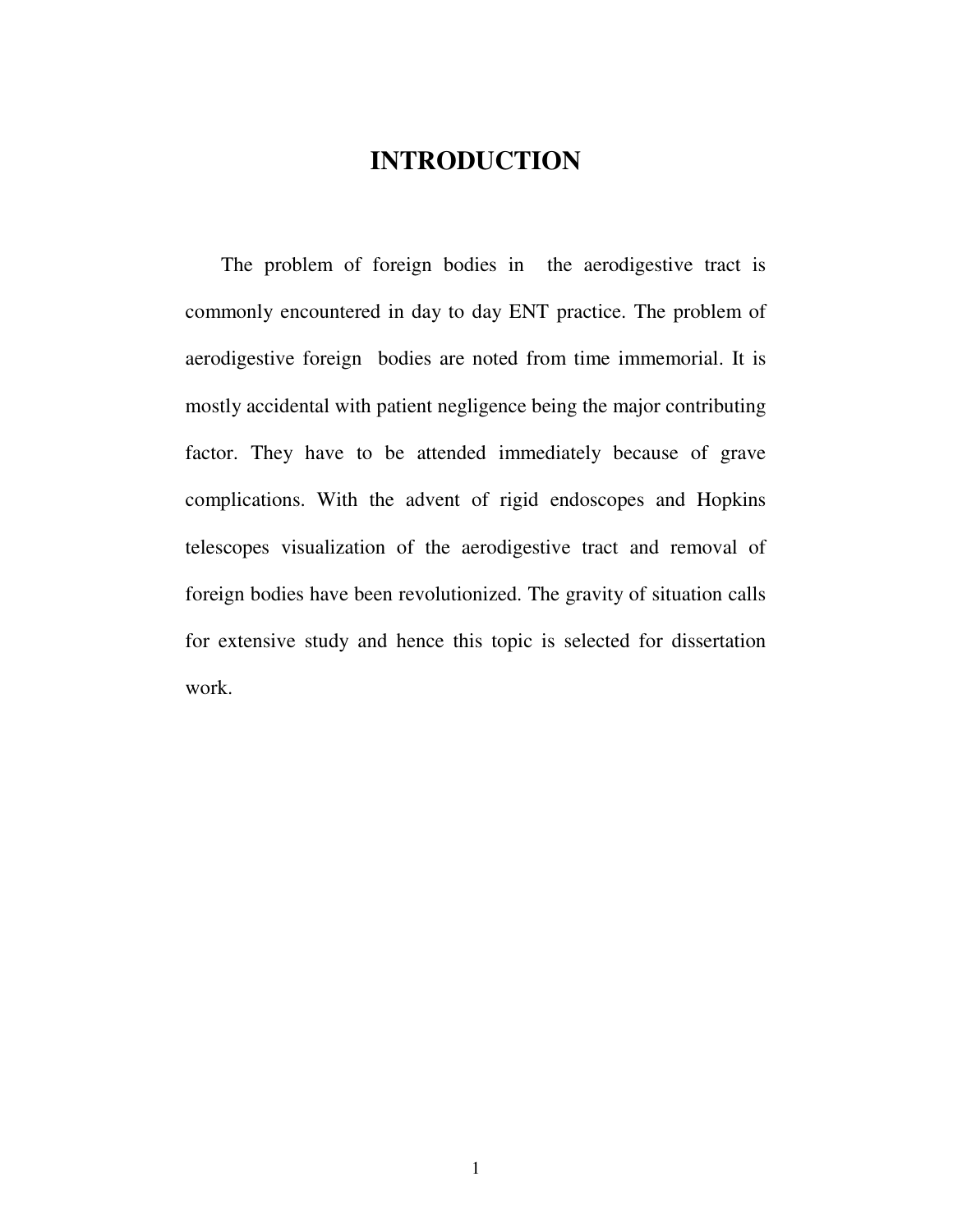# **AIM AND HISTORY**

#### **Aim of study:**

The aim of this study is to analyse the types of foreign bodies, the sites of lodgement and methods of removal with special reference to common site of lodgement. The cases which came to ENT OPD at Govt Rajaji hospital, Madurai, from July 2004 to July 2005 form the subject of study.

## **History:**

A case of thorn plucked from the throat of a boy by saint Blaise, Bishop of sebaste (200AD) seems the earliest recorded case. Mention of foreign bodies appear in many ancient records. Account of Foreign bodies in tracheo bronchial tree is given by Letterson et al and Kernan et al.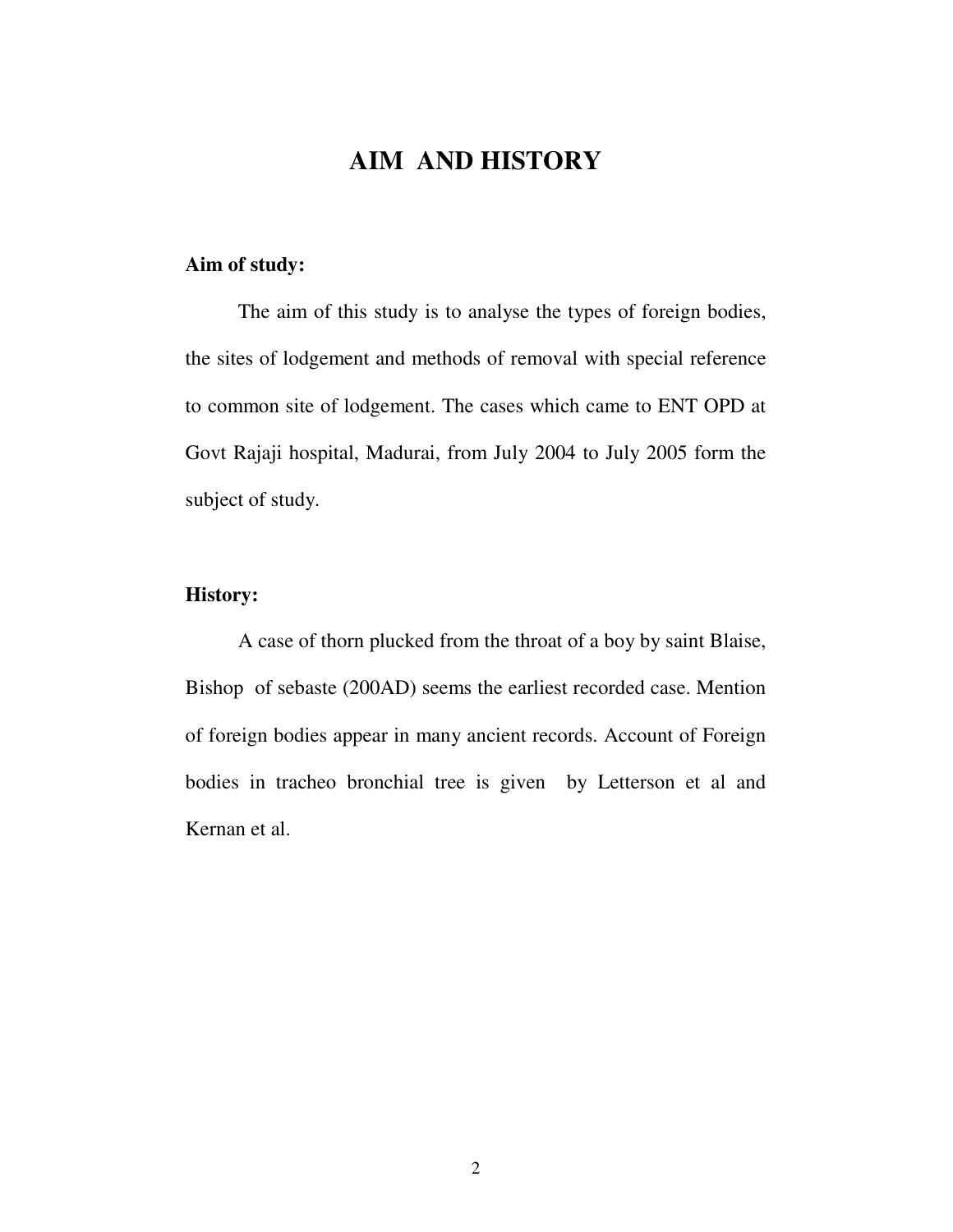# **DEFINITION AND NOMENCLATURE**

### **Aerodigestive tract:**

Refers to Air passages from anterior nares including nose, nasopharynx, larynx and tracheo bronchial tree and food passages including oropharynx, hypopharynx and esophagus only.

#### **Foreign body:**

An object or substance foreign to the place where it is found.

#### **Classification:**

Foreign bodies are divided into vegetable and non vegetable foreign bodies. Non vegetable foreign bodies include coins, dentures, safety pins, buttons, tracheostomy tubes etc.

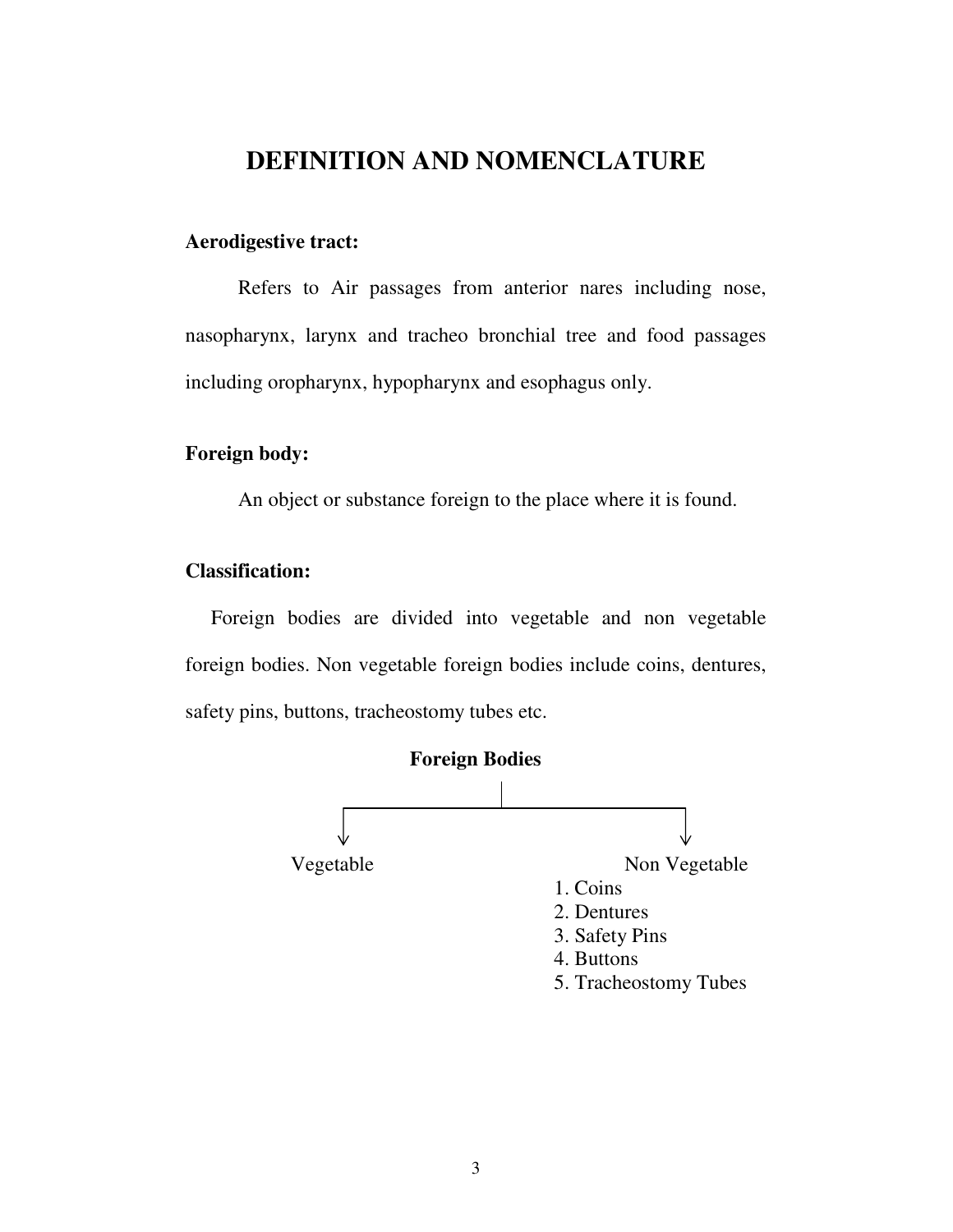## **ANATOMY OF AERODIGESTIVE TRACT**

#### **Nasal Cavity:**

The nasal cavity extends from the external nares or nostrils to the posterior choanae, where it becomes continuous with the nasopharynx and is narrower anteriorly than posteriorly. Vertically it extends from the palate to the cribriform plate, being broader at its base than superiorly where it narrows to the olfactory cleft. The nasal cavity is divided in two by a septum. The configuration and dimensions show considerable ethnic variation. Each half has a floor, a roof, a lateral wall and a medial (septal) wall. The floor is concave from side to side, anteroposteriorly flat and almost horizontal. Its anterior three quarters are composed of the palatine process of the maxilla, its posterior one quarter by the horizontal process of the palatine bone. About 12 mm behind the anterior end of the floor is a slight depression in the mucous membrane overlying the incisive canals. This contains the terminal branches of the nasopalatine nerve, the greater palatine artery and a short mucosal canal (Stenson's organ). Occasionally incisor and canine teeth can protrude into the floor of the nasal cavity.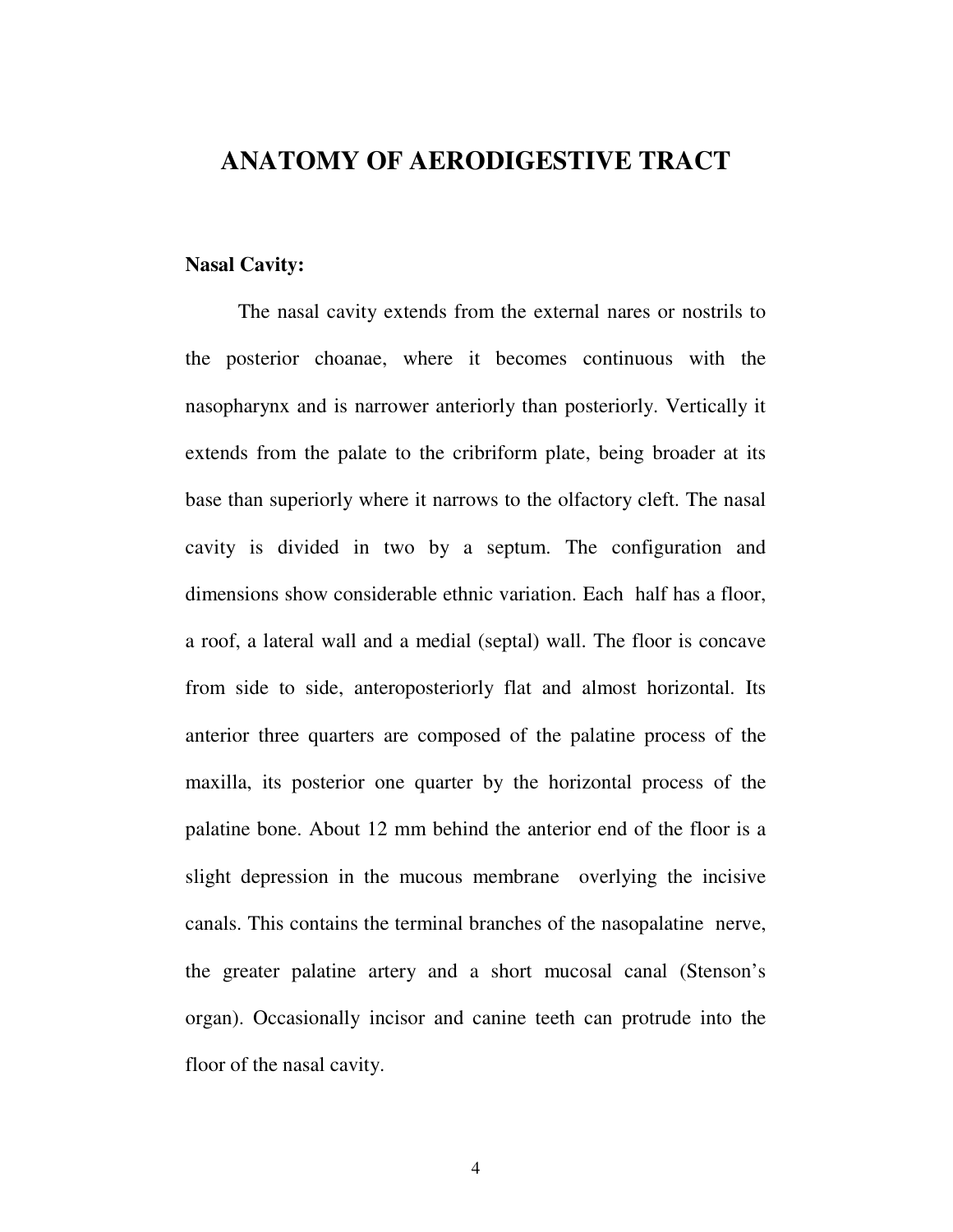The roof is narrow from side to side, except posteriorly and may be divided into frontonasal, ethmoidal and sphenoidal parts, related to the respective bones. As both frontonasal and sphenoidal parts of the roof slope downwards, the highest part of the nasal cavity relates to the cribriform plate of the ethmoid which is horizontal. This area is covered by olfactory epithelium which spreads down a little distance onto the upper lateral and medial walls of the nasal cavity. The rest of the nasal cavity (with the exception of the nasal vestibule ) is lined by respiratory mucous membrane which is intimately adherent to the underlying periosteum and perichondrium and is continuous with that of the paranasal sinuses, nasolacrimal duct and nasopharynx.

#### **The pharynx:**

#### General Description

The pharynx forms the crossroads of the air and food passages. Each major road from the pharynx can be closed by a muscular sphincter. There is a smaller passage each side from the nasal airway, above the nasopharyngeal sphincter, leading to the middle ear; it is the pharyngotympanic or eustachian tube. This tube is normally closed, as is the cricopharyngeal or upper oesophageal sphincter.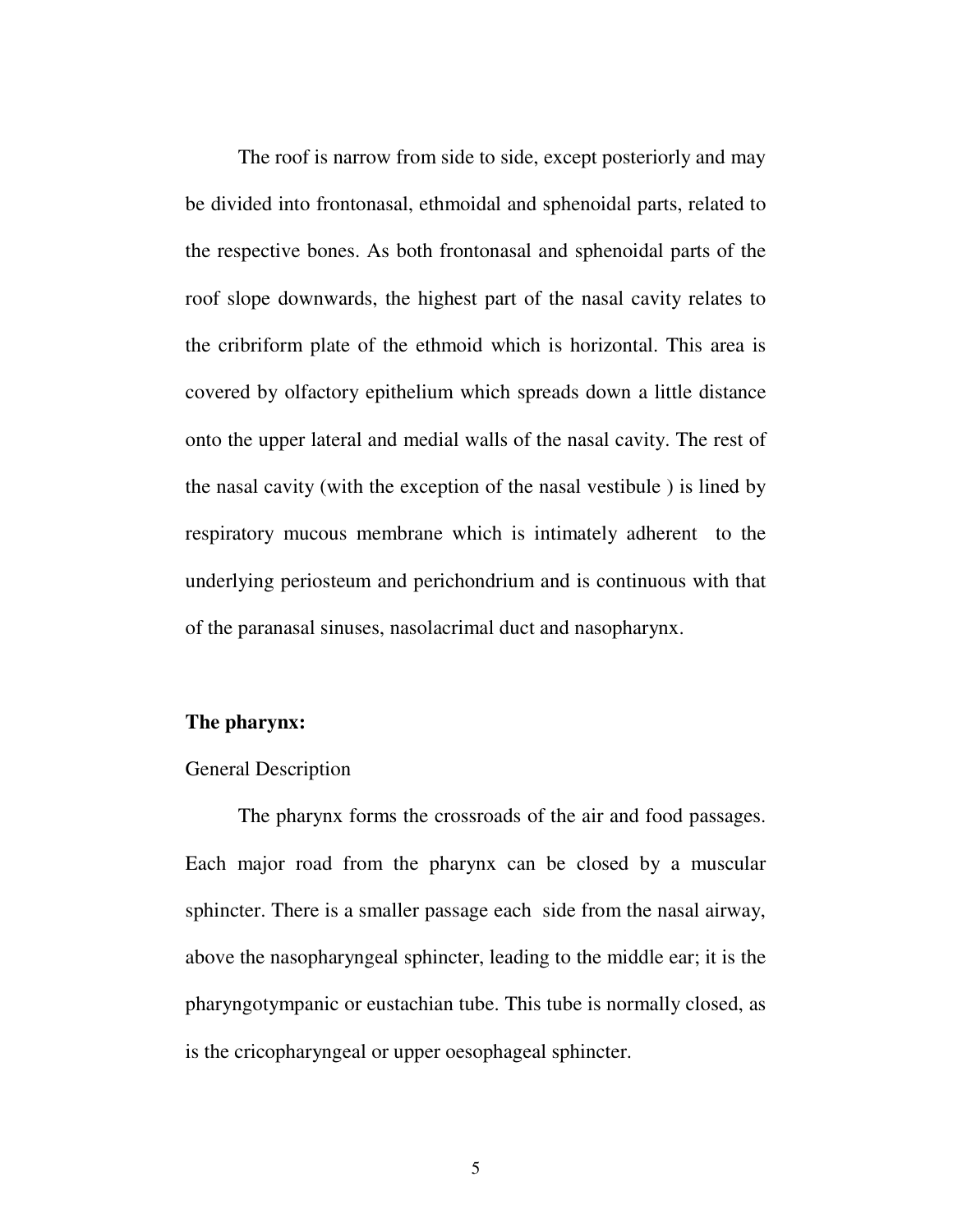The cavity of the pharynx is perhaps best considered as a tube flattened from front to back and with varying widths. Changes in its capacity at different levels in the resting state are best demonstrated by cross- sectional anatomy, which can now be shown by means of computerized tomographic (CT) Scanning. The pharynx extends from the base of the skull to the level of the sixth cervical vertebra, a distance of about 12cm, where it joins the oesophagus at the lower level of the cricoid cartilage. The junction is marked by the circopharyngeus muscle which normally holds the upper oesophageal sphincter closed. The lateral and posterior wall of the pharynx are made up of muscular and fibrous tissue attached to the base of the skull superiorly. The pharynx can be in communication with the air and food passages both anteriorly and inferiorly, as indicated previously. From above downwards, these routes of communication are: the nasal cavities through the posterior nasal apertures; the middle ears through the pharyngotympanic tubes; the mouth through the oro pharyngeal isthmus; the larynx through the glottis; and the oesophagus through its upper cricopharyngeal sphincter.

6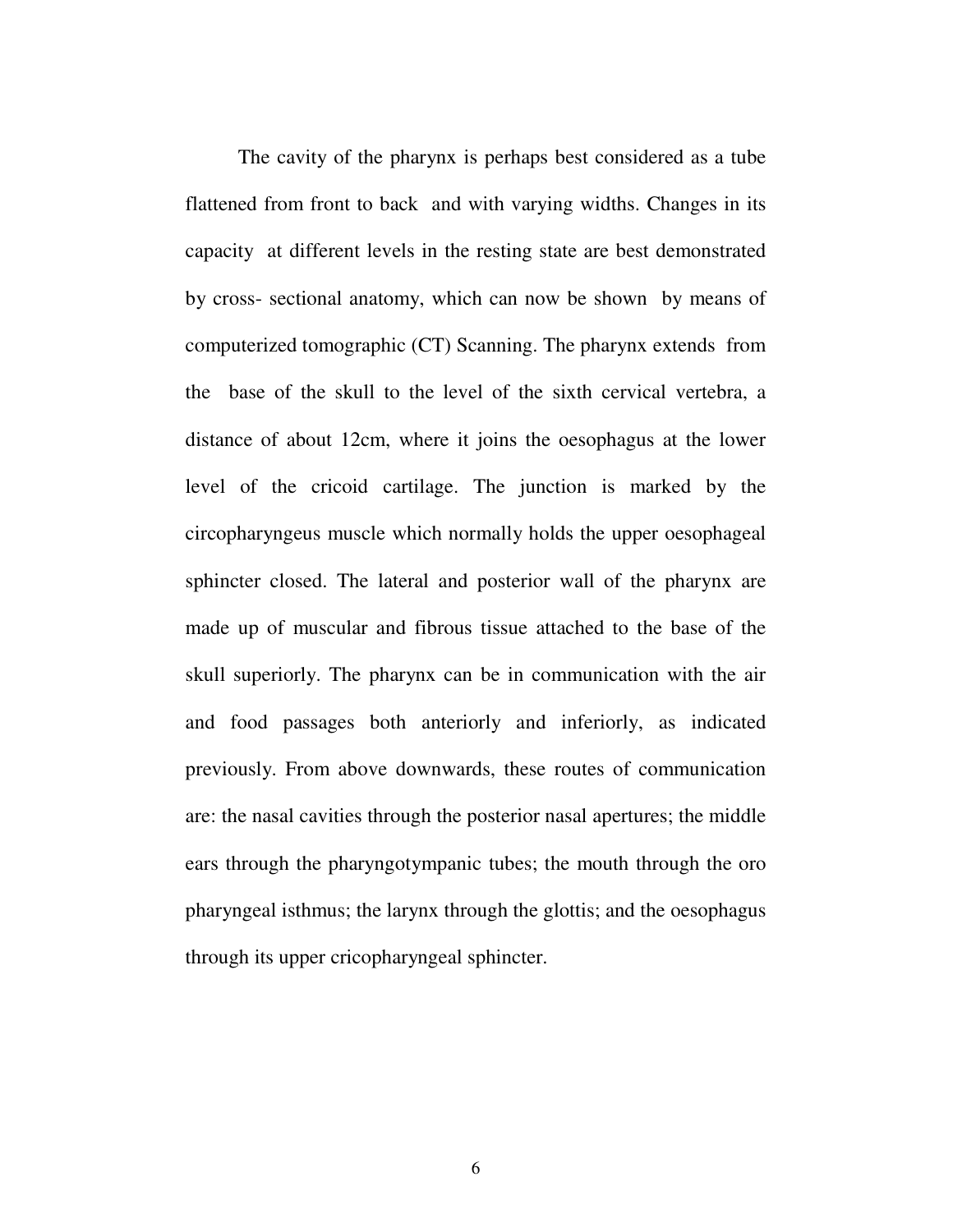The subdivisions of the pharynx described below are based on those set out in the TNM system for classification of malignant tumours published by the International Union Against Cancer. Where division differs from the purely anatomical one, this has been noted.

#### **Nasopharynx (postnasal space):**

The nasopharynx or postnasal space lies behind the nasal cavities and above the soft palate. The anterior wall is formed by the openings into the nasal cavities which allow free communication between the nose and nasopharynx each side of the posterior edge of the nasal septum. Just within these openings lie the posterior ends of the inferior and middle turbinates.

The posterosuperior wall of the nasopharynx extends from the base of the skull, at the superior end of the posterior free edge of the nasal septum, down to the level of the junction of hard and soft palates. Anatomically, this lower level is often considered as being at the free edge of the soft palate. This posterosuperior wall is formed by the anteroinferior surface of the body of the sphenoid bone and basilar part of the occipital bone. These two together are termed the 'basisphenoid'. The bony wall extends as far as the pharyngeal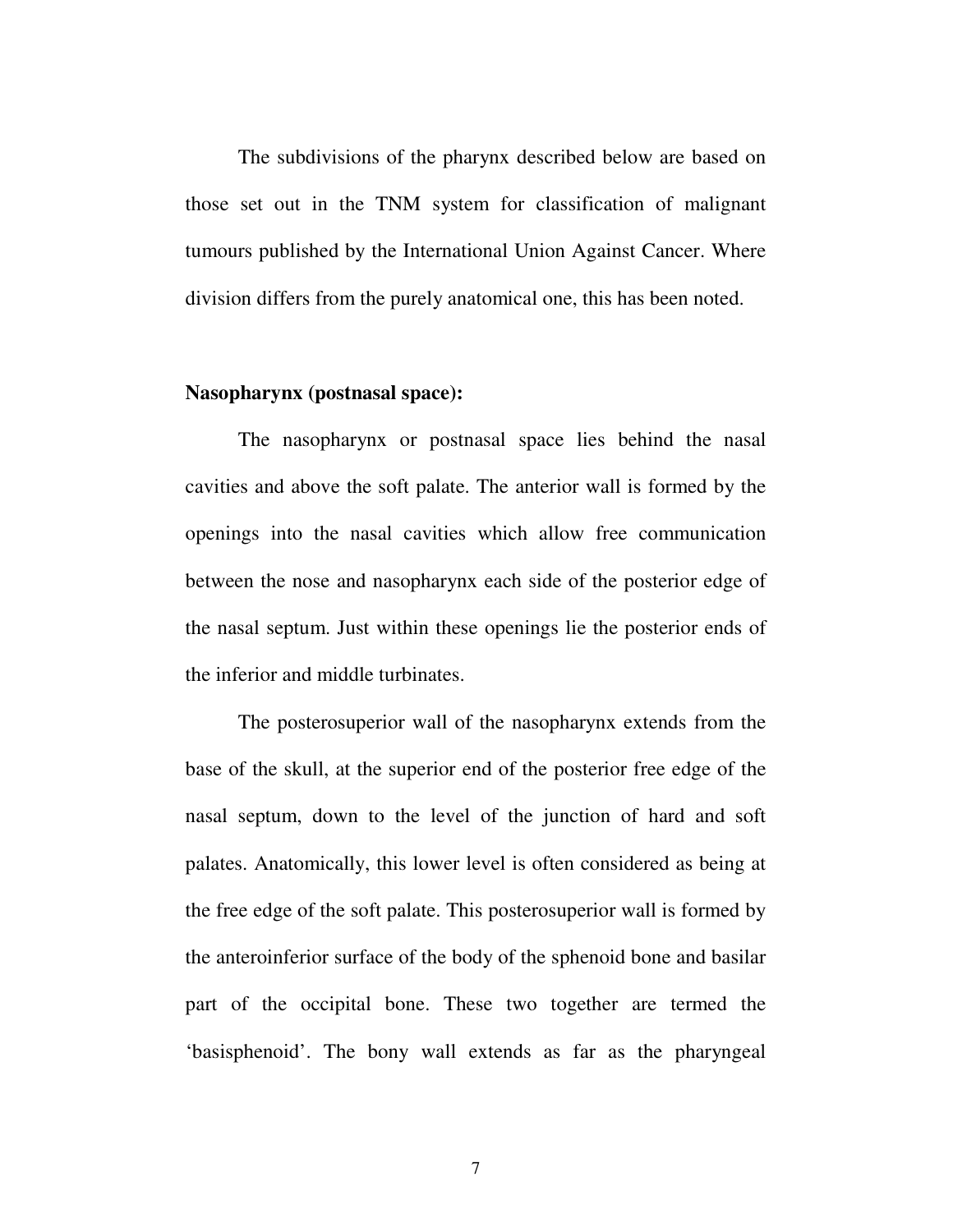tubercle, but below this the wall is formed by the pharyngobasilar fascia lying in front of the anterior arch of the atlas. A collection of lymphoid tissue, the nasopharyngeal tonsil, is found in the mucous membrane overlying the basisphenoid. When the nasopharyngeal tonsil is enlarged, it is commonly referred to as 'the adenoids'.

On each lateral wall of the nasopharynx is the pharyngeal opening of the pharyngotympanic tube. It lies about 1 cm behind the posterior end of the inferior turbinate just above the level of the hard palate. The medial end of the cartilage of the tube forms an elevation shaped like a comma, with a shorter anterior limb and a longer posterior one. Behind and above the tubal cartilage lies the pharyngeal recess. This recess passes laterally above the upper edge of the superior constrictor muscle and corresponds to the postion of the sinus of Morgagni. From the Posterior edge of the tubal opening the salpingopharyngeal fold, produced by the underlying salpingopharyngeus muscle, passes downwards and fades out on the lateral pharyngeal wall. A less well-defined fold passes from the anterior edge of the tubal opening on to the upper surface of the soft palate, and is caused by the underlying levator palati muscle.

8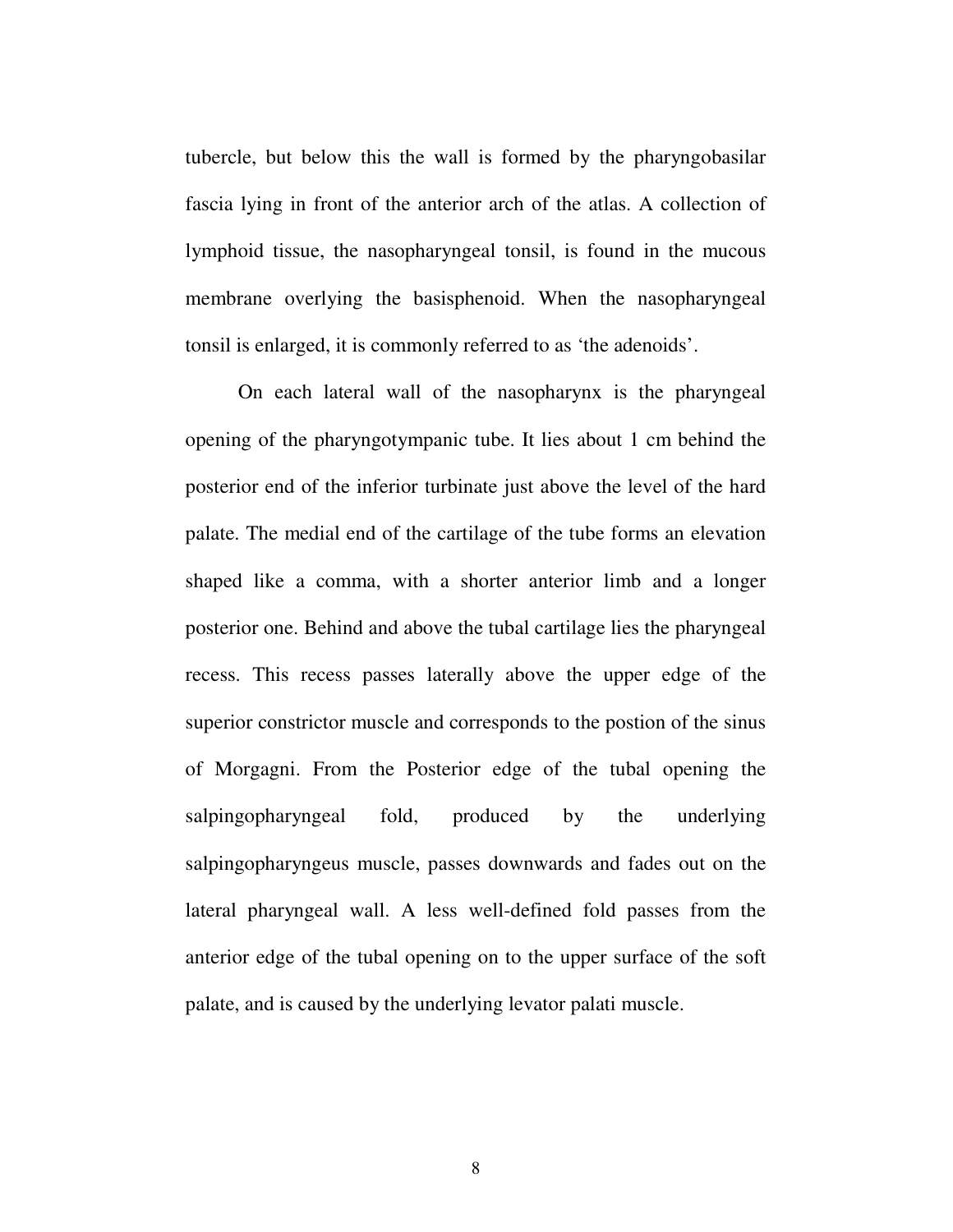The inferior wall of the nasopharynx is formed by the superior surface of the soft palate. In the midline of this wall, there is an elevation caused by the two uvular muscles on the dorsum of the palate.

#### **Oropharynx:**

The TNM system, noted previously, describes the oropharynx as extending from the junction of the hard and soft palates to the level of the floor of the valleculae. Anatomical texts describe it is as extending from the lower edge of the soft palate to the tip of the epiglottis or to the laryngeal inlet, in terms of physiology, it is easier to describe the oropharynx as extending from the oropharyngeal isthumus to the level of the floor of the valleculae which is also the level of the hyoid bone. The oropharyngeal isthmus is the boundary between the buccal cavity and the oropharynx and is marked on each side by the palatoglossal fold formed by the underlying palatoglossus muscle passing from the undersurface of the palate to the side of the tongue. The paried palatoglossal muscles together with the horizontal intrinsic tongue musculature form the oropharyngeal sphincter.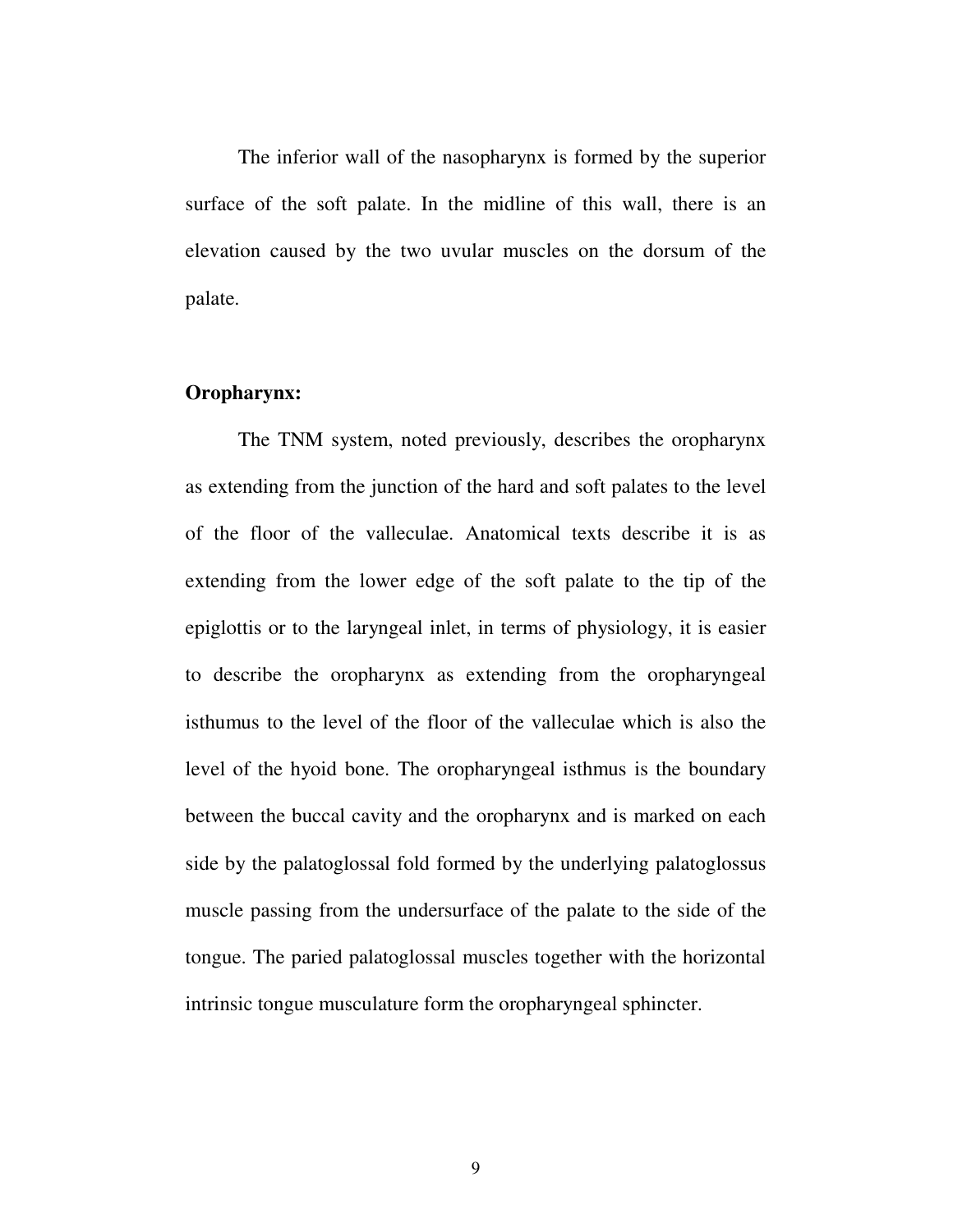The anterior wall of the oropharynx is, at its upper end, in free communication with the buccal cavity. Below this, the glossoepiglottic area is formed by the posterior one-third of the tongue posterior to the circumvallate papillae. At the lower part of this anterior wall are found the paired valleculae. The valleculae are separated from each other in the midline by the median glossoepiglotic fold passing from the base of the tongue to the anterior or lingual surface of the epiglottis, laterally, each is bounded by the lateral glossoepiglottic fold. The TNM system incorporates the anterior or lingual surface of the epiglottis into the oropharynx. The anterior boundary of the lateral wall of the oropharynx is drawn by the palatoglossal fold and underlying palatoglossus muscle described previously. Behind this, from the lower edge of the soft palate, the palatopharyngeal fold passes downwards and a little backwards to the side wall of the pharynx, where it fades away. Like the palatoglossal fold, this is caused by an underlying muscle, the palatopharyngeus, in the triangular space between these two folds lies the palatine or faucial tonsil. The pharyngal surface of the tonsil is oval in shape and demonstrates a variable number of pits or crypts.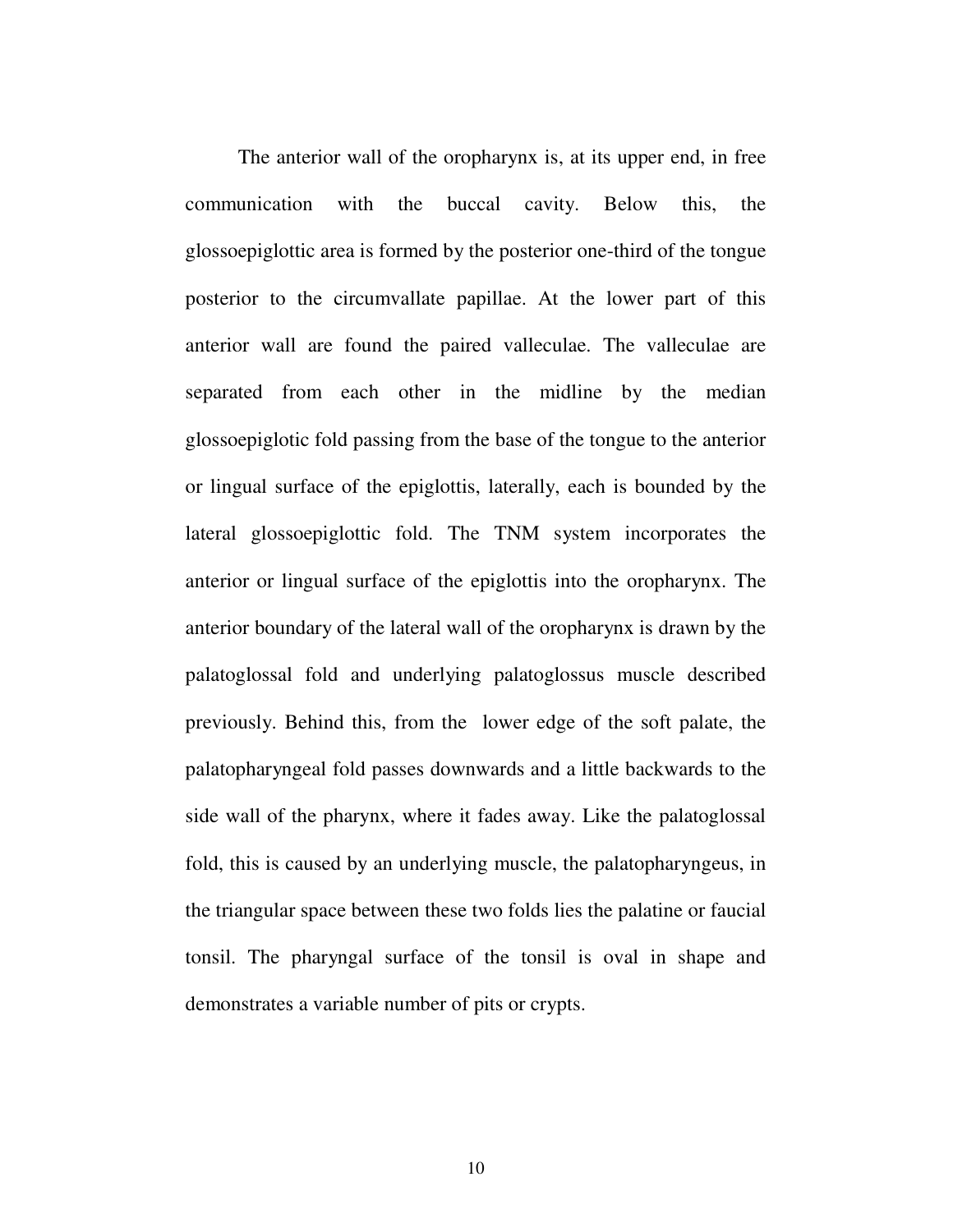The posterior wall of the oropharynx is formed by the constrictor muscles and overlying mucous membrane. The superior wall of the oropharynx is formed by the inferior surface of the soft palate and uvula.

#### **Hypopharynx (Larygnopharynx):**

The hypopharynx is that part of the pharynx which lies behind the larynx and partly to each side, where it form the pyriform fossae or sinuses. It is continuous above with the oropharynx and below with the oesophagus, at the lower border of the cricoid cartilage, through the cricopharyngeal sphincter.

In the anterior wall of the hypopharynx lies the larynx itself with its oblique inlet. The inlet is bounded anteriorly and superiorly by the upper part of the epiglottis, posteriorly by the elevations of the arytenoid cartilages, and laterally by the aryepiglottic folds. Below the laryngeal inlet, the anterior wall is formed by the posterior surfaces of the paired arytenoid cartilages and the posterior plate of the cricoid cartilage. To each side of the larynx lie the pyriform fossae. They are bounded laterally by the thyroid cartilage and medially by the lateral surface of the aryepiglottice fold, the arytenoid and cricoid cartilages.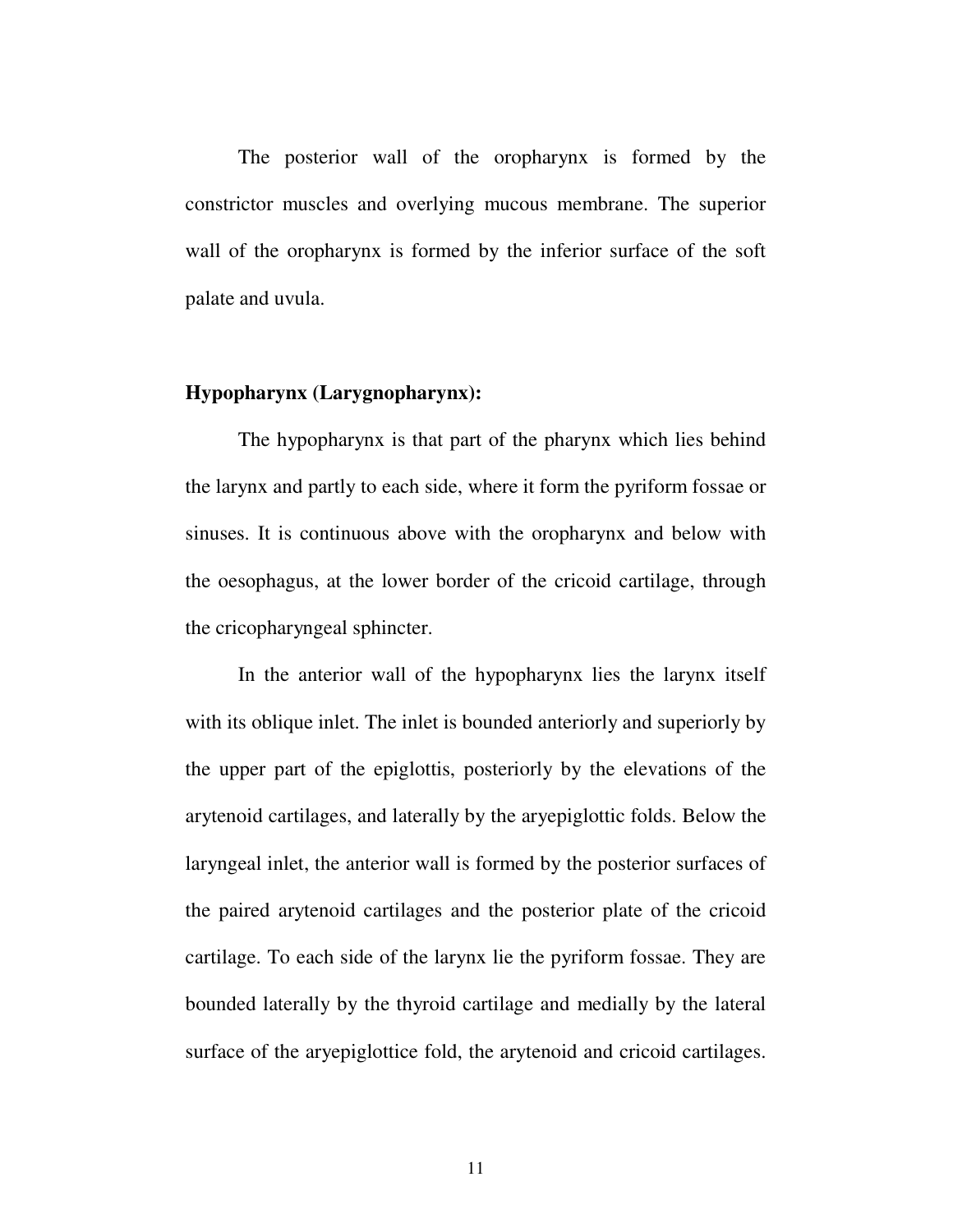They extend from the lateral glossoepiglottic fold to the upper end of the oesophagus. Deep to the mucous membrane of the lateral wall of the pyriform fossa lies the superior laryngeal nerve, where it is accessible for local anaesthesia.

The TNM system describes the posterior wall of this section of the pharynx as extending from the level of the floor of the valleculae to the level of the circoarytenoid joint. This wall is formed by the constrictor muscles and overlying mucous membrane. The region below this, down to the inferior broder of the cricoid cartilage is called the pharyngo-oesophageal junction and is bounded anteriorly by the posterior plate of the cricoid cartilage and encircled by the cricopharyngeus muscle which form the upper oesophageal sphincter.

#### **The soft palate:**

The soft palate is a mobile, flexible partition between the nasopharyngeal airway and the oropharyngeal food passage, and it can be likened to a set of points on a railway track, movement of which opens one line and closes another. It extends posteriorly from the edge of the hard palate, and laterally it blends with the lateral wall of the oropharynx. The soft palate forms the roof of the oropharynx and the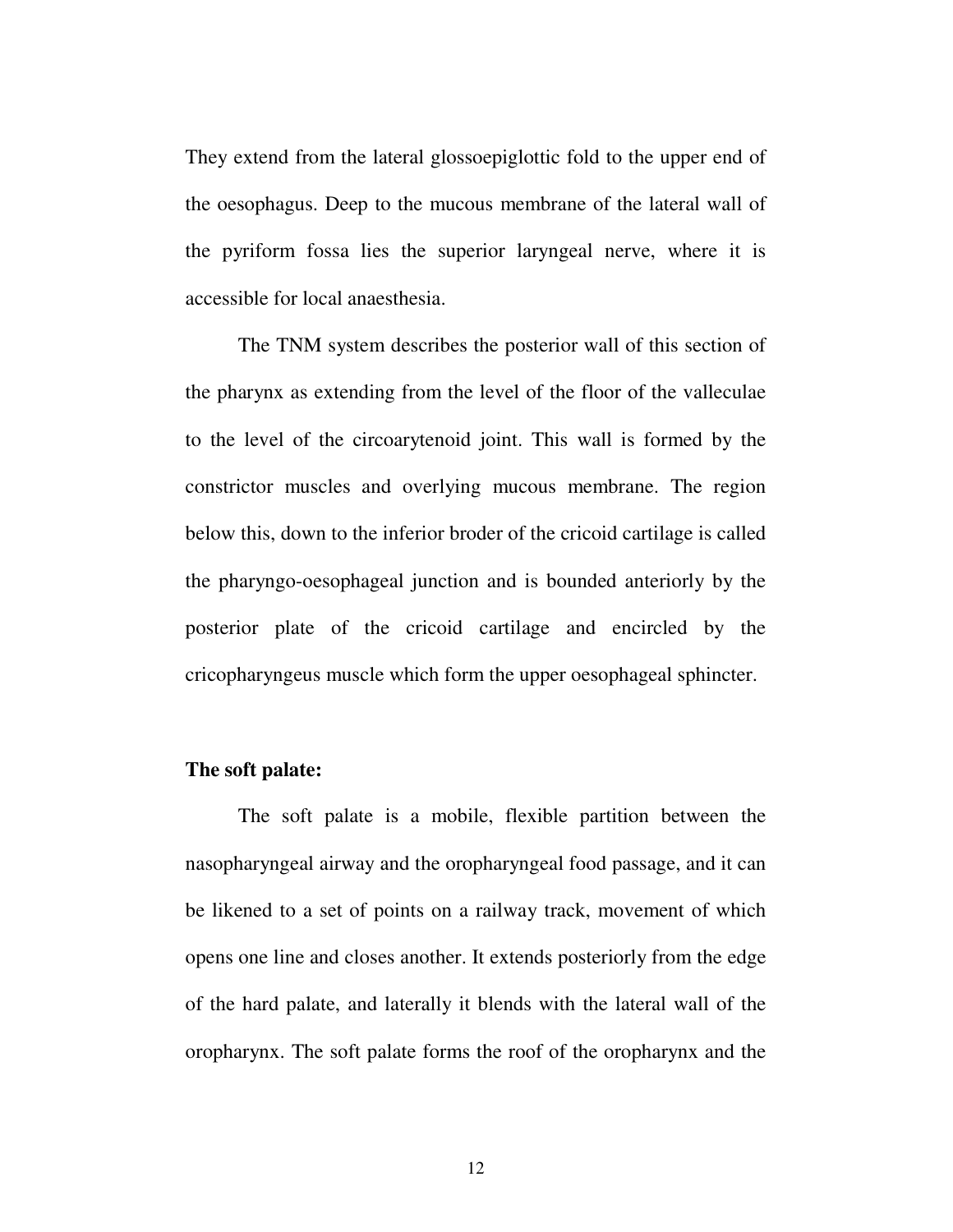floor of the nasopharynx. It lies between two sphincters: the nasopharyngeal which pulls the palate up and back to close the nasopharyngeal airway and the oropharyngeal which pulls it down and forwards to close the oropharyngeal isthmus.

#### **The oesophagus:**

#### General description

The oesophagus is a muscular tube, about 25 cm in length, connecting the pharynx to the stomach. It extends from the lower border of the cricoid cartilage at the sixth cervical vertebra, where it is continious with the pharynx, to the cardiac orifice of the stomach at the side of the body of the eleventh thoracic vertebra. In passing from the pharynx to the stomach, it traverses the neck and then the superior and posterior parts of the mediastinum before piercing the diaphragm, after which it has a short abdominal course before joining the stomach.

In the newborn infant, the upper limit of the oesophagus is found at the level of the fourth or fifth cervical vertebra and it ends higher, at the level of the ninth thoracic vertebra. At birth, the length of the oesophagus varies between 8 and 10 cm, but by the end of the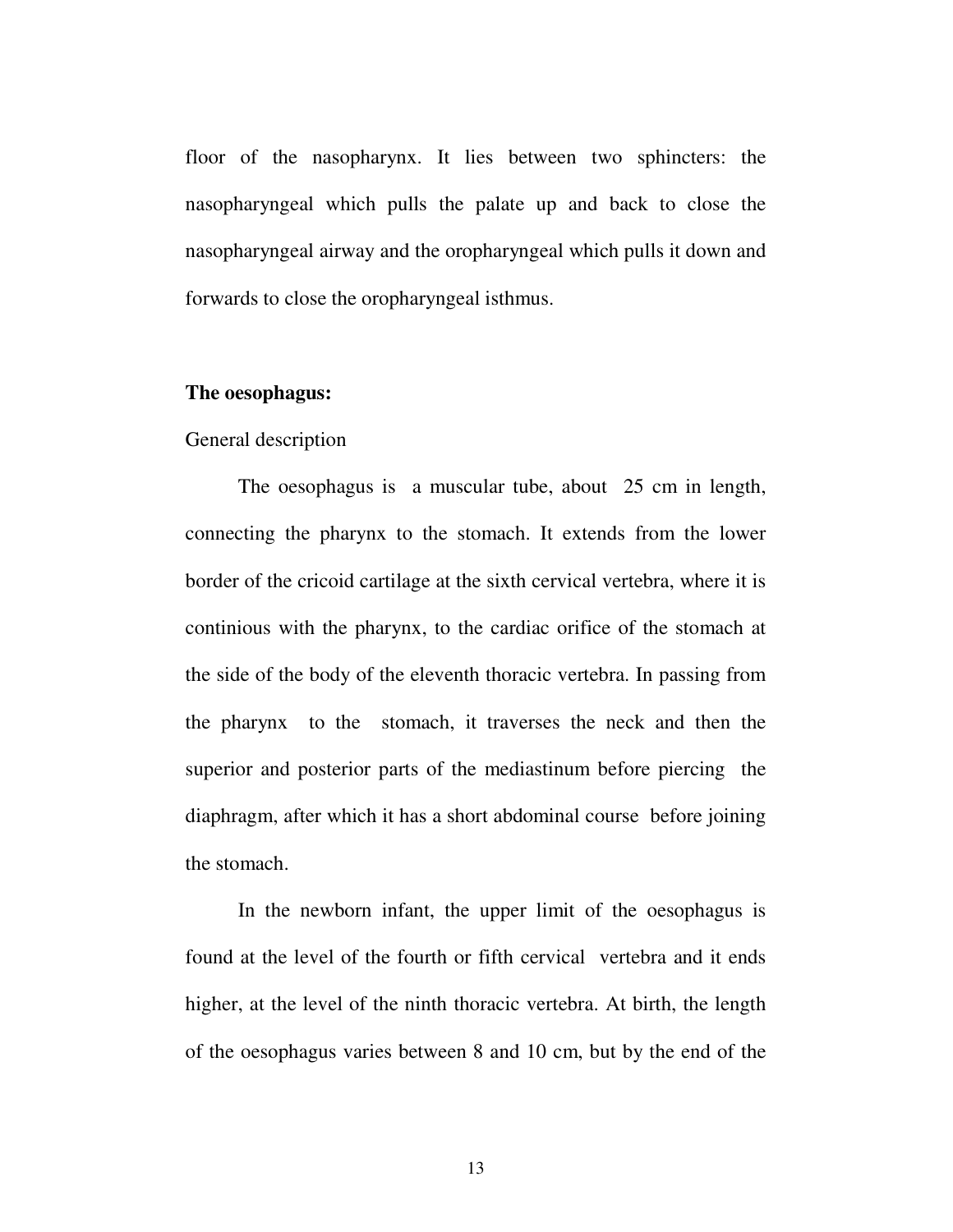first year it has increased to 12 cm. Between the first and fifth years, it reaches a length of 16cm, but growth after this is slow as it measures only 19cm by the fifteenth year.

The diameter of the oesophagus varies according to whether or not a bolus of food or fluid is passing through it. At rest, in the adult, the diameter is about 20mm, but this may increase to as much as 30mm. At birth, the diameter is about 5mm, but this dimension almost doubles in the first year, and by the age of 5 years it has attained a diameter of 15mm. In its course from the pharynx to the stomach, the oesophagus presents an anterioposterior flexure, corresponding to the curvature of the cervical and thoracic parts of the vertebral column. It also presents two gentle curves in the coronal plane. The first begins a little below the commencement of the oesophagus and continues with a deviation to the left through the cervical and upper thoracic parts of its course, until it returns to the midline at the level of the fifth thoracic vertebra. The second coronal curve is formed as the oesophagus bends to the left to cross the descending thoracic aorta, to pierce the diaphargm and then to join the stomach.

14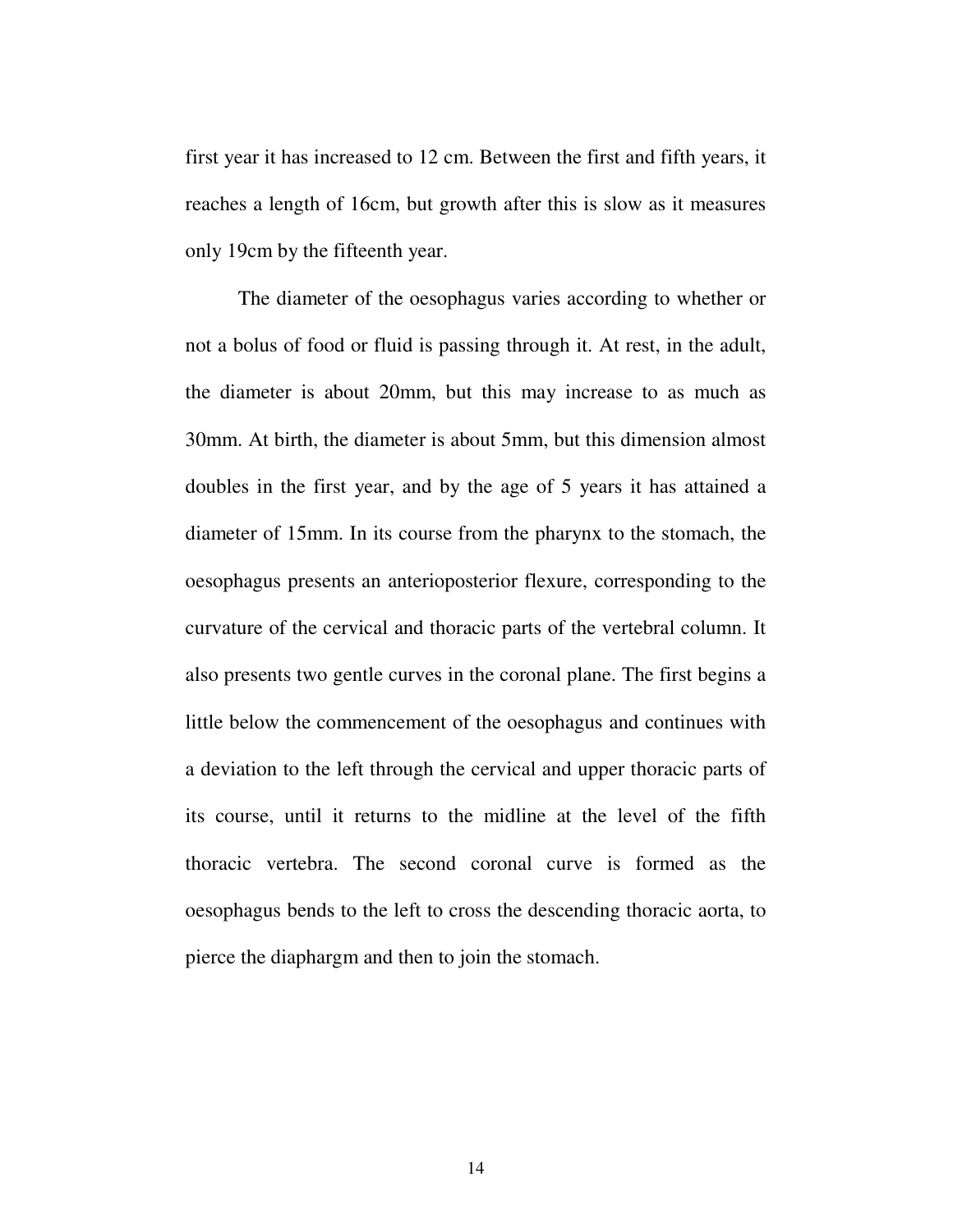The oesophagus is the narrowest region of the alimentary tract, except for the vermiform appendix, and it has three constrictions or indentations in its course. These are found:

- 1. At 15cm from the upper incisor teeth where the oesophagus commences at the cricopharyngeal sphincter, which is normally closed.
- 2. At 23 cm from the upper incisor teeth where it is crossed by the aortic arch and left main bronchus.
- 3. At 40 cm from the upper incisor where it pierces the diaphragm and where the lower 'physiological' oesophageal sphincter is sited.

The wall of the oesophagus has four layers which are from within outwards:

- 1. Mucous membrane
- 2. submucosa
- 3. Muscle coat
- 4. Outer fibrous layer.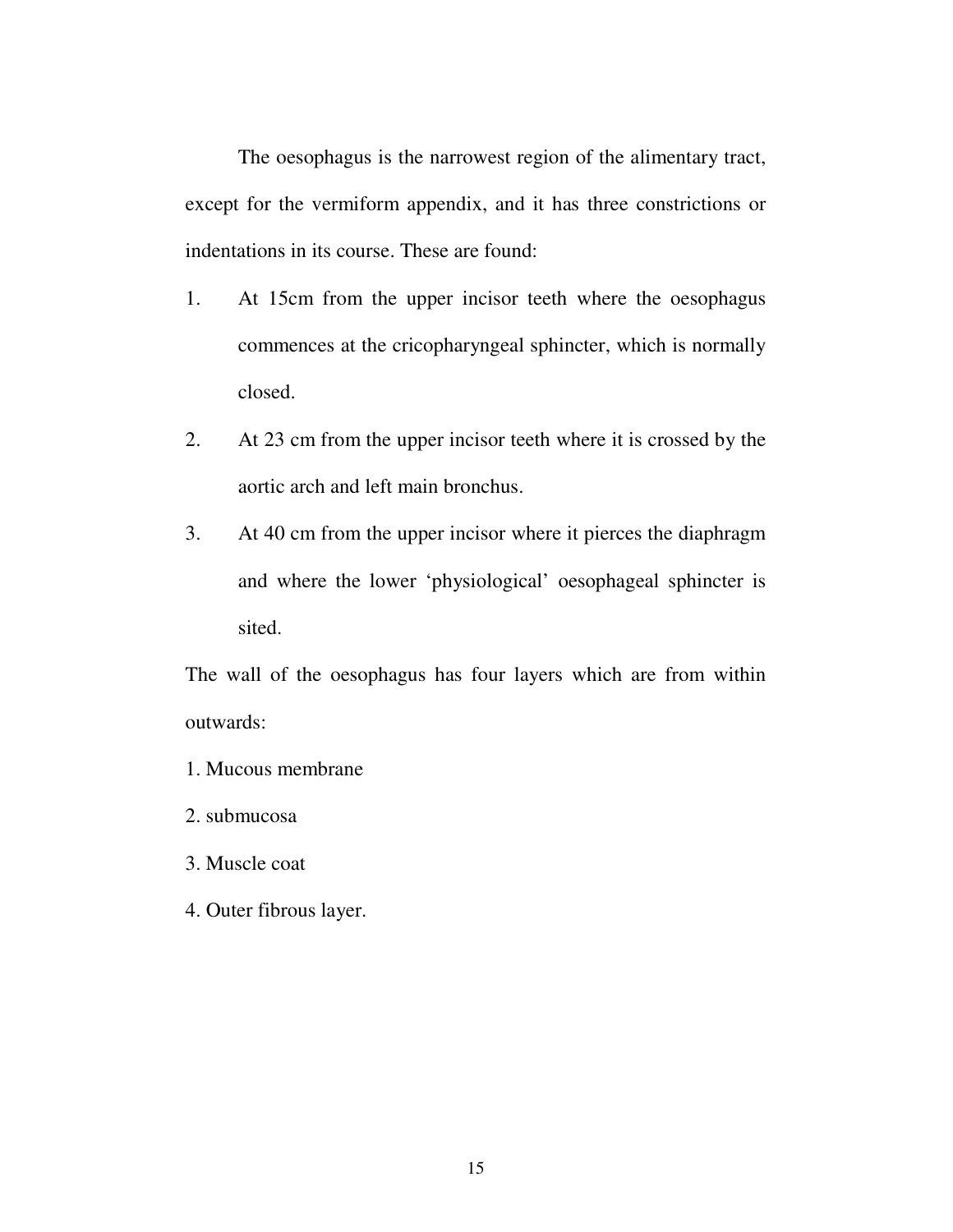#### **The Larynx:**

The larynx is situated at the upper end of the trachea it lies opposite the third to sixth cervical vertebrae, in men, while being somewhat higher in women and children. The average length, transverse diameter, and anteroposterior diameter are in the male 44mm, 43mm and 36mm and in the female 36mm, 41mm and 26mm respectively. There is little difference in the size of the larynx in boys and girls until after puberty when the anteroposterior diameter in the male almost doubles.

The skeletal framework of the larynx is formed of cartilages, which are connected by ligaments and membranes and are moved in relation to one another by both intrinsic and extrinsic muscles. It is lined with mucous membrane which is continuous above and behind with that of the pharynx and below with that of the trachea.

The infantile larynx is both absolutely and relatively smaller than the larynx of the adult. The lumen is therefore disproportionately narrower. It is more funnel shaped and its narrowest part is at the junction of the subglottic larynx with the trachea. A very slight swelling of the lax mucosa in this area may thus produce a very serious obstruction to breathing. The laryngeal cartilages are much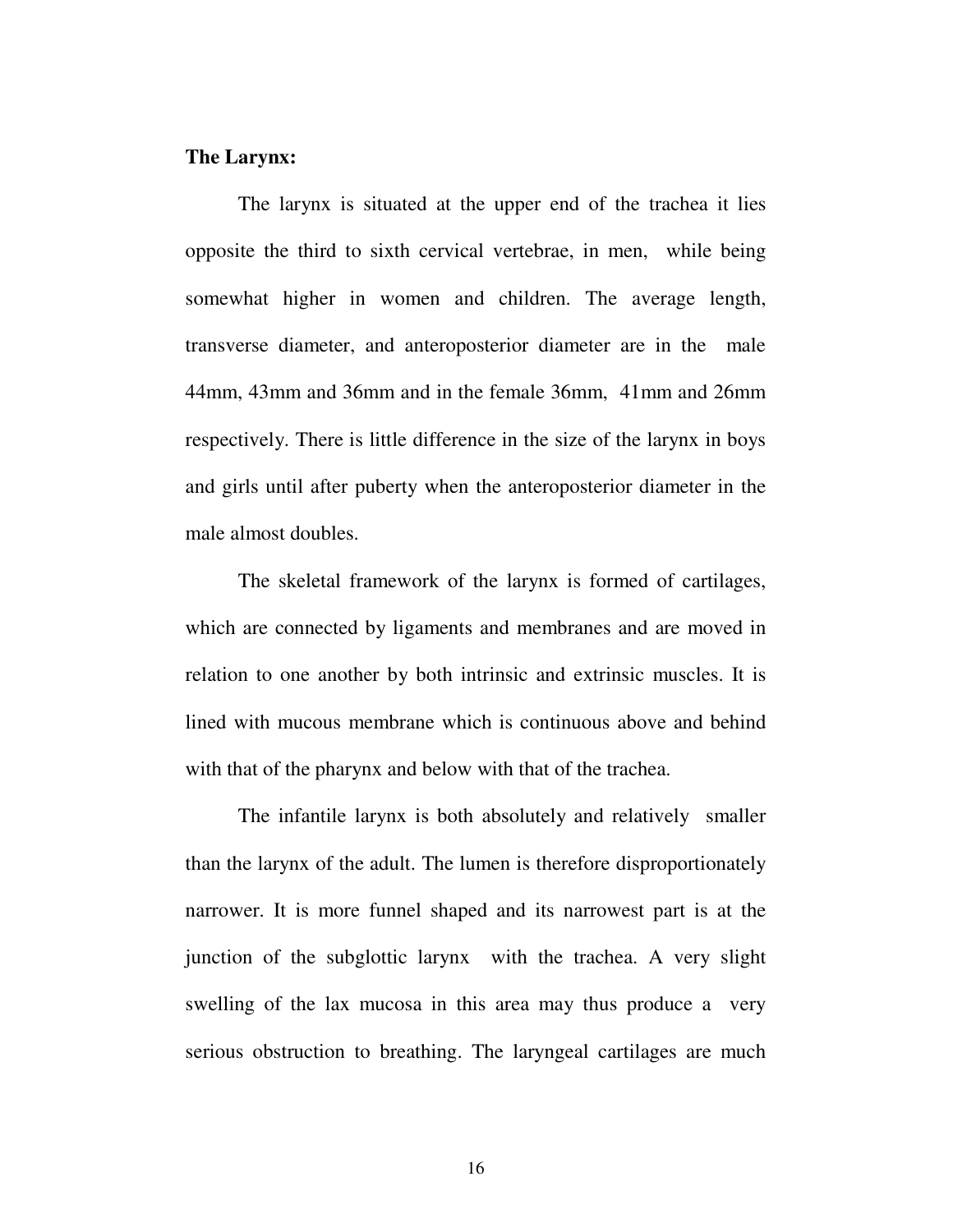softer in infant and therefore collapse more easily in forced inspiratory efforts. The infantile larynx starts high up under the tongue and with the development assumes an increasingly lower position.

#### The interior of the larynx

The cavity of the larynx extends from the pharynx at the laryngeal inlet to the beginning of the lumen of the trachea at the lower border of the cricoid cartilage and is divided by the vestibular and vocal folds into three compartments. The superior vestibule is above the vestibular folds, the ventricle or sinus of the larynx lies between the vestibular and vocal folds, and the subglottic space extends from the vocal folds to the lower border of the cricoid cartilage. The fissure between the vestibular folds is called the rima vestibuli and that between the vocal folds is the rima glottidis or glottis. The paraglottic and pre-epiglottic spaces, which are of importance in the spread of tumours, lie within the larynx.

#### **Trachea:**

The trachea is cartilaginous and membranous tube about 10-11 cm in length which extends from its attachment to the lower end of the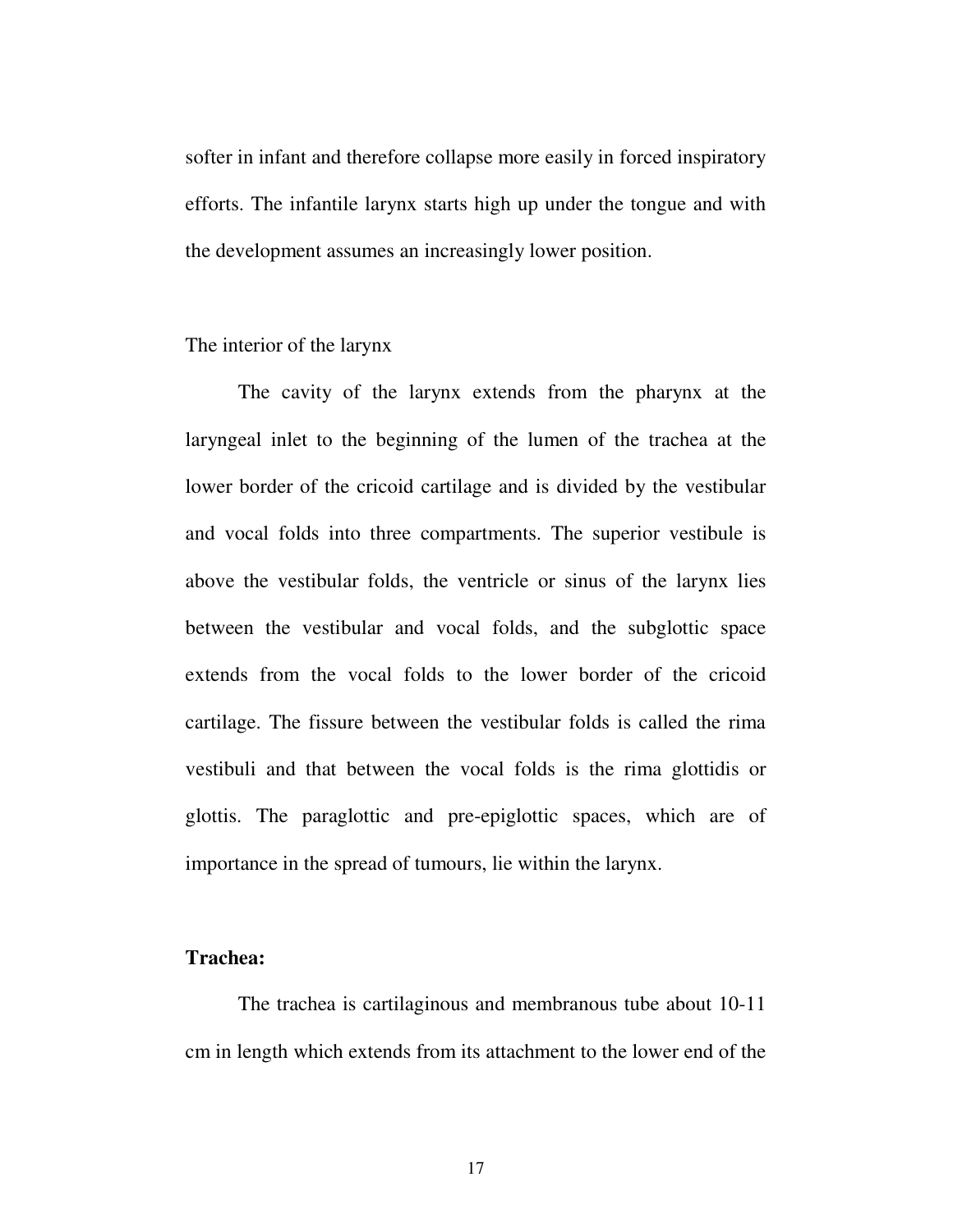cricoid cartilage at the level of the sixth cervical vertebra, to its termination at the bifurcation at the level of the upper border of the fifth thoracic vertebra, or more easily the second costal cartilage or the manubriosternal angle. The bifurcation moves upwards during the act of swallowing, and downwards and forwards during inspiration, often to the level of the sixth thoracic vertebra. The trachea lies mainly in the median plane, although the bifurcation is usually a little to the right of the midline. The diameter of the air passages increases appreciably during inspiration, and decreases during expiration.

In the child, the trachea is smaller, more deeply placed and more mobile than in the adult, and the bifurcation is at a higher level until the age of 10-11 years.

The trachea is D- shaped in cross-section, with incomplete cartilaginous rings anteriorly and laterally,and a straight membranous wall posteriorly. The rings of the trachea can easily be seen endoscopically in out line beneath the mucosa, as they cause a slight elevation and pallor of the mucosa. The transverse diameter is greater than the anteroposterior.

18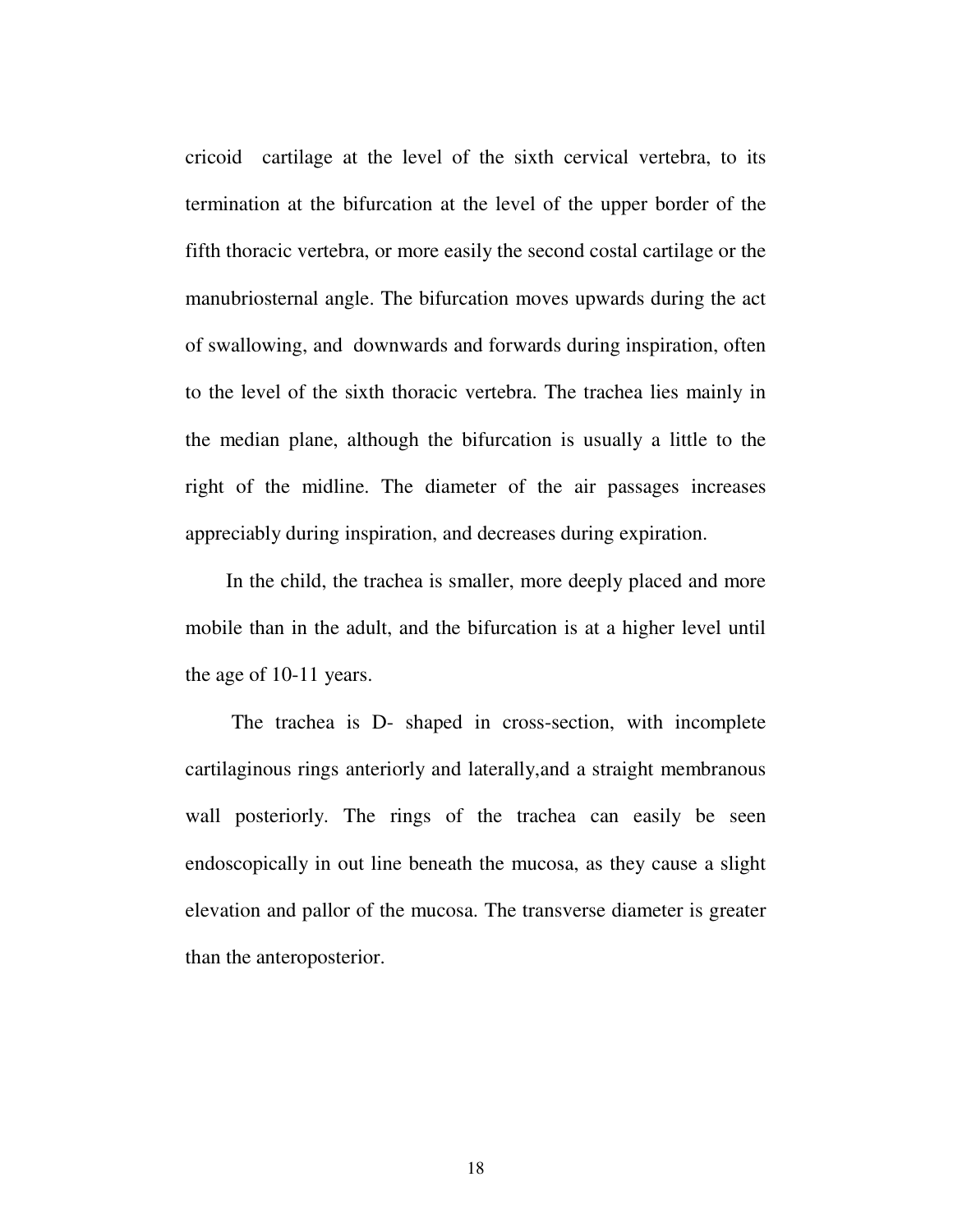#### **The Main Bronchi And Branches:**

In the adult, the trachea bifurcates into the right and left main bronchi at the level of the second costal cartilage. The main bronchi are separated at their origin by a narrow ridge which in view of its resemblance to the keel of an upturned boat is called the carina. The carina always contains cartilage although the actual dividing ridge is frequently membranous.

#### **Right main Bronchus:**

The definition of the extent of the right main bronchus is that portion from the tracheal bifurcation to the orifices of the right middle lobe bronchus and the apical segment of the right lower lobe. The right main bronchus is about 5 cm in length. It is wider, shorter and more vertical than the left main bronchus. It has a posterior membranous wall and a series of cartilage rings which although smaller in size are very similar in structure to those of the trachea. The average angle made by the right main bronchus to the trachea is 25- 30°. The coronal diameter of the right main bronchus is about  $17 \pm$ 4mm in men and about  $15 \pm 4$ mm in women. The corresponding diameter on the left side is 2-3mm less. The right pulmonary artery is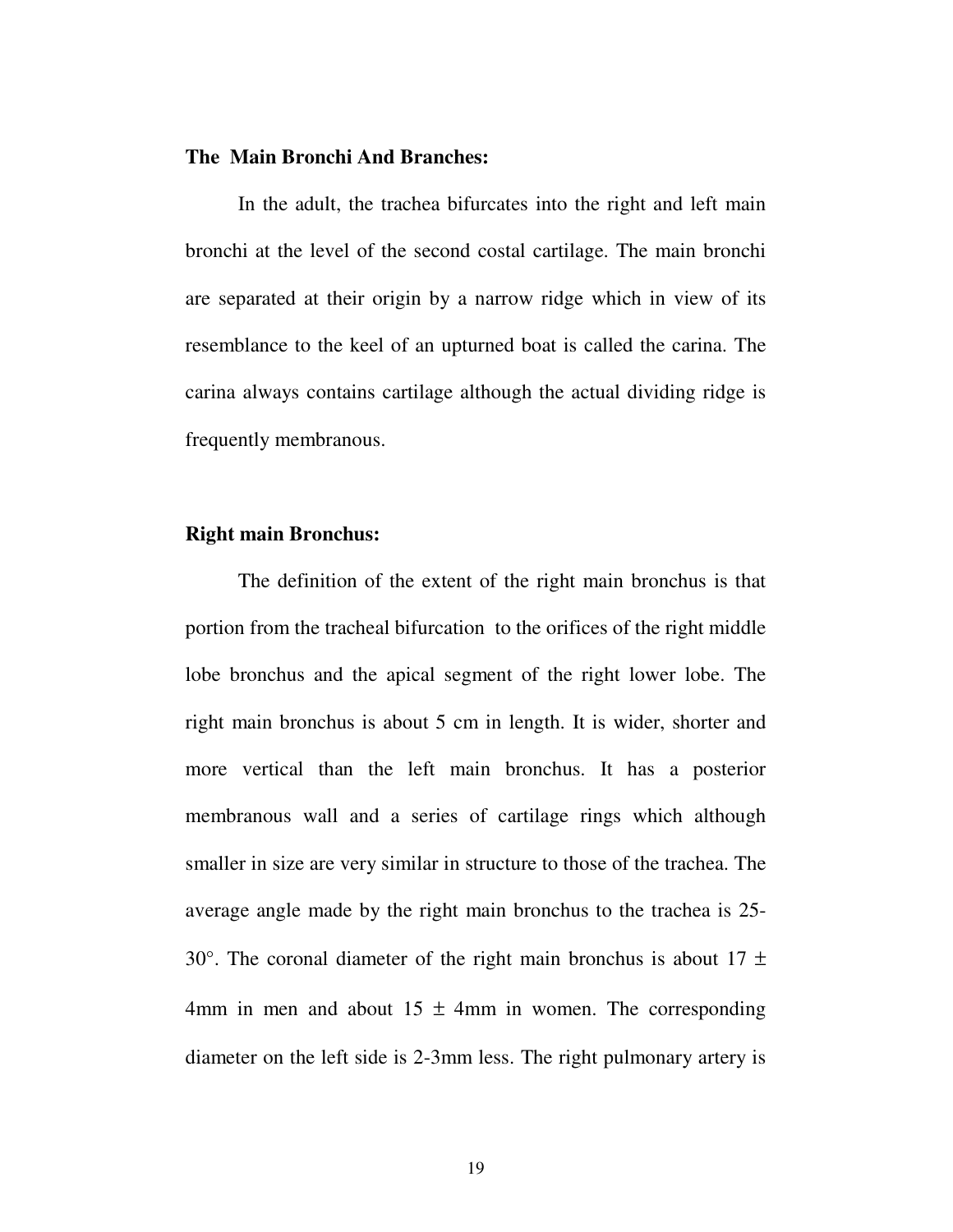at first below and in front of the right main bronchus and the azygos vein arches over it. The right upper lobe bronchus is given off 2.5 cm along the course of the main bronchus which on entering the hilum of the lung divides into a middle and lower lobe bronchus.

#### **Right upper lobe bronchus:**

The right upper lobe bronchus arises from the right lateral aspect of the parent bronchus about 12-20 mm from the carina. It runs superolaterally to enter the hilum of lung. It is about 1cm in length and divides into 3 segmental bronchi which supply the apical, posterior and anterior segments of the upper lobe. All these can be seen bronchoscopically with a right angle telescope or a fibreoptic bronchoscope. The sub division has a remarkably constant pattern. The most notable of the few variations that are seen is that of an apical segment supplied by tracheal bronchus which arises from the right lateral aspect of the trachea just above the carina. Its chief clinical importance is that of the confusion it may cause during the resection of a lung, in the case for example, of carcinoma. The apical segmental bronchus passes upwards. After about 1 cm, it divides into apical and anterior sub segmental branches. The posterior segmental bronchus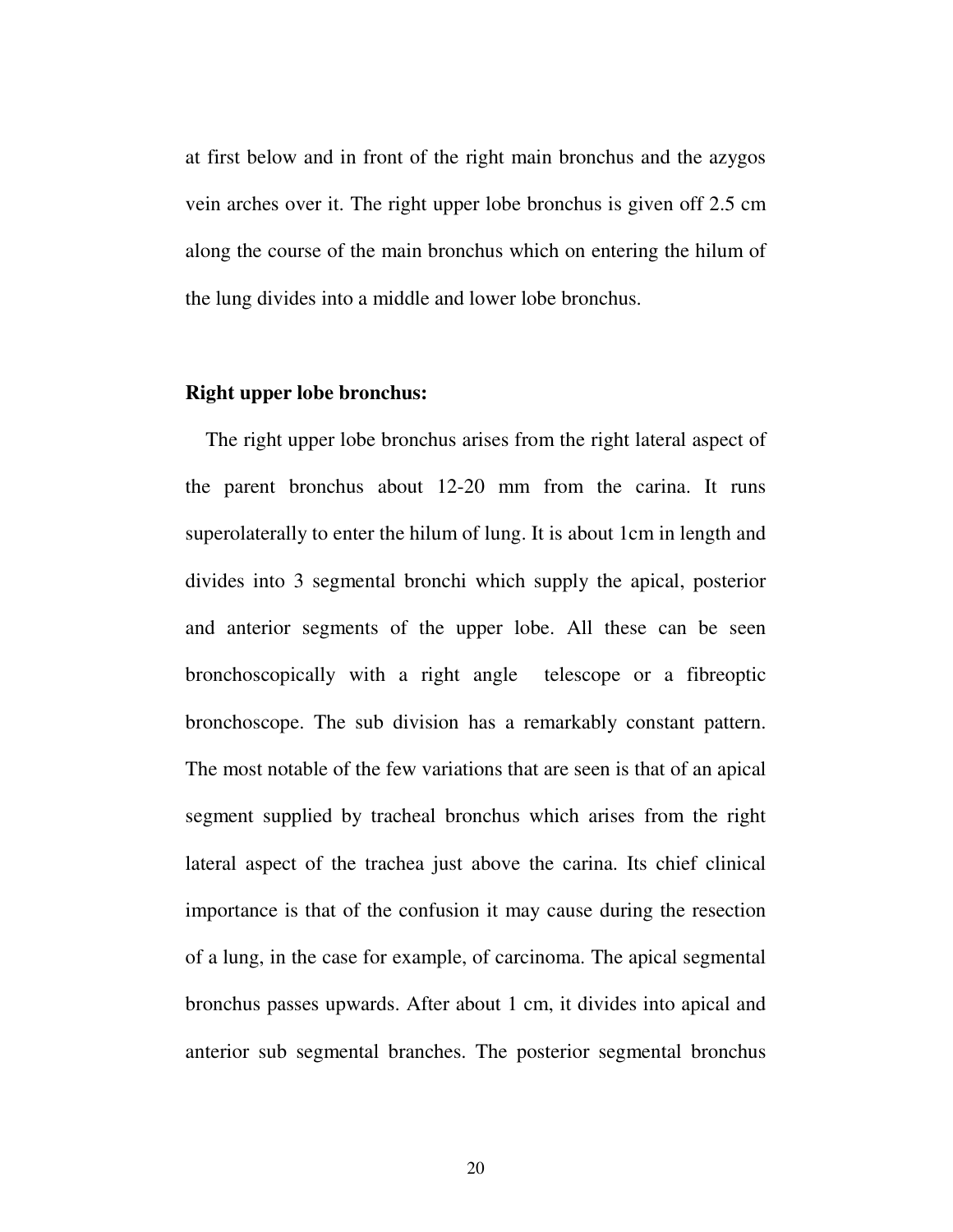serves the posterior inferior part of the superior lobe of the lung and runs backwards and somewhat upwards. It divides into lateral and anterior sub segmental bronchi. The anterior segmental bronchus runs antero inferiorly to supply the rest of the superior lobe. After a short distance it divides into lateral and anterior sub segmental branches.

#### **Right middle lobe Bronchus:**

The right middle lobe bronchus arises about 2.5cm beyond the origin of the right upper lobe bronchus from the anterior aspect of the bronchus. It is directed forwards, downwards and laterally, and after a short distance divides into lateral and medial sub segments.

#### **Right Lower Lobe Bronchus:**

The right lower lobe bronchus is the continuation of the principal stem beyond the origin of the middle lobe bronchus. It supplies five segments of the lung. The apical segmental bronchus arises from the posterior aspect of the termination of the right main bronchus. Its orifice is opposite to and only a short distance lower than that of the right middle lobe. It subsequently divides into medial,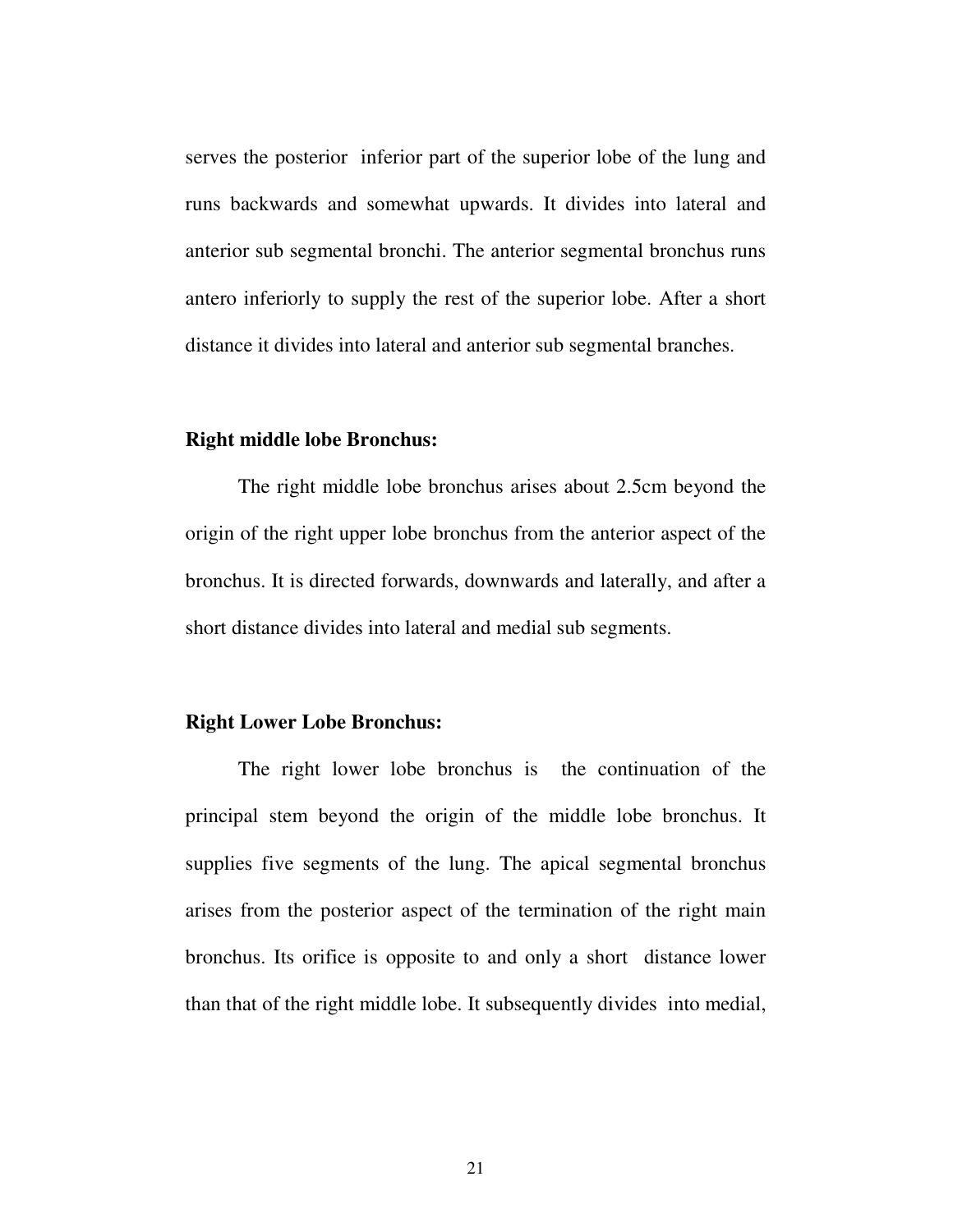superior and lateral branches, the former two usually arising from a common stem.

In over 50% of the right lungs, a subapical segmental bronchus arises from the posterior surface of the right lower lobe bronchus between 1 and 3 cm below the apical segmental bronchus. This is distributed to the region of lung between the apical and posterior basal segments.

The medial basal segmental bronchus has a higher point of origin than the other basal bronchi. It runs inferomedially parallel to the right border of the heart. The lower lobe bronchus then divides into an anterior basal segmental bronchus which descends anteriorly, and a trunk which divides into lateral and posterior basal segments.

#### **Left main bronchus:**

The left main bronchus is 5.5 cm long and because it supplies the smaller lung, is narrower than the right main bronchus. In order to reach the hilum of the lung, the main bronchus has to extend laterally beneath the aortic arch. Its angle to the trachea averages 45°.The bronchus crosses anterior to the oesophagus, thoracic duct and descending aorta: The left pulmonary artery lies at first anterior and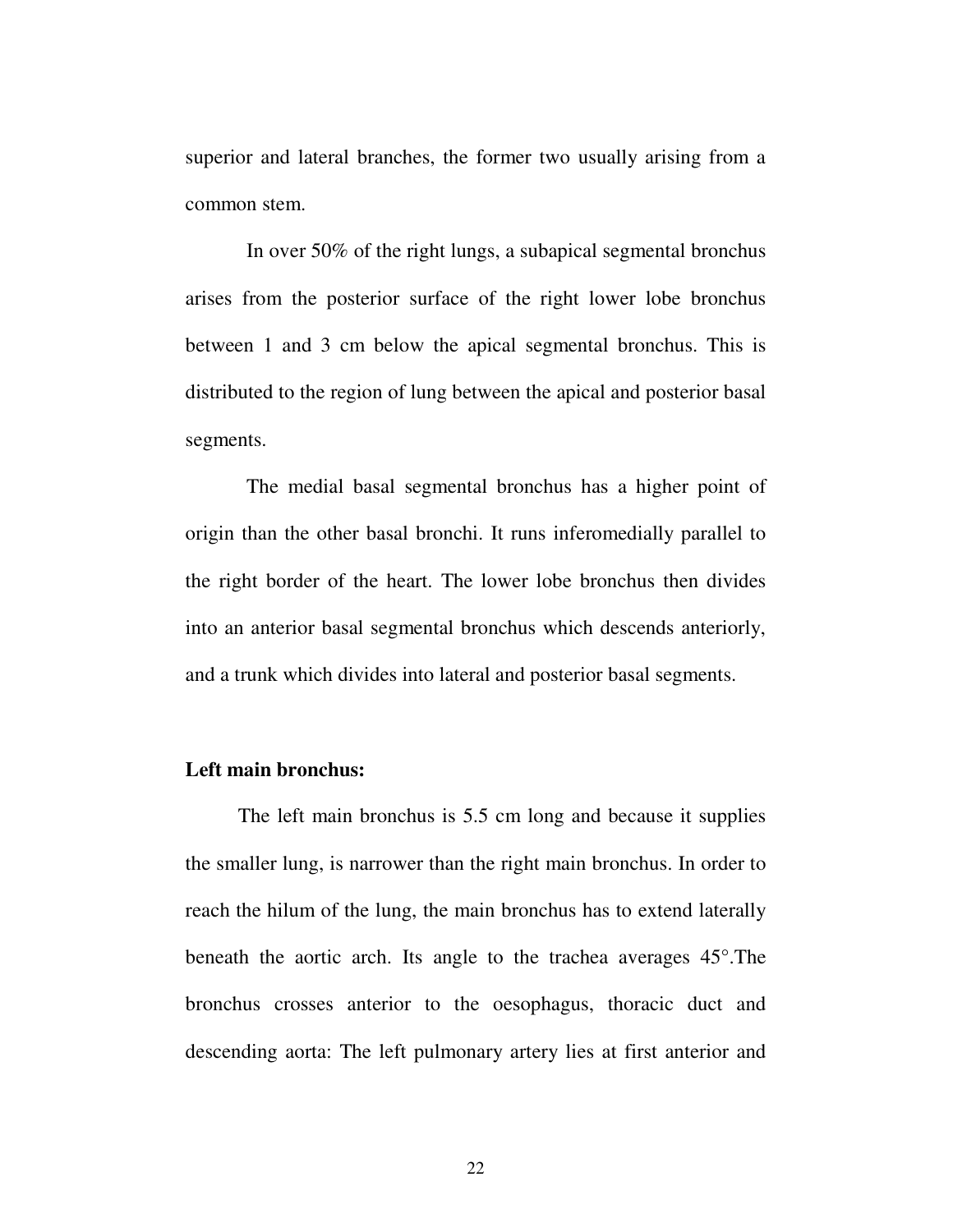then superior to it. At the level of the sixth thoracic vertebre, its enters the hilum of the lung and divides into the upper and lower lobe bronchus.

#### **Left upper lobe bronchus:**

The left upper lobe bronchus arises from the anterolateral aspect of the parent bronchus about 5.5 cm from the carina. It curves laterally for a short distance and then divides into two bronchi, which correspond to the branches of the right main bronchus to both apical and middle lobes of the right lung. They are both distributed to the apical lobe of the left lung, which does not possess a separate middle lobe. The cranial division ascends for about 10mm before giving of an anterior segmental bronchus. It then continues upwards for a further 1cm as the apico posterior segmental bronchus which subsequently subdivides into apical and posterior branches. The caudal division descends anterolaterally to be distributed to the anteroinferior part of the superior lobe of the left lung. This part of the lung is called the lingular area. The lingular bronchus divides into superior and inferior lingular segmental bronchi.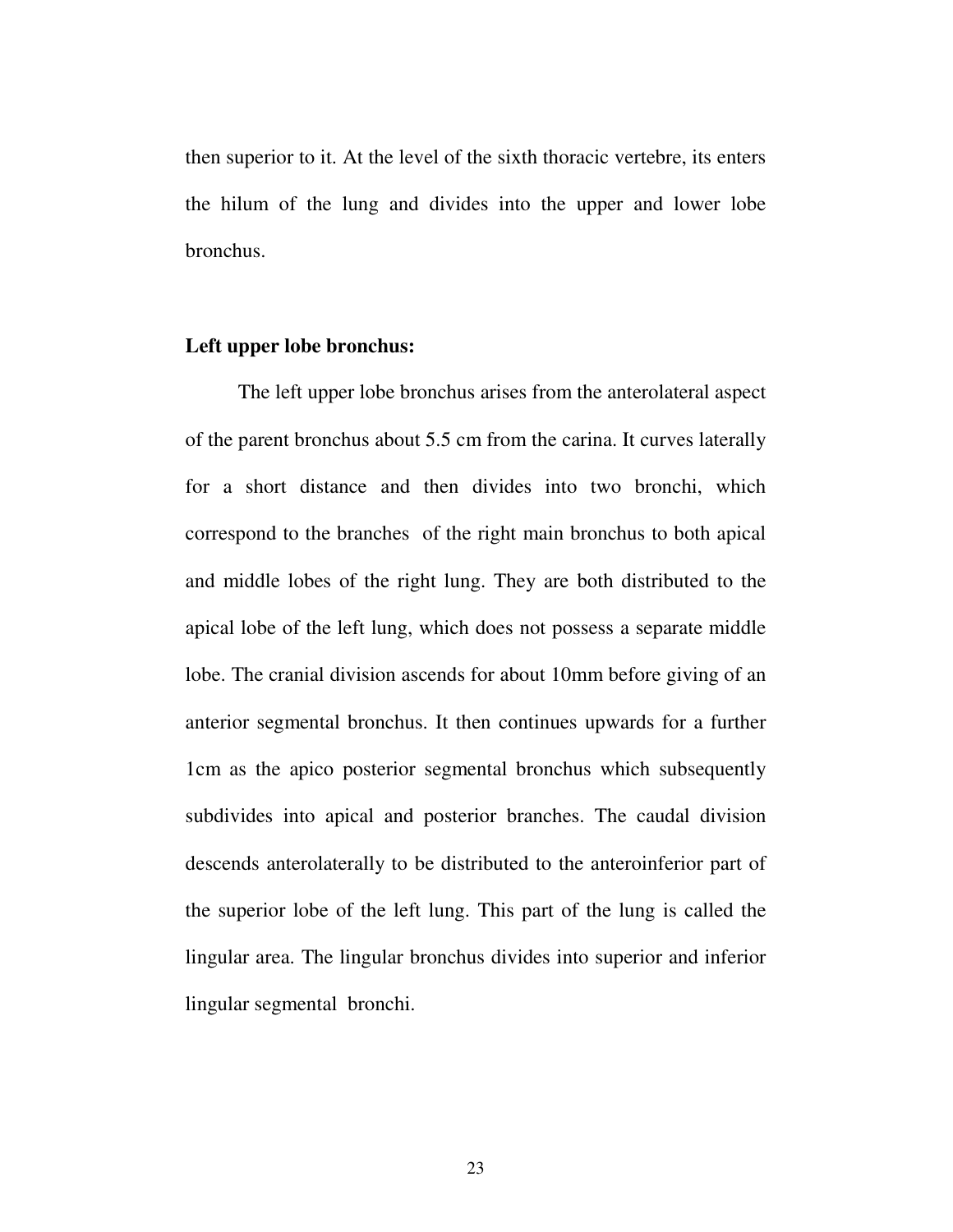#### **Left Lower Lobe Bronchus:**

The left lower lobe is smaller than the right. The apical segmental bronchus takes it origin posteriorly from the left lower lobe bronchus about 1 cm below the upper lobe orifice. The inferior lobe bronchus continues for a further 1-2 cm before dividing into two stems, an anteromedian and a posterolateral stem. The medial basal segmental bronchus arises in common with the anterior basal segmental bronchus from the former, the lateral basal segmental bronchus arises in common with the posterior basal segmental bronchus from the later.

There has not always been recognition of the medial basal segmental bronchus on the left side because of the common origin with the anterior basal segment. However, in 10% of lungs it arises independently from the lower lobe bronchus, and in all cases it supplies a territory similar to its opposite number on the right side. A sub apical segmental bronchus arises from the posterior surface of the left lower lobe bronchus in as many as 30% of lungs.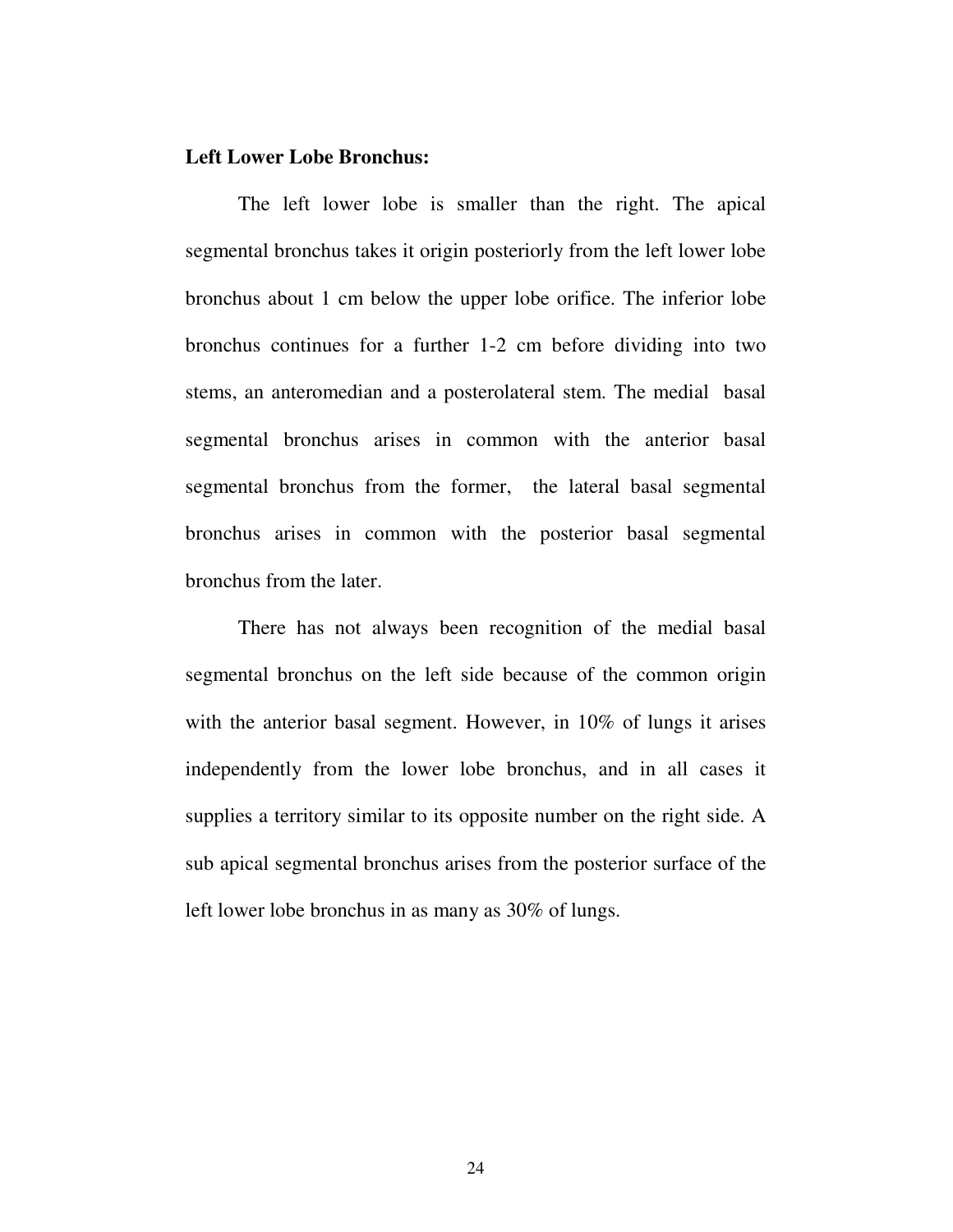#### **Broncho pulmonary segments:**

The lung is divided functionally into a series of broncho pulmonary segments, each with its own blood supply from the pulmonary artery. Each segment is surrounded by connective tissue, continuous with that of the visceral plura and forms a separate respiratory unit of the lung. Lung resection surgery, postural drainage and chest radiology are based on the detailed anatomy of these segments.

#### **Clinical significance of bronchopulmonary segments:**

The right main bronchus is more nearly in line with the trachea than is the left. It is easier, therefore, for inhaled foreign bodies or fluids, such as gastric contents, to enter the right rather than the left bronchial tree. If the patient is lying on his side, such material enters the lateral subsegments of the anterior and posterior segments of the lobe. They are thus a frequent site for the development of inhalational pneumonitis, segmental collapse or of a lung abscess.

If the patient is supine then the apical segmental bronchus, which arises from the posterior aspect of the right or left lower lobe bronchi, is the most likely part of the lung for aspirated material to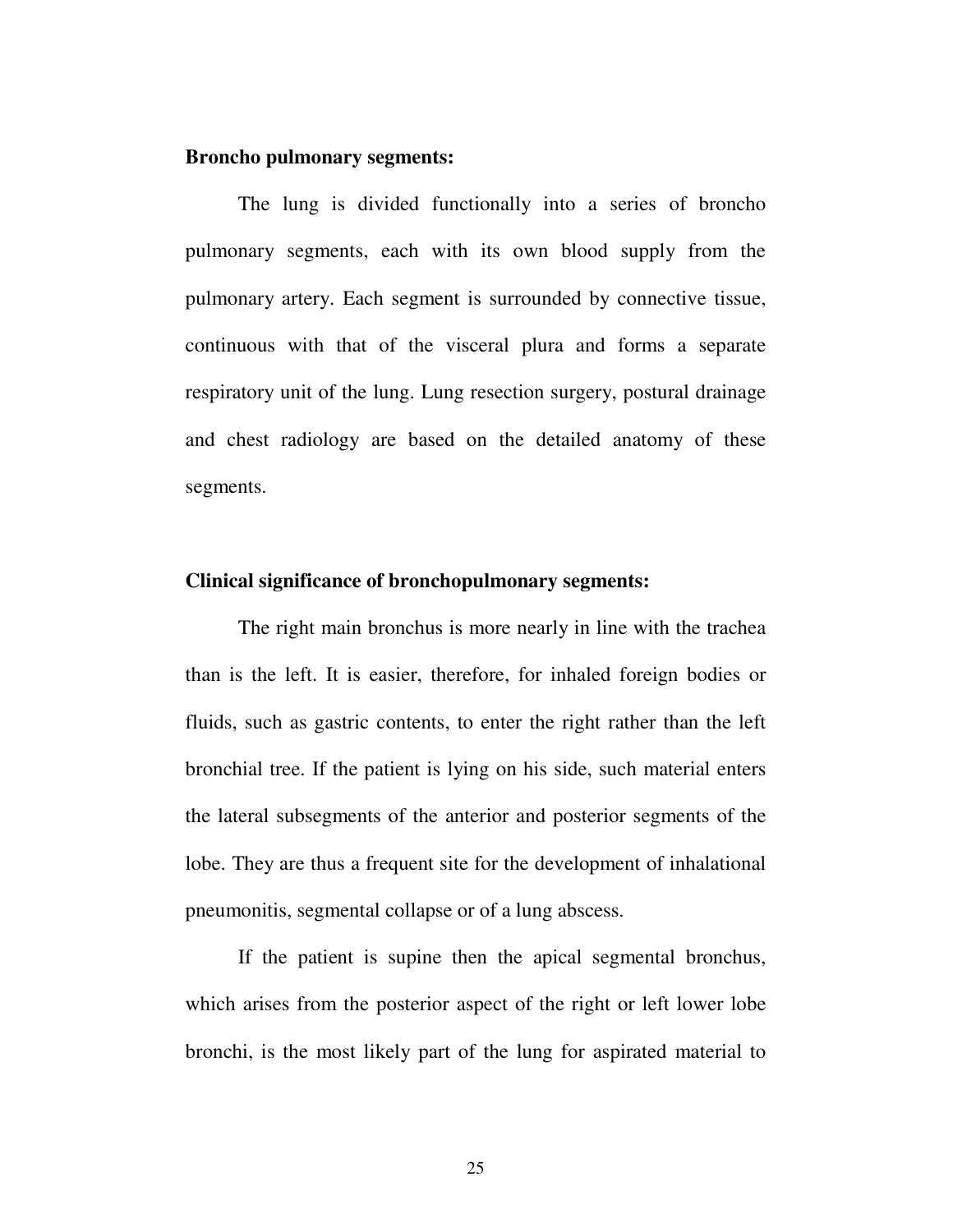collect. It was formerly, also, a not uncommon site for a tubercular cavity.

When inhaled, foreign bodies may, according to their size, obstruct either a main lobe, segmental or smaller bronchus.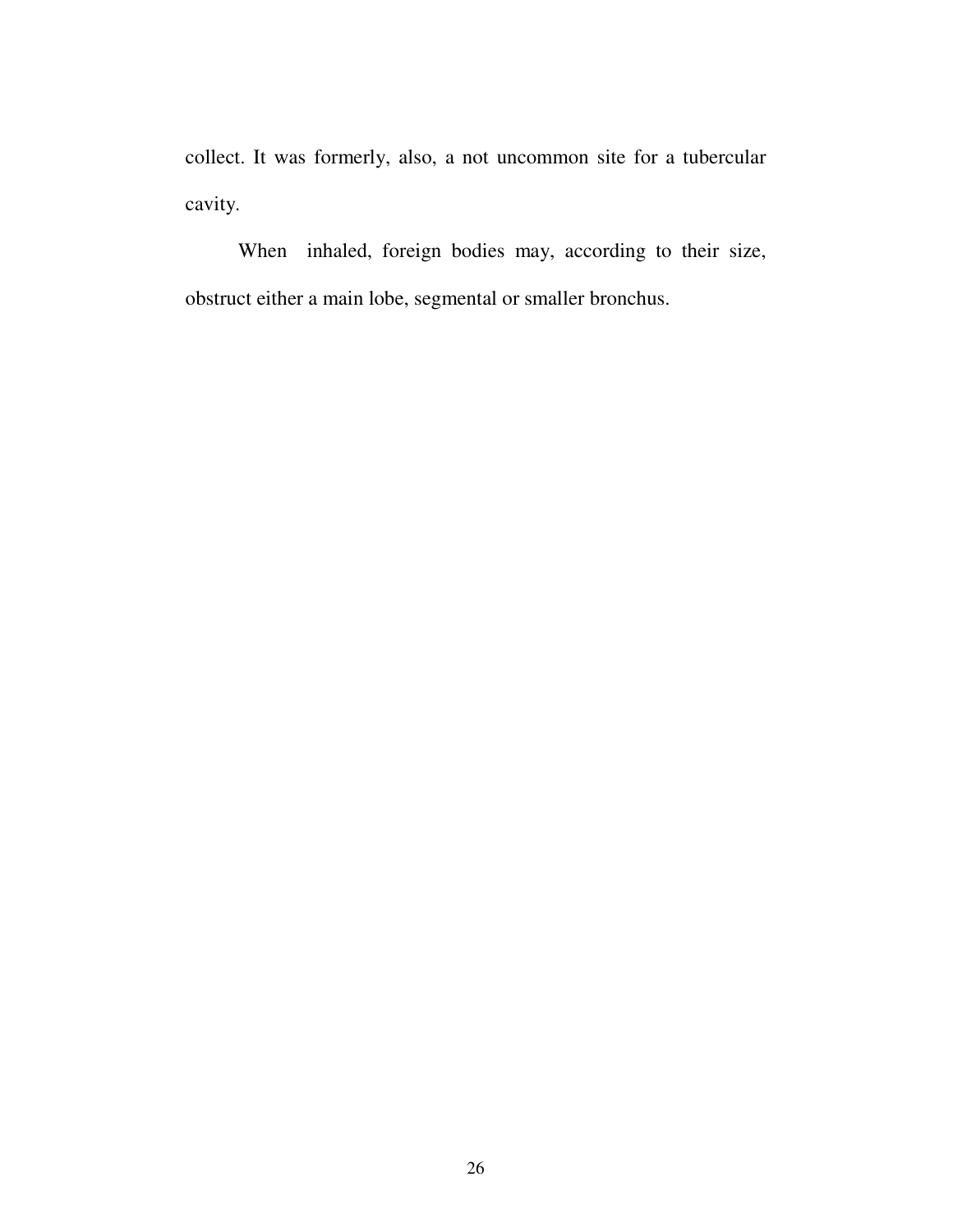# **AETIOLOGY**

Chevalier Jackson et al summarized following six factors.

## **I. Personal factors**

- 1.Age –Common in children.
- 2.Sex -Male common.
- 3.Occupation

## **II. Failure of normal protective mechanism**

- 1. Sleep
- 2. Alcoholism
- 3. Epilepsy
- 4. Unconciousness

## **III. Physical factors**

- 1. Emotional
- 2.Panic, Jumping, Swimming etc.

## **IV. Carelessness in form of**

- 1.Putting inedible substance in mouth.
- 2.Hasty eating, drinking.
- 3.Playing while eating.
- 4.Giving Paenut candy to children in whom molars have not erupted.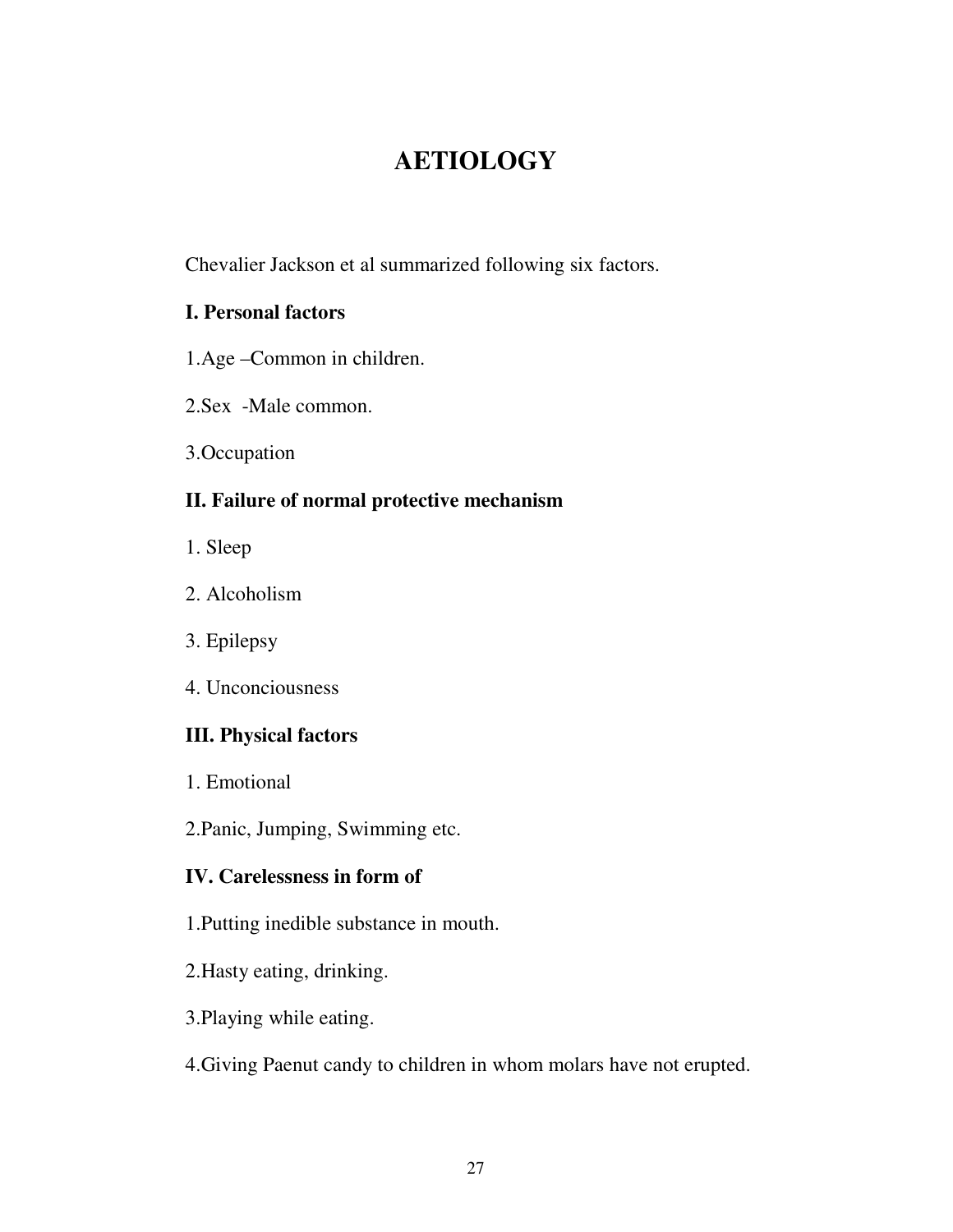## **INCIDENCE**

The maximum incidence of inhalation of foreign bodies occurs between the age of 1 and 3 years. The most common cause of accidental death in the home, in children under 6 years of age, is the inhalation of a foreign body. The peak incidence of inhalation of foreign bodies in early childhood is of course related to the fact that children have a habit of putting objects into their mouths to determine their texture and taste, and to chew on when teething. It is extremely important, therefore, where possible to keep objects which might be inhaled, out of the reach of small children. Boys are more likely to inhale foreign bodies than girls by almost 2:1. The reasons for this are not clear.

A minority of these objects impact in the larynx: Foreign bodies lodge in the larynx if they are too large to pass through or if they are of an irregular shape or have sharp edges which can catch on the laryngeal mucosa. Egg shells and fragments of glass or plastic are not infrequent offenders.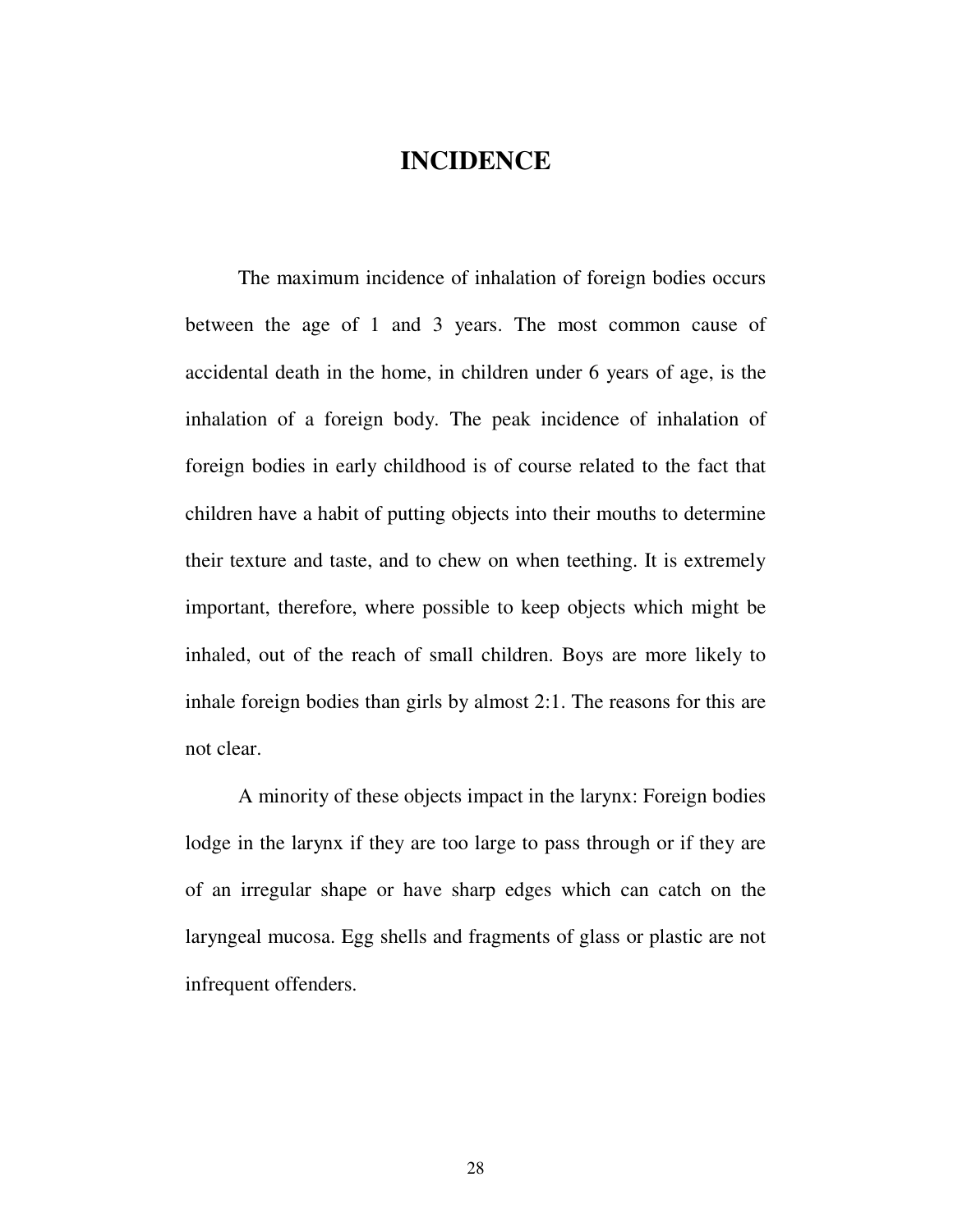# **PATHOLOGY**

Due to various number of foreign bodies encountered, the local tissue response varies and can be broadly classified as

#### **1. Inert metals:**

High carat gold is inert and when ingested cause mechanical obstruction only, producing very minimal tissue reaction.

#### **2. Reacting metals:**

Metallic foreign body that is rough and especially composed of steel cause local tissue reaction by injury and also due to constant soakage in mucosal secretion, the metals cause rusting and local corrosion producing severe mucosal inflammation. When the foreign body causes only partial obstruction of the lumen of bronchi, it will act as a valve letting in air during inspiration but preventing expiration causing emphysema. If the lumen is totally obstructed the distal portion of lung collapses causing atelectasis. If the obstruction is still unrelieved the atelectatic segment gets infected and form lung abscess.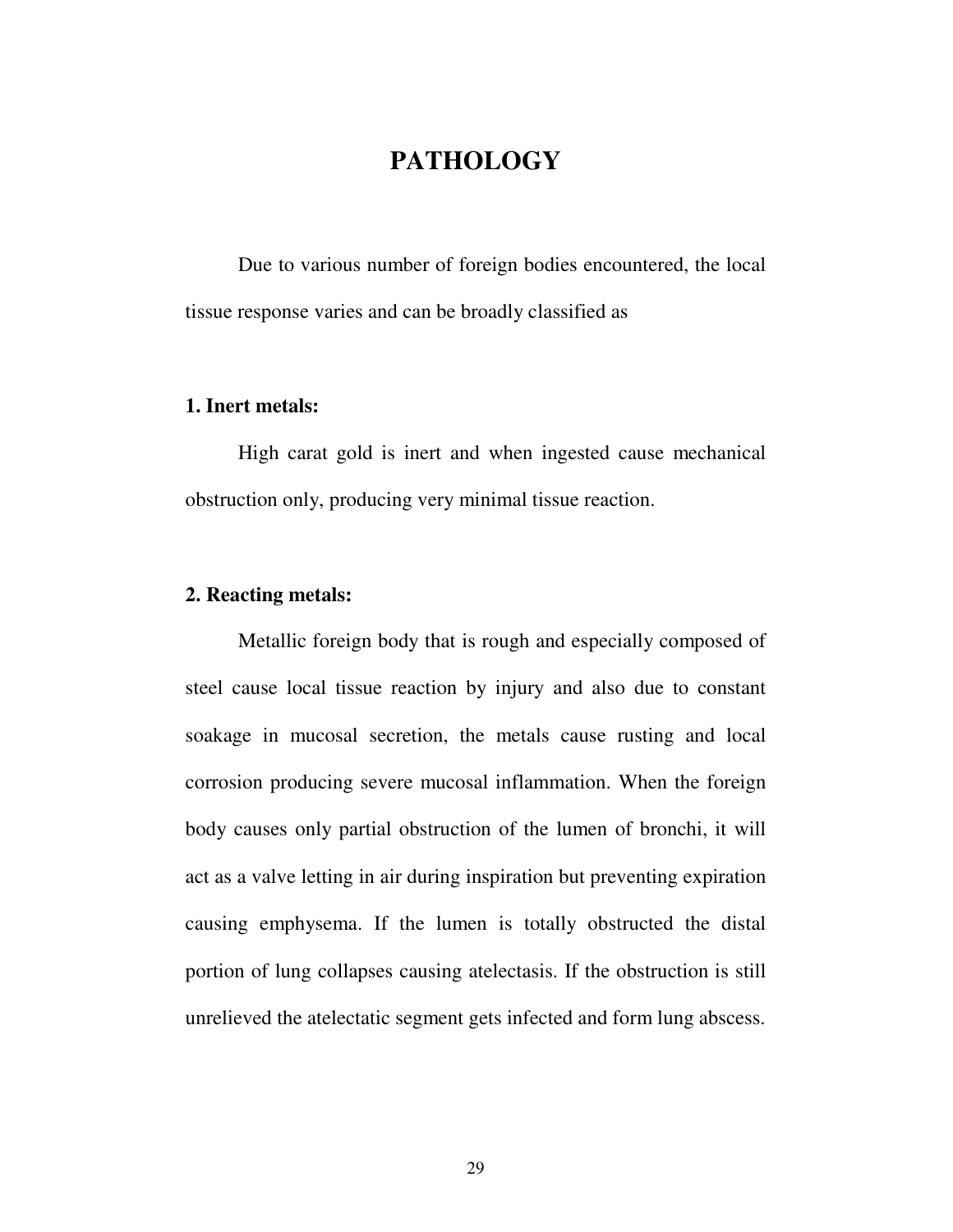#### **3. Vegetable Foreign Bodies:**

In cases of vegetable foreign bodies, due to presence of organic contents the local tissue reaction is severe and rapid. More over due to imbibition of water the foreign body swells and hence the obstruction which was earlier partial, developes into total occlusion. This is facilitated by local tissue reaction.

#### **4. Esophageal Foreign Bodies:**

Foreign bodies are adjusted by oesophageal movements to a position least likely to cause trauma If any foreign body becomes impacted, there will be an erosion of the epithelium with building of fibrous tissue. Spontaneous perforation can occur. If there is a super added infection, the ulcer extends and forms fistula with neighbouring structures.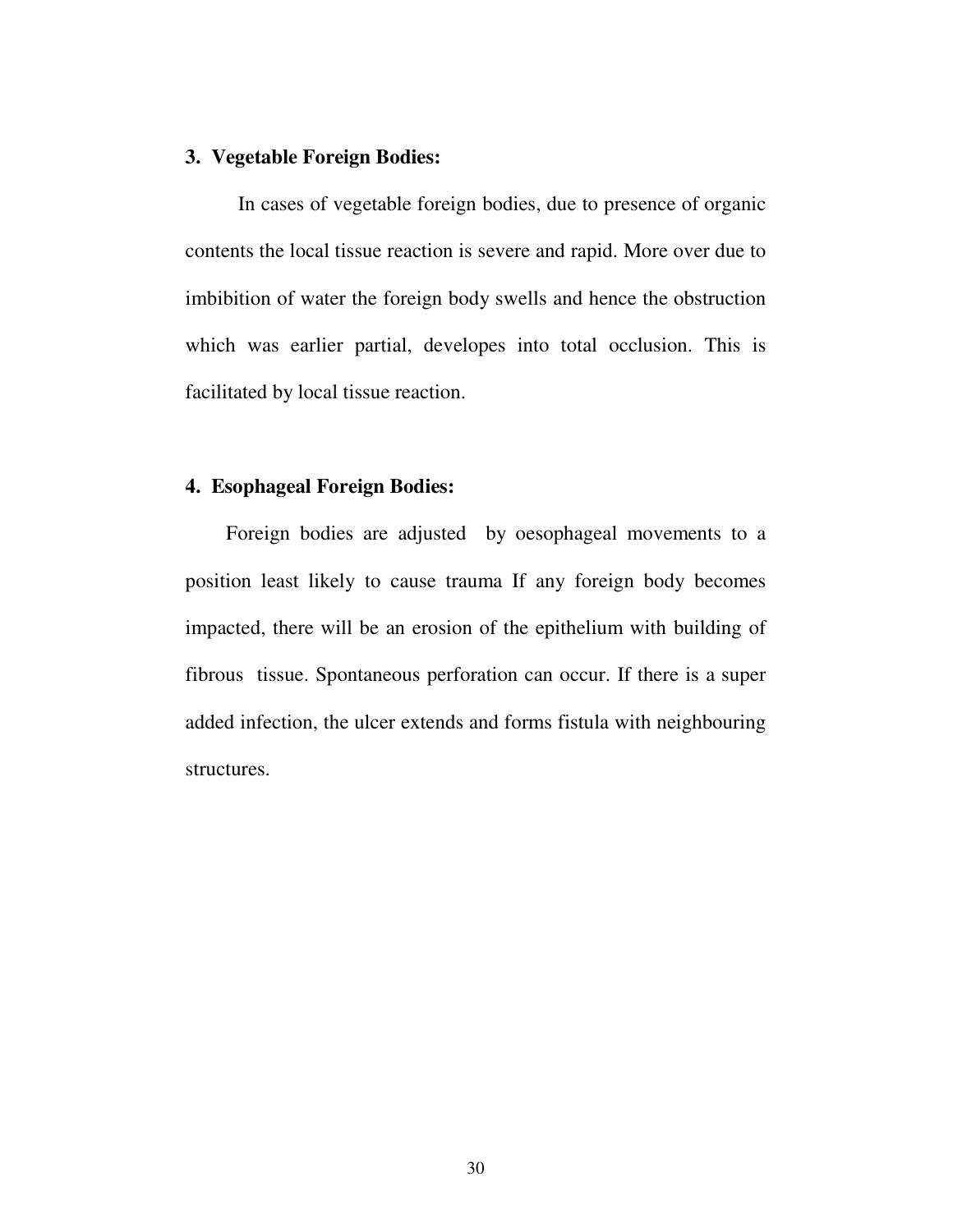## **CLINICAL FEATURES**

#### **Nasal Foreign Bodies:**

These generally give rise to a unilateral foetid discharge, usually mucopurulent and sometimes bloodstained. There is frequently unilateral nasal obstruction and there may be pain, epistaxis, and sneezing. A few foreign bodies are inert and cause either no symptoms, or solely a unilateral nasal obstruction if sufficiently large. The presence of a radiopaque foreign body may be identified on occasions as an incidental finding on a child's dental X-ray.

Examination of the nose shows reddened congested mucosa, mucopus, and sometimes granulations, ulceration, and necrosis. The foreign body may or may not be visible, depending on its size and nature, and on the degree of surrounding edema.

#### **Tracheo bronchial foreign bodies:**

A general examination of the child is essential. Respiratory distress or cyanosis demands immediate action; special care should be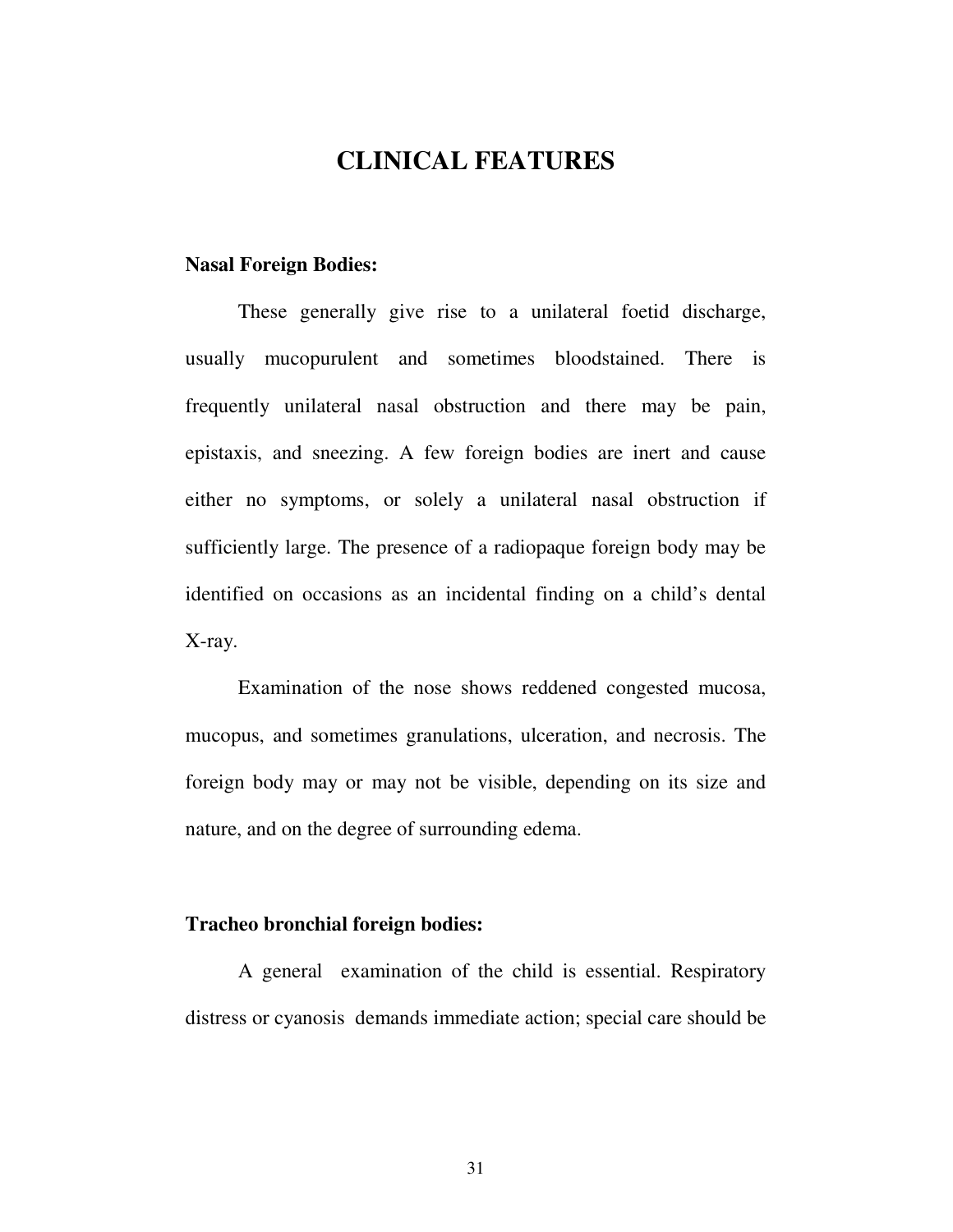taken during the induction of anaesthesia in these patients since the foreign body may change position and completely obstruct the airway.

Inhaled foreign bodies are more common in children with upper respiratory tract infections, caused presumably by mouth breathing and the presence of a cough – inhalation of food particles may easily occur with the sharp intake of breath which follows a cough.

If there is a change in the child's cry or if the cry becomes hoarse or stridulous, a laryngeal foreign body should be suspected. Excessive salivation may also occur.

In the first few hours after aspiration the signs in the chest are due to changes in air flow through the tracheobronchial tree. These changes may be detected with a stethoscope on auscultation of the chest. An audible click may be heard due to movement of the foreign body up and down the trachea, a fluttering noise may also be detected due to rapid oscillation of the object in the air stream in the trachea or bronchi. A unilateral expiratory wheeze and reduced air entry may indicate a foreign body in the bronchus.

Obstructive emphysema may be detected by mediastinal shifts, but is most easily detected radiologically. If the foreign body is not removed within 24 hours pneumonic signs supervene. The severity of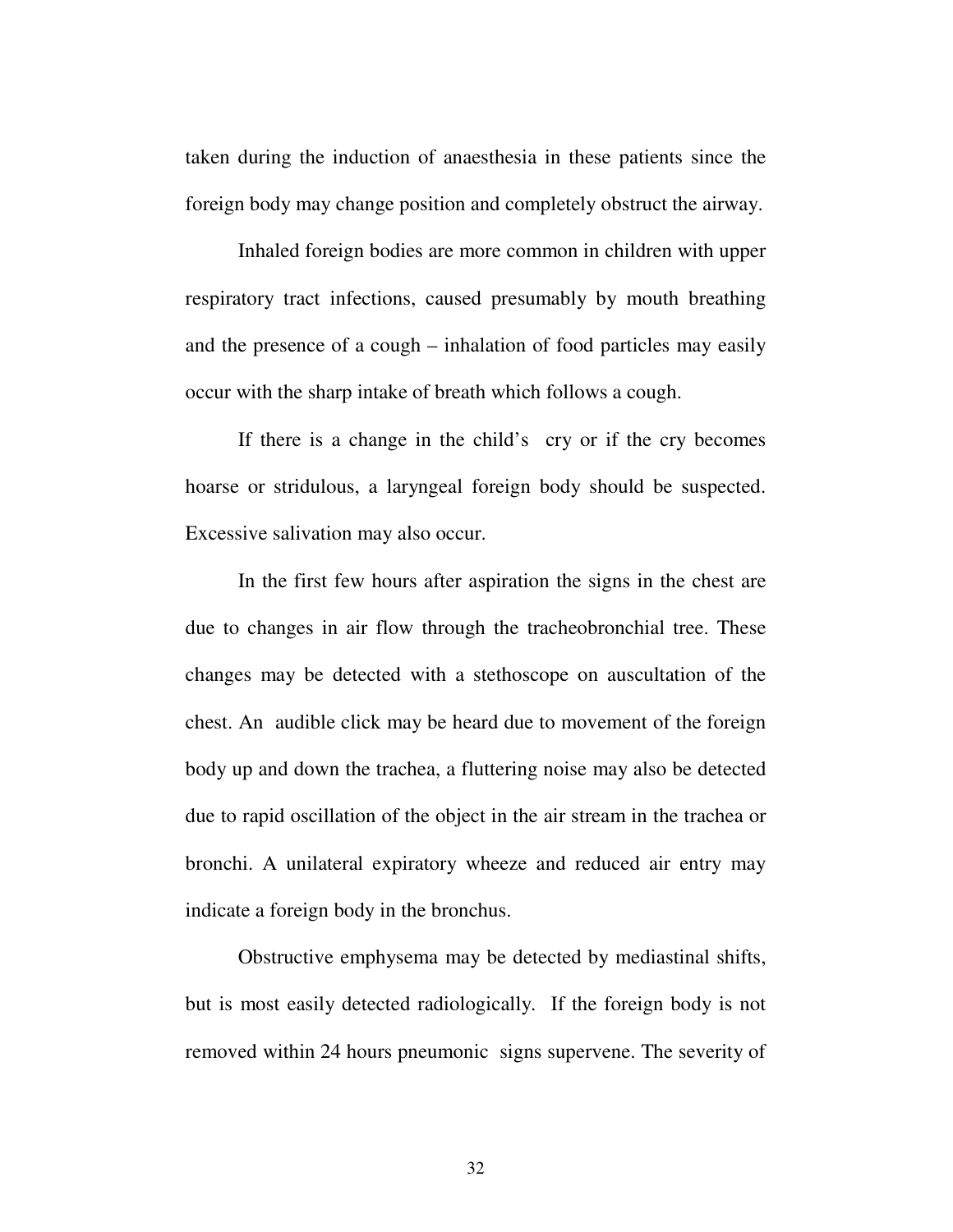these signs will depend on the reaction of the bronchial mucosa and the size of the foreign body. If the foreign body is of vegetable origin an intense inflammatory reaction of the bronchial mucosa occurs, ultimately with the production of granulation tissue. The mucosal swelling and inflammatory exudate may then obstruct the bronchial lumen, causing atelectiasis of the distal lung. A lung abcess may supervene but this takes several months. The presence of florid granulation tissue around the inhaled foreign body may also cause haemoptysis.

If the foreign body is made of ferrous metal or it has a particularly rough surface, some bronchial irritation will occur, but the process of bronchial occlusion will take much longer.

If the foreign body is inert and has a smooth surface, very little mucosal reaction takes place and pneumonic changes may never supervene.

Sometimes foreign bodies from right bronchus might be coughed up and may reenter the left bronchus.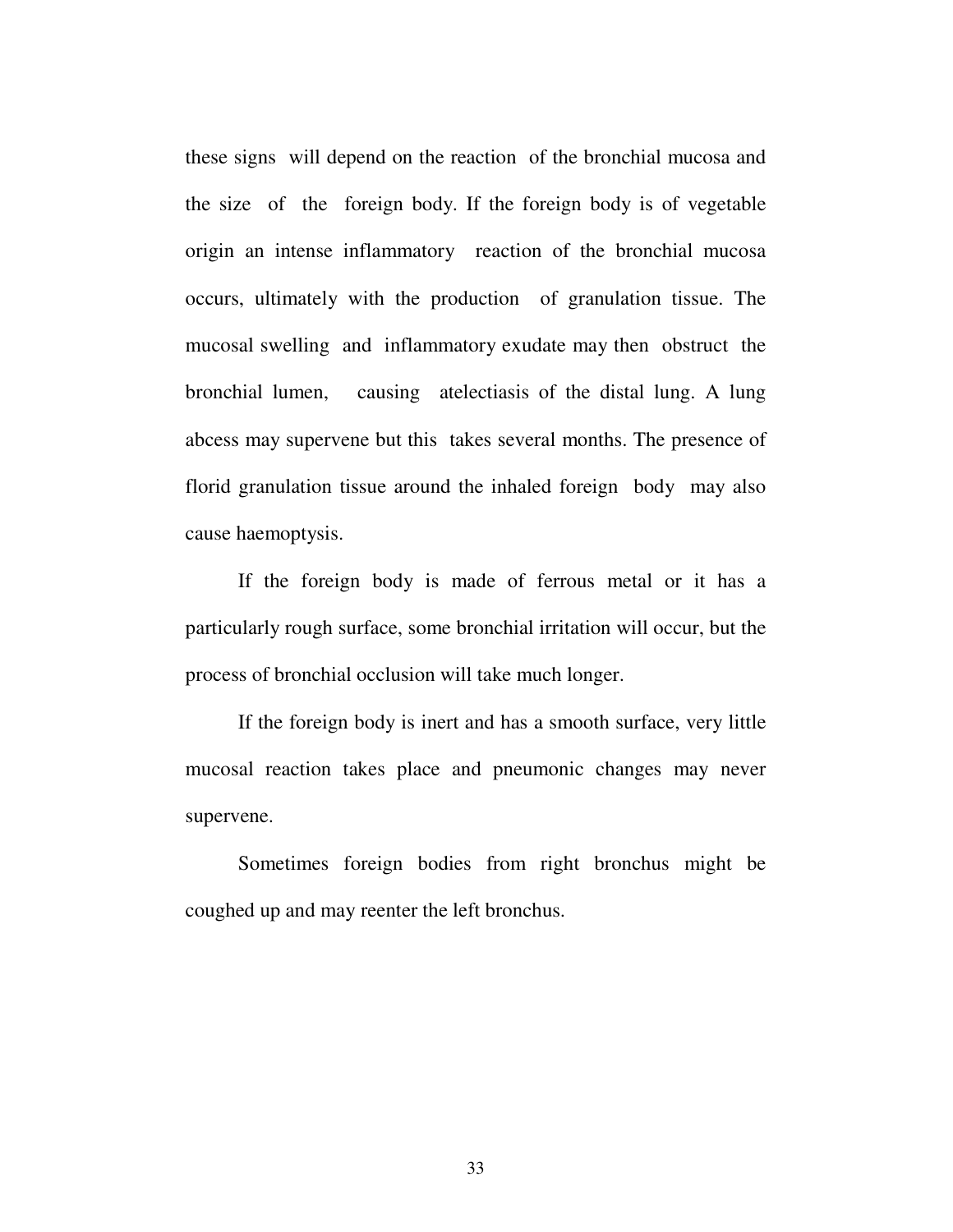## **Oesophageal foreign bodies:**

The normal oesophagus has four anatomical sites of narrowing which are preferential locations for the impaction of such objects: the cricopharyngeus muscle; the aortic arch; the left main bronchus; and the lower oesophageal sphincter. It is the large and angulated objects such as coins and safety pins which are most commonly trapped in the proximal oesophagus, although overall the cervical oesophagus is the commonest site of foreign body impaction. The common symptoms of esophageal foreign bodies are partial or total dysphagia, excessive salivation, foreign body sensation in the throat and pain. Oesophageal pain is more likely to be referred proximally than distally and, therefore, discomfort in the xiphisternal area is more reliable than is a sensation in the suprasternal notch.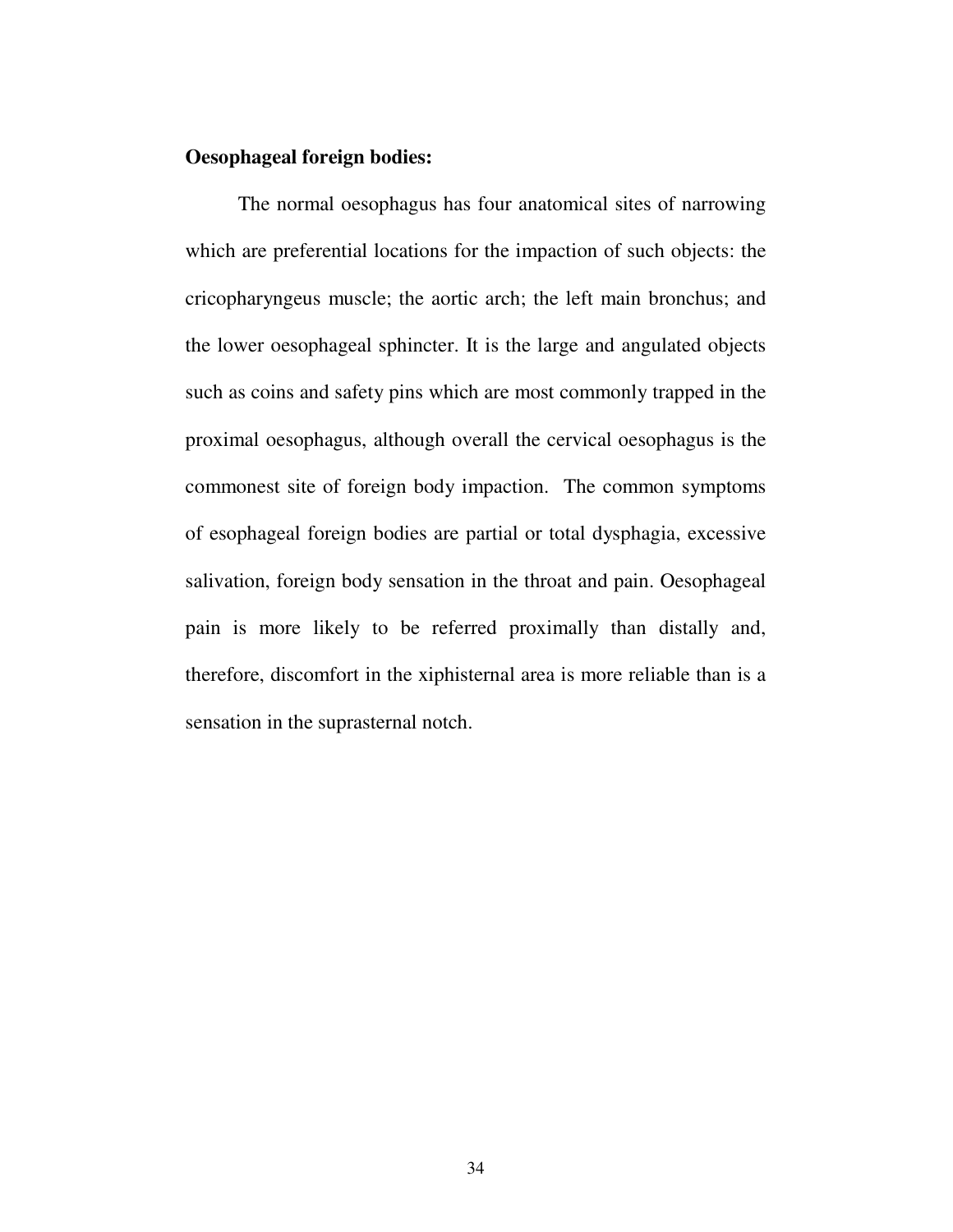# **INVESTIGATIONS**

#### **Radiological findings:**

X-ray examination of the patient must be performed and should include all the structures from the nasopharynx to the tuberosities of the ischia, otherwise a foreign body may be overlooked

X-rays should be taken with the neck extended with anteroposterior and lateral views. Anteroposterior views in expiration and inspiration should be taken, although these views are sometimes difficult to obtain in very young children. A lateral chest X-ray completes the examination.

Screening may also help, but standard X-rays are usually sufficient. Computerized tomographic studies may help to show a foreign body not seen with conventional studies. Isotope scans will demonstrate changes in ventilation and perfusion of lung tissues. These more sophisticated radiographic techniques are rarely necessary in obvious cases of inhaled foreign bodies. They should not be ordered if they delay the definitive endoscopic assessment of the patient.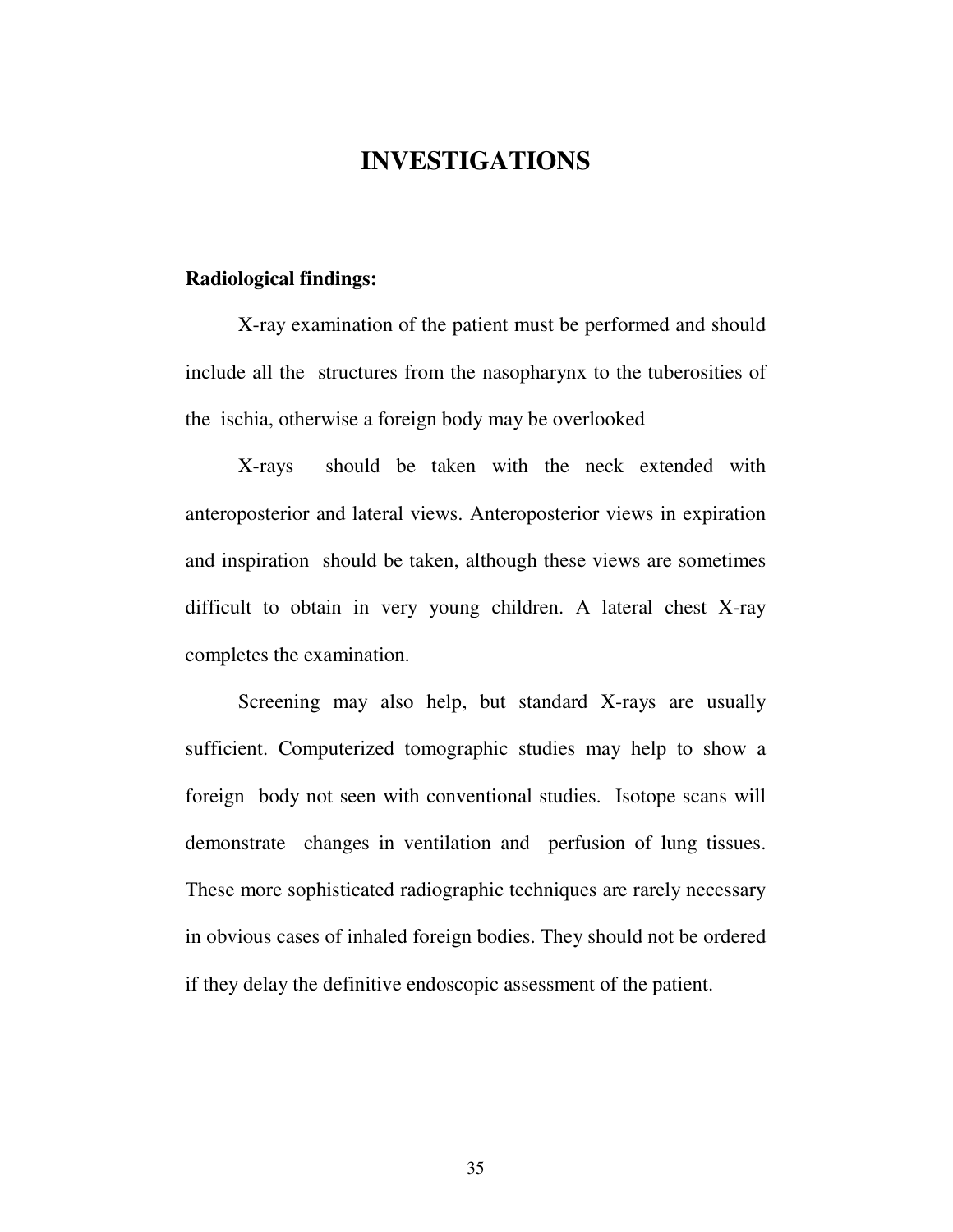A lateral view for a foreign body should always be taken. Not only may this reveal some foreign bodies which might otherwise be missed but on occasion a child may have ingested two foreign bodies, one smaller than the other which is tucked out of sight on the anteroposterior neck / chest radiograph. Objects such as wood, aluminium, glass, plastics, meat and as indicated, dental plates may not be visible without the use of contrast solutions. One helpful sign on the lateral cervical soft tissue film is the presence of a prevertebral gas shadow above an impacted foreign body in the upper oesophagus. This is not frequently overlooked by accident and emergency department staff who presumably are more intent on seeking out evidence of the foreign body itself. Where the history is clear, it is probably not wise to carry out a barium swallow because endoscopy will be complicated by the obscuring presence of the barium.

X rays for suspected foreign bodies of the nose should include para nasal sinus water's view and skull lateral view including nasopharynx.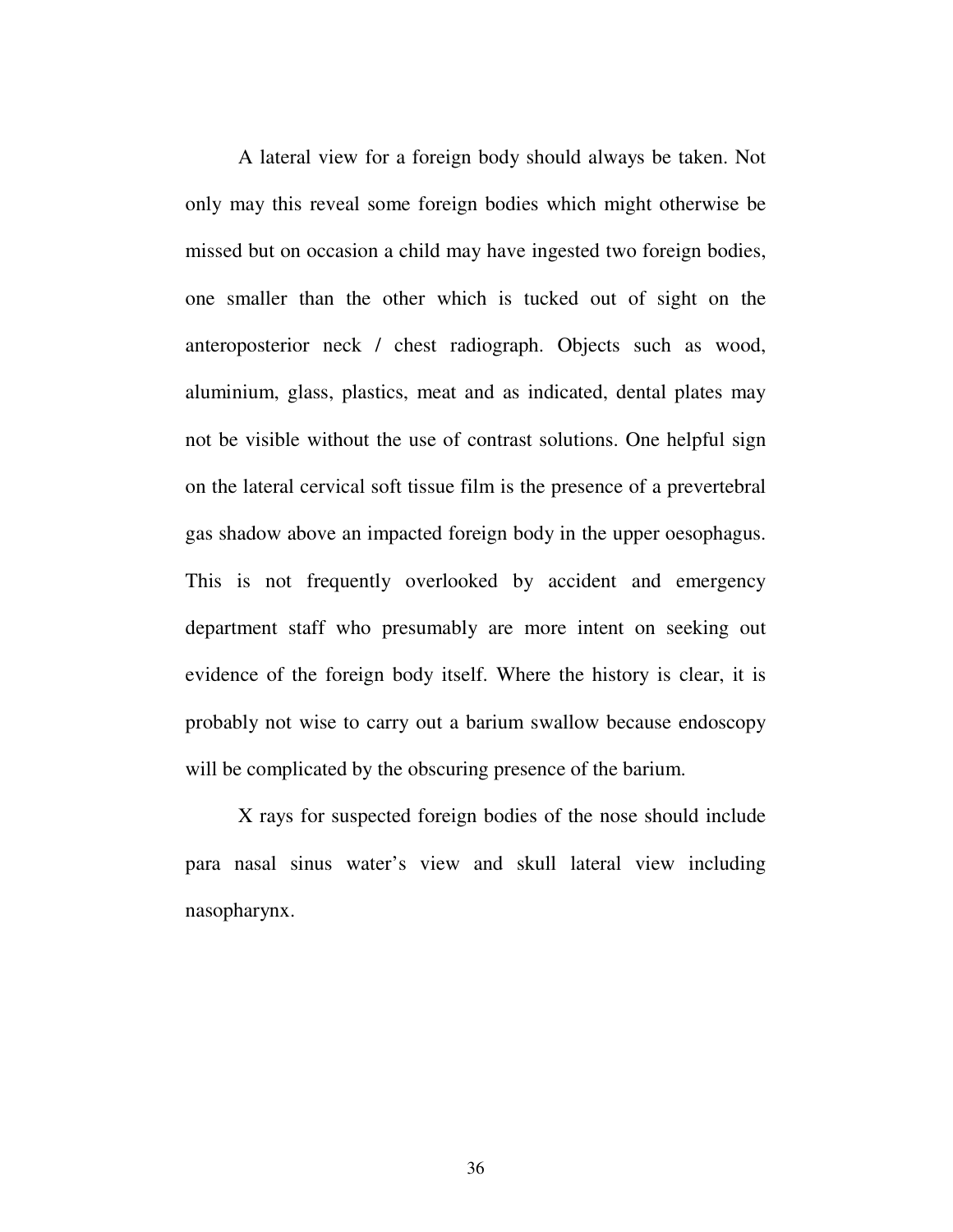## **MANAGEMENT**

#### **Nasal Foreign bodies:**

If the foreign body is easily seen, and the patient is a cooperative child, it is usually easy to remove the object through the anterior nares, either with no anaesthetic, or after spraying with a local anaesthetic solution such as 4% lignocaine and 1/1000 adrenaline.

However, it cannot be too strongly emphasized that unskilled attempts to remove the foreign body in the accident and emergency department by personnel without appropriate training may result in disaster. The foreign body may be displaced backwards and may even reach the nasopharynx with risk of inhalation. Marked epistaxis may occur or a docile child may become terrified and require a general anaesthetic which might otherwise have been avoided.

The patient is placed in the usual upright position for routine otolaryngological examination and the nasal fossa illuminated with a head mirror or headlight. It is important that the light source should be very bright. A suitable size speculum, probe, hook, forceps, and suction should be available. The nasal speculum is inserted, and the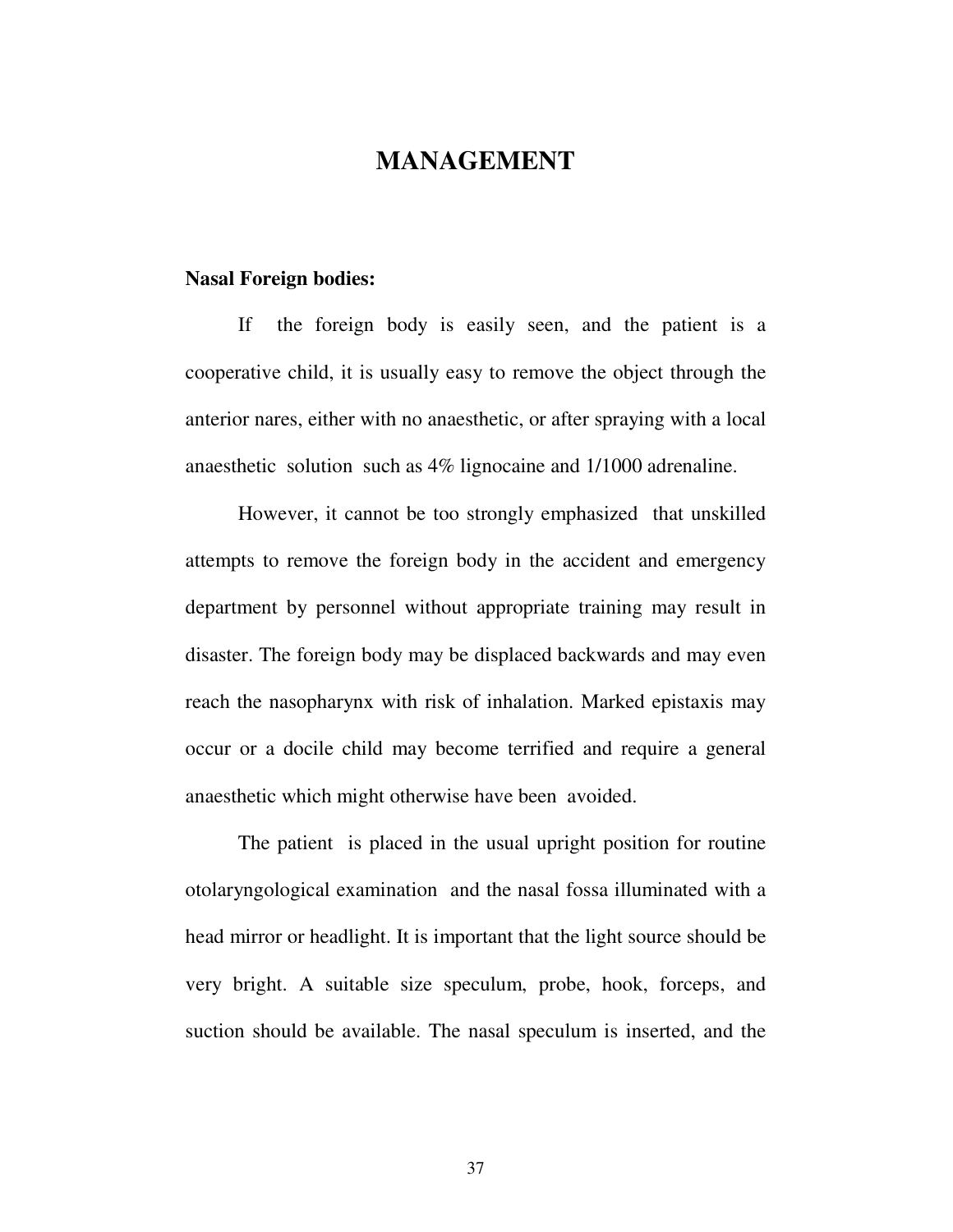hook passed beyond the object and the tip rotated to rest just posterior to the object. The object is then gently drawn forwards and removed completely, or brought almost to the nasal vestibule and then removed with forceps. This technique should be used whenever there is a risk of displacing the object backwards into the nasopharynx, as with spherical objects such as beads. Rough semi- impacted objects such as bits of paper, sponge and objects placed very nearer to the vestibule, can be removed directly with forceps.

A general anaesthetic will be required in the following circumstances :

1. If the patient is uncooperative or very apprehensive.

- 2. If there is likely to be troublesome bleeding, for instance if the foreign body is firmly embedded in granulation tissue.
- 3. If the foreign body is posteriorly placed with a risk of pushing it back into the nasopharynx.

4. If a foreign body is strongly suspected but cannot be found.

If foreign bodies were not visualised by conventional examination, then endoscopic examination of the nose is warranted, either under local or general anesthetic. It offers panoramic view of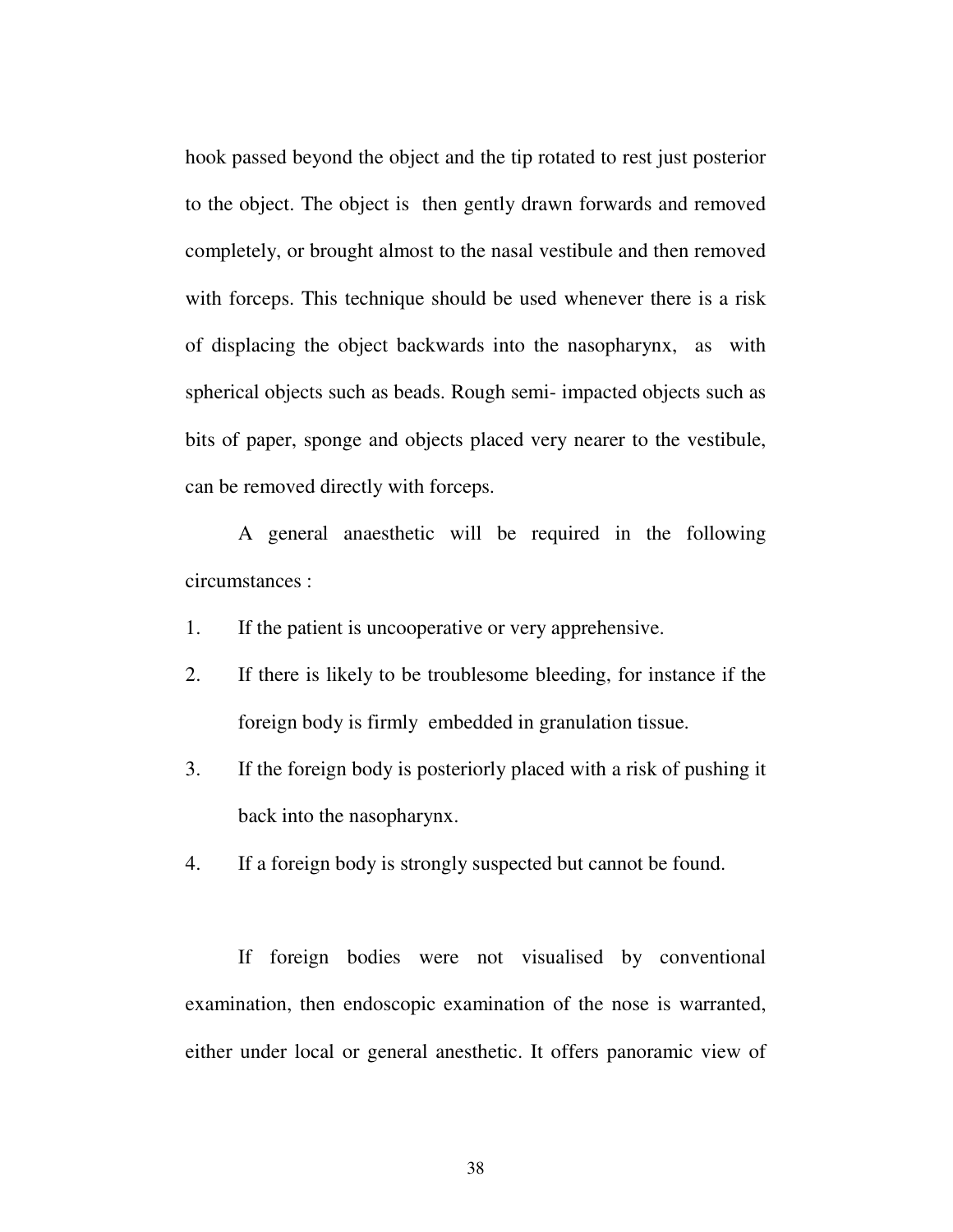nasal cavities and nasopharynx, and ensures 100% success in removing the foreign body.

#### **Rigid endoscopy:**

Preparation of the patient - Pre operative procedures

The Procedure is carefully explained to the patient. Consent should include warnings about possible trauma to lips and teeth. A chest radiograph and any contrast studies or scans should be obtained and carefully examined pre operatively: the surgeon is often better placed to put the films into clinical context than the radiologist, however good the latter may be.

#### Positioning

The patient is placed supine on the operating table. For oesophagoscopy, the head is placed on negus head rest on the upper hinged area of the table, with the head initially flexed slightly. As the procedure progresses, the table and head area are extended until the patient is in the classical "sword swallowing" position. For bronchoscopy, the head is initially placed on a head ring or pillow, which is removed after the bronchoscope has passed through the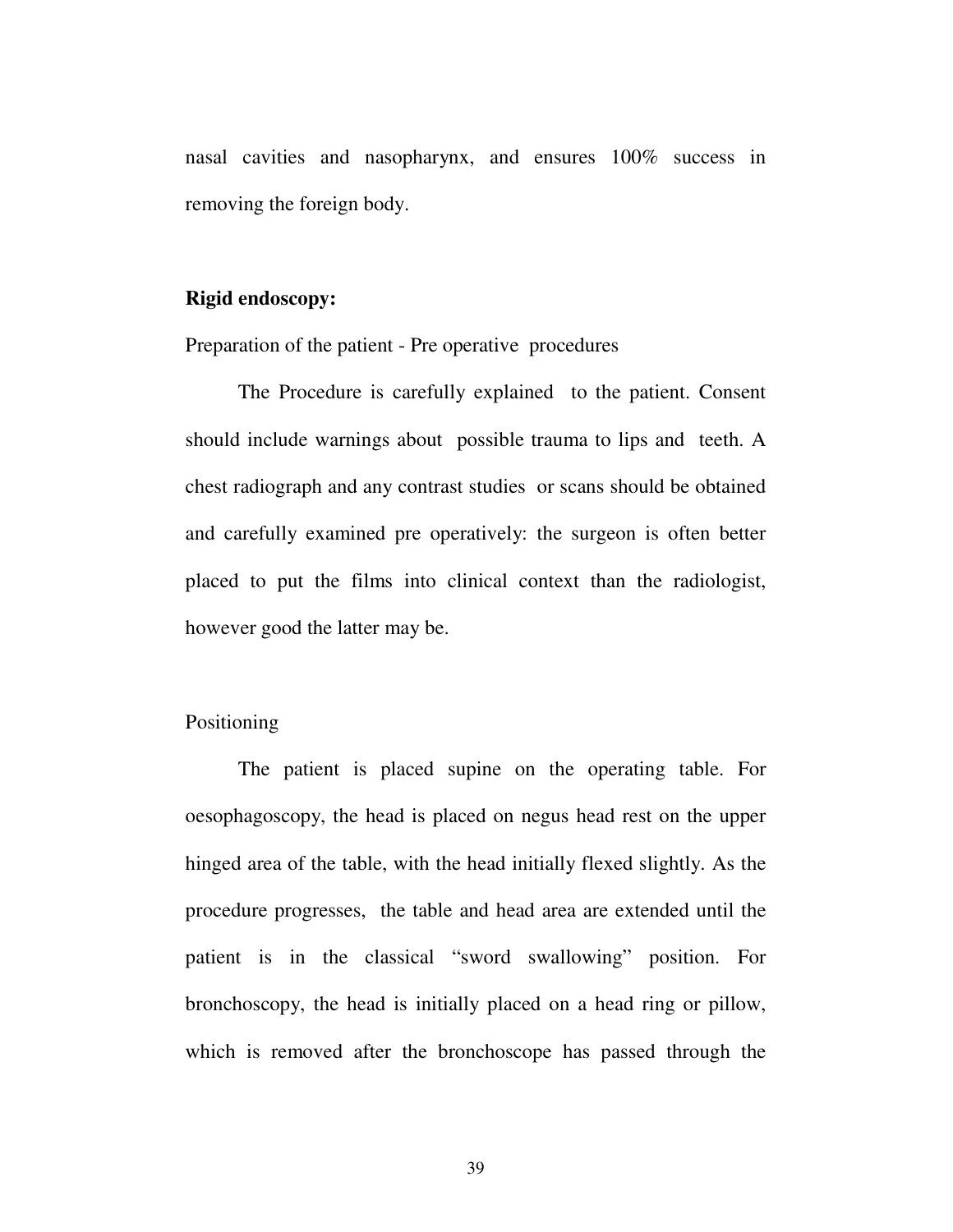cords. Draping the body is unnecessary for these procedures and restricts observation of respiratory movements

#### Anaesthesia

Rigid endoscopy (Bronchoscopy and Oesophagoscopy) is usually done under general anaesthetic.

#### **Direct laryngoscopy:**

Suitable laryngoscopes for routine purposes are the Negus, Jackson and Storz varieties. For microlaryngoscopy, the Royal National, Throat, Nose and Ear Hospital variant is useful, while that designed by Benjamin is more suited to children. The Deo-Pilling modification is helpful for those with difficult teeth and jaws. In any case, the laryngoscope chosen should be the largest that will comfortably fit the individual patient. The number of accessory instruments employed should be restricted to the minimum compatible with achieving adequate biopsy and manipulation, and should be those with which the surgeon is most comfortable.

The laryngoscope is inserted until its tip lies a few millimetres above the anterior commissure. En route, the uvula, epiglottis and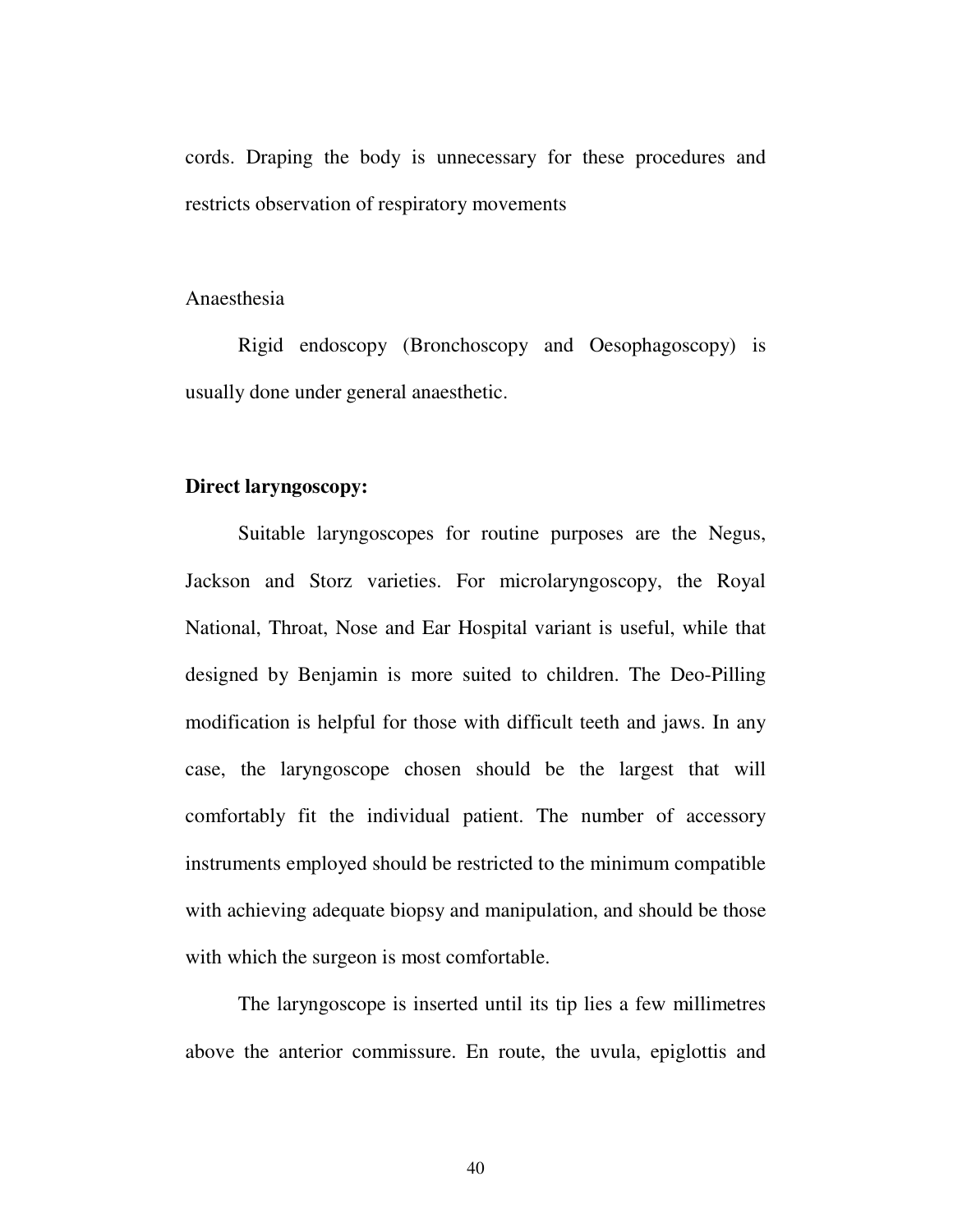arytenoids are noted. The use of "BURP" on the thyroid cartilage by an assistant facilitates the view in many patients. If it is still not possible to view the anterior commissure satisfactorily, the straightsided, broad tipped anterior commissure laryngoscope is used.

In the past, the latter instrument has also been advocated to obtain views into the ventricles and subglottis, but the advent of Hopkins rods enables us to perform a far more satisfactory examination of these regions. In addition, there is a subglottiscope available if detailed examination and biopsy of the subglottis and upper trachea is required. For lesions slightly further down, a tracheoscope may be used, but a better view may be obtained with a Storz bronchoscope.

### **Oesophagoscopy:**

The oesophagoscope is held between the finger and thumb of the dominant hand like a pen, and at no stage should even firm pressure be required to negotiate the lumen. If the endoscope will not pass in this way, then either it is not being directed correctly, or there is a patholgoical obstruction. In either case, continued pressure may result in perforation.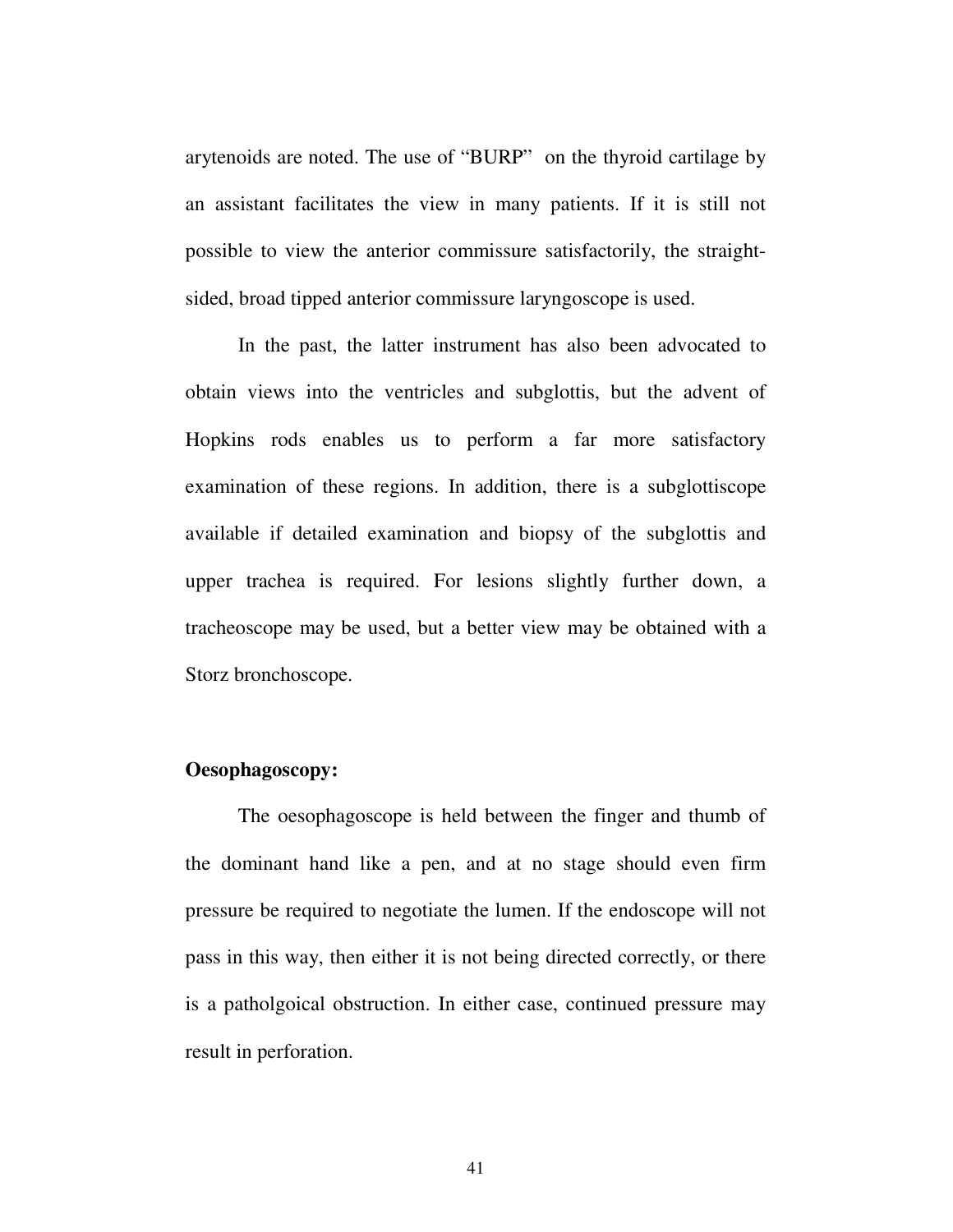Introduction is with the head initially slightly flexed, and the instrument facing backwards and onwards. The head is then extended and the endoscope brought round in an arc until its tip lies behind the anaesthetic tube and epiglottis. It is then passed behind or to the right of the larynx. Negotiating the cricopharyngeus is an important step, and is aided by further extension, temporary deflation of the endotracheal tube cuff and external advancement of the larynx by an assistant. These manoeuvres are particularly important where osteophytes compress the lumen. At all times, steady pressure should be maintained and any sudden advances avoided.

Throughout the procedure the lumen must be kept in the middle of the field of view, and suction used to maintain vision. Further restrictions occur at 23-35 cm and 38-40cm. It is often easier to observe the lumen on withdrawl of the instrument rather than on passage, so this part of the procedure should be performed deliberately and slowly.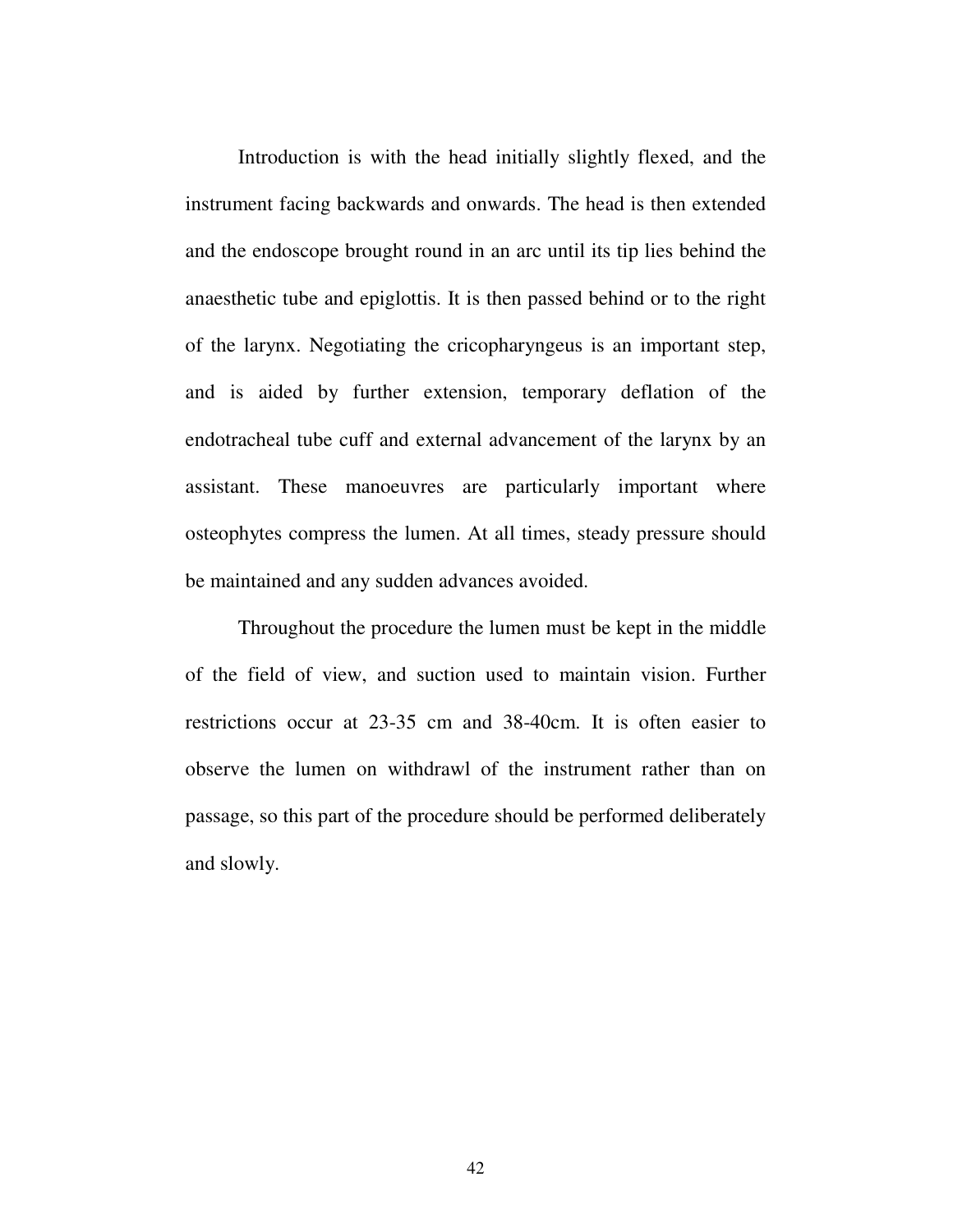Complications of oesophagoscopy

Perforation of the oesophagus

The overall perforation rate from simple diagnostic rigid oesophagoscopy is in the order of 1% (as incidentally is mortality). In one series of 50 oesophageal perfortations. 52% were Iatrogenic. Perfortation was more common in the thoracic oesophagus (54%), as it is more commonly associated with attempted dilatation on strictures than simple diagnostic endoscopy.

Diagnosis is based on clinical findings, a plain chest radiograph which may show free gas in the mediastinum, contrast studies, and flexible endoscopy. The presence of postoperative pain, especially if radiating to the back and shoulders and requiring more than simple analgesia, should alert the surgeon to the possibility of a perforation. Other features are surgical emphysema, pyrexia and dysphagia. Diatrizoate contrast studies are particularly useful in diagnosing perforations of the cervical oesophagus, while flexible endoscopy appears equally useful for thoracic injury.

Oesophageal perforation is an emergency with significant morbidity and mortality. Minor leaks in the neck are fortunately the majority of those seen after purely diagnositc oesophagoscopy. If only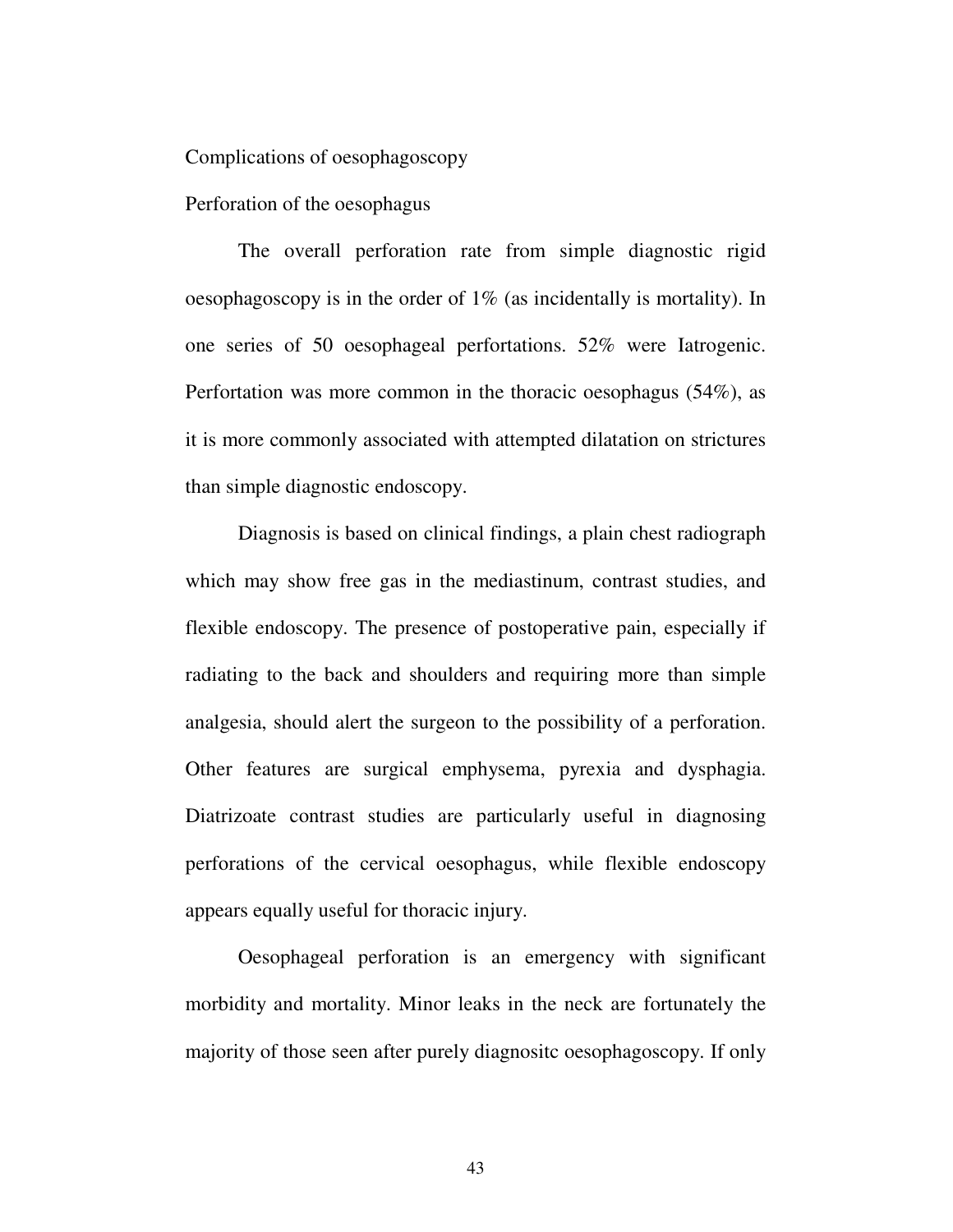a small leak is detected, conservative treatment with the passage of a nasogastric tube and administration of antibiotics is advocated. For anything larger, and in any case in an unwell patient, exploration of the neck with the insertion of a neck drain should be performed.

Intrathoracic leaks require thoracotomy, and in these patients, particularly if associated with a pre existing carcinoma, resection and reconstruction are probably required. There is significantly increased mortality for thoracic tears if there is a delay of more than 24 hours before thoracotomy. Referral should therefore be as soon as the diagnosis has been made. The mortality for cervical and thoracic tears is about 5% and 50% respectively.

### **Pharyngoscopy:**

As mentioned above, both contrast studies and the flexible oesophagoscope are notoriously poor at diagnosing lesions of the pharynx and postcricoid region. These may be adequately viewed with the rigid oesophagoscope as above, but the best view is obtained with the traditional Negus pharyngoscope. This is passed as for a laryngoscope, but placed into each pyriform fossa, laryngopharynx and postcricoid region in turn.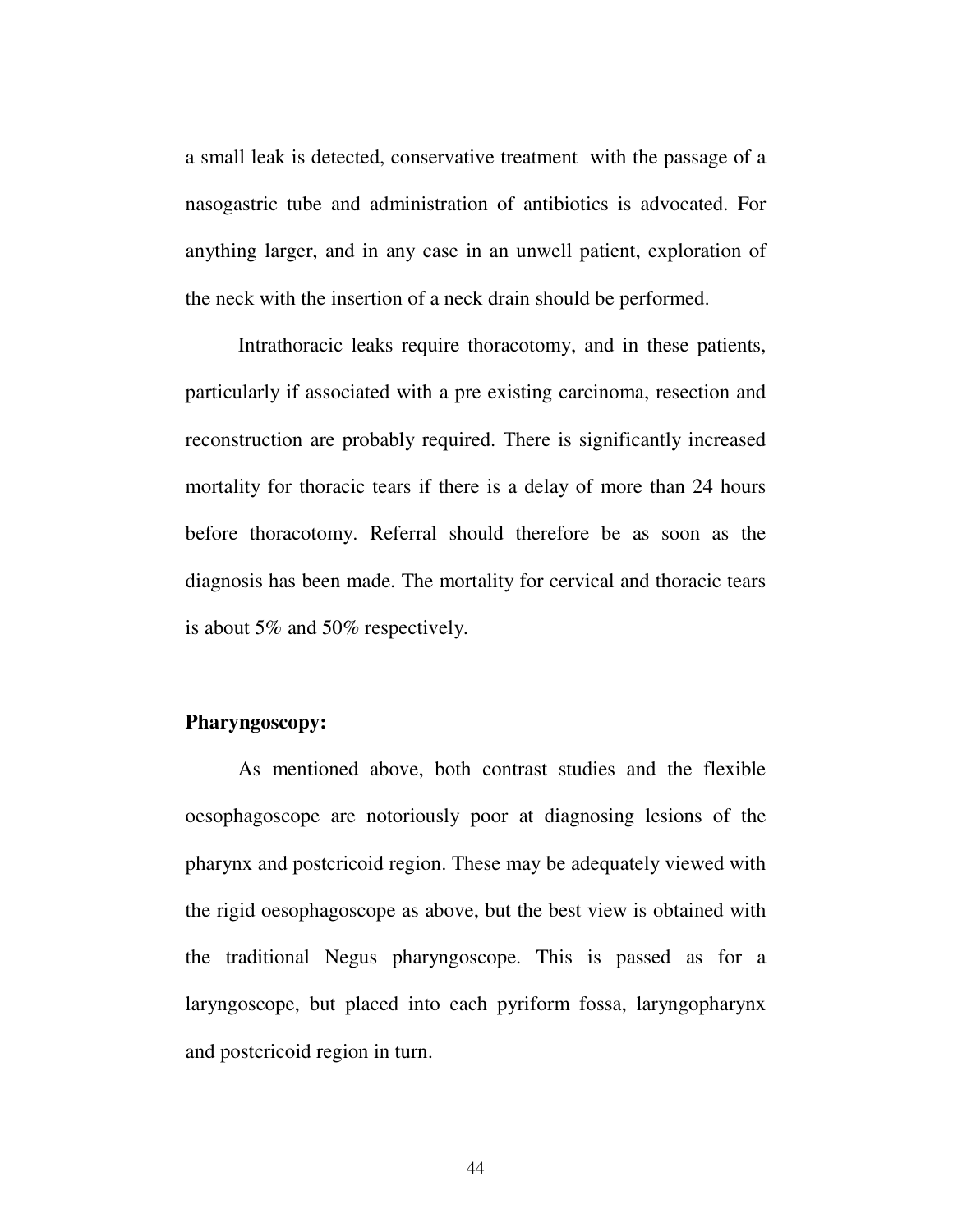#### **Rigid bronchoscopy:**

The older, hollow Negus instruments have been superseded by instruments using Hopkins rod facilities for increased visualization, such as those manufactured by Storz. In adults, 7 or 8 mm gauges are used with telescopes of 0°, 30° or 90°. For most purposes, however, the 0° telescope suffices, and is easier to interpret. The choice of the size of the bronchoscope in infants and children is discussed elsewhere. Side ports are used for introducing anaesthetic gas, and channels exist for suction, biopsy or manipulation.

The bronchoscope is introduced into the right side of the mouth between thumb and forefinger, held like a pen, with the beak anteriorly. The left hand is used to hold the position of the patient's head, and to keep the patient's lips from being crushed under the instruments. As with other rigid instruments, it is essential not to lever on the teeth. The beak is used to elevate the epiglottis and then advanced to the cords where it is rotated through 90°, so that the beak passes through sideways. At this stage, the pillow or head ring is removed. When it is difficult to pass the bronchoscope the use of the Negus laryngoscope, with its sliding blade removed, may facilitate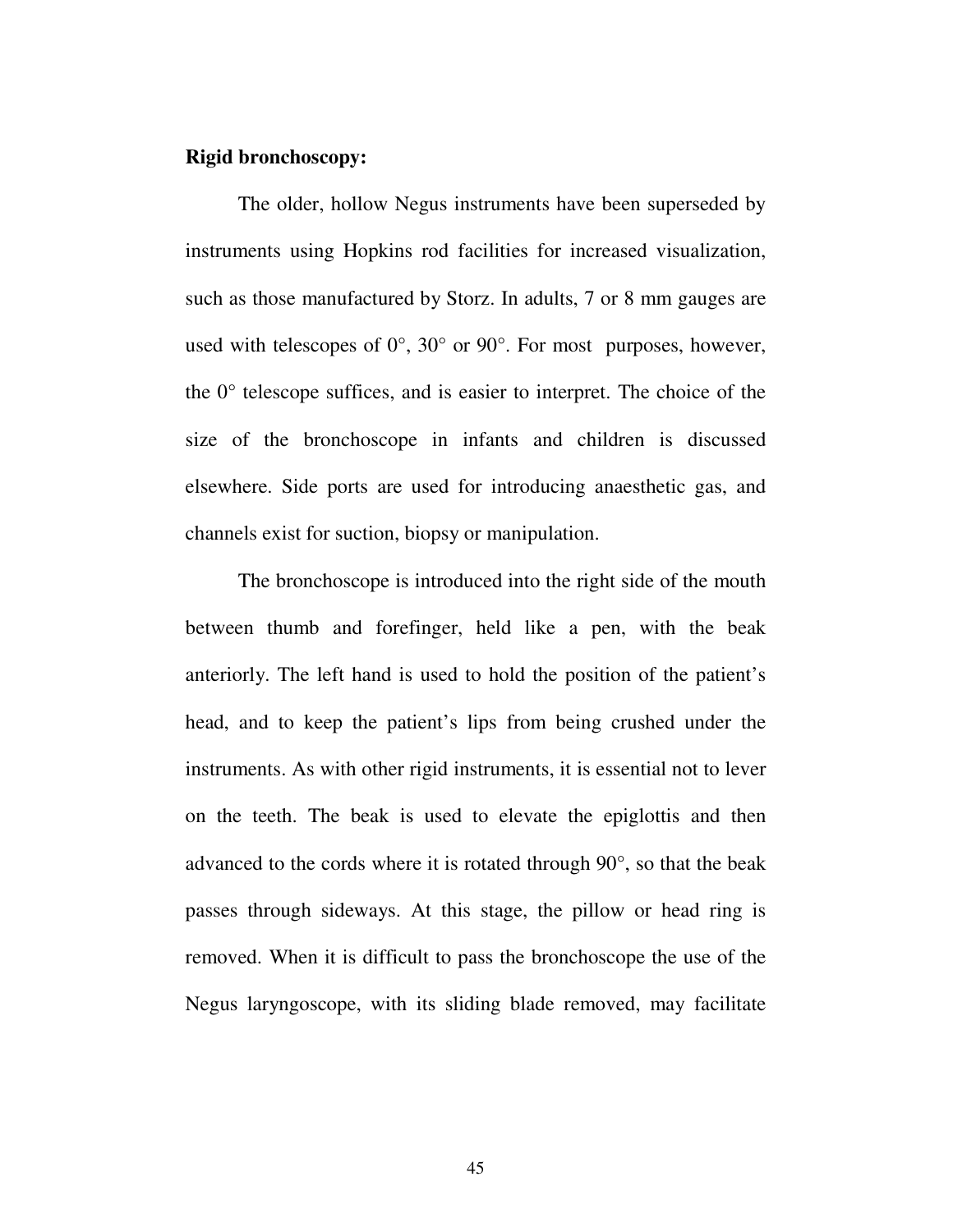access to the larynx. At this point, ventilation via the side arm may be commenced.

Examination of the bronchial tree is accomplished in a systematic manner.

- 1. Rotating the head to the left, right main and lower lobe  $(0^{\circ})$ , right upper (90°) and right middle (30°) lobe bronchi.
- 2. Rotating the head to the right, left main and lower lobe  $(0^{\circ})$ , and left upper (90°) lobe bronchi.

#### **Instruments**

A complete set of ventilating bronchoscopes with a Hopkins rod lens system, such as that manufactured by Karl Storz is used by many paediatric endoscopists. These instruments, by virute of their superior illumination and optics, which magnify the image nine times, improve the visualization of the foreign body in the infant and young child. The bronchoscopes are equipped with two side channels, one for ventilation and the other for instrumentation and suction.

In children where the Storz bronchoscope or larger can be used then the combined bronchoscope and grasping forceps are especially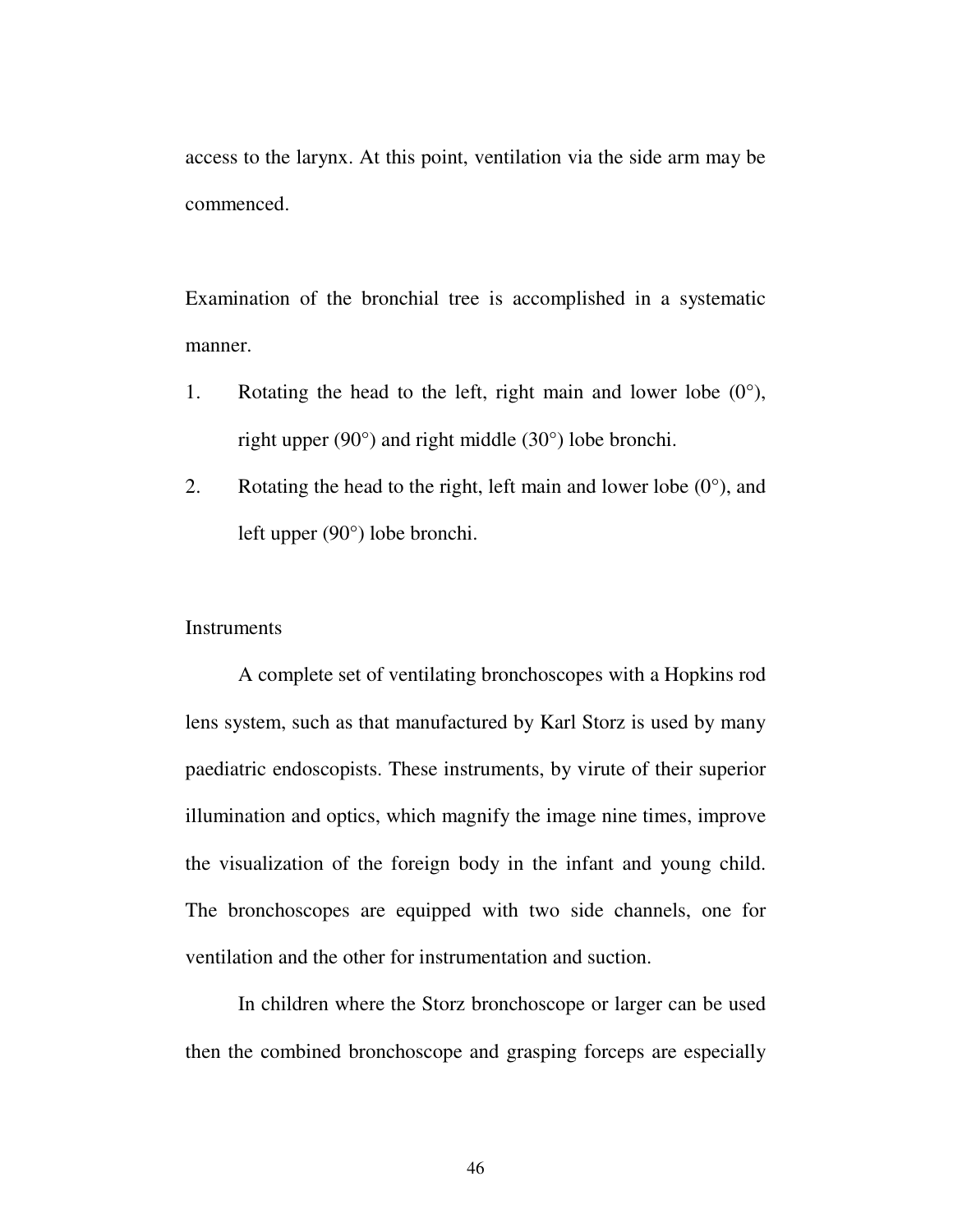helpful in dealing with peanuts and other softer foreign bodies. The endoscopist must make a careful assessment of the forceps space between the foreign body and the bronchial wall so the best position for the insertion of the jaws of the instrument can be determined. The irregular shape of most foreign bodies will allow the forceps to be inserted in the gap between the foreign body and the bronchial wall, thus reducing the risk of pushing it distaly and jamming it in the bronchus.

In neonates and infants where the combined bronchoscope and grasping forceps cannot be used then a set of open tube bronchoscopes of the Negus pattern suckling and infant sizes with a swing-arm magnifier should be available and provides a magnification of 4x. The foreign body may need to be removed with Chevalier Jackson foreign body forceps.

In some centres, Gogarty balloon catheters designed for arterial embolectomy are used particularly in the removal of peanuts. The catheter size 3 or 4 is passed down the side-arm of the storz bronchoscope. The tip of the catheter is passed beyond the foreign body and the ballon is infalted with saline. The telescope is withdrawn approximately 1 cm to allow space for the presenting part of the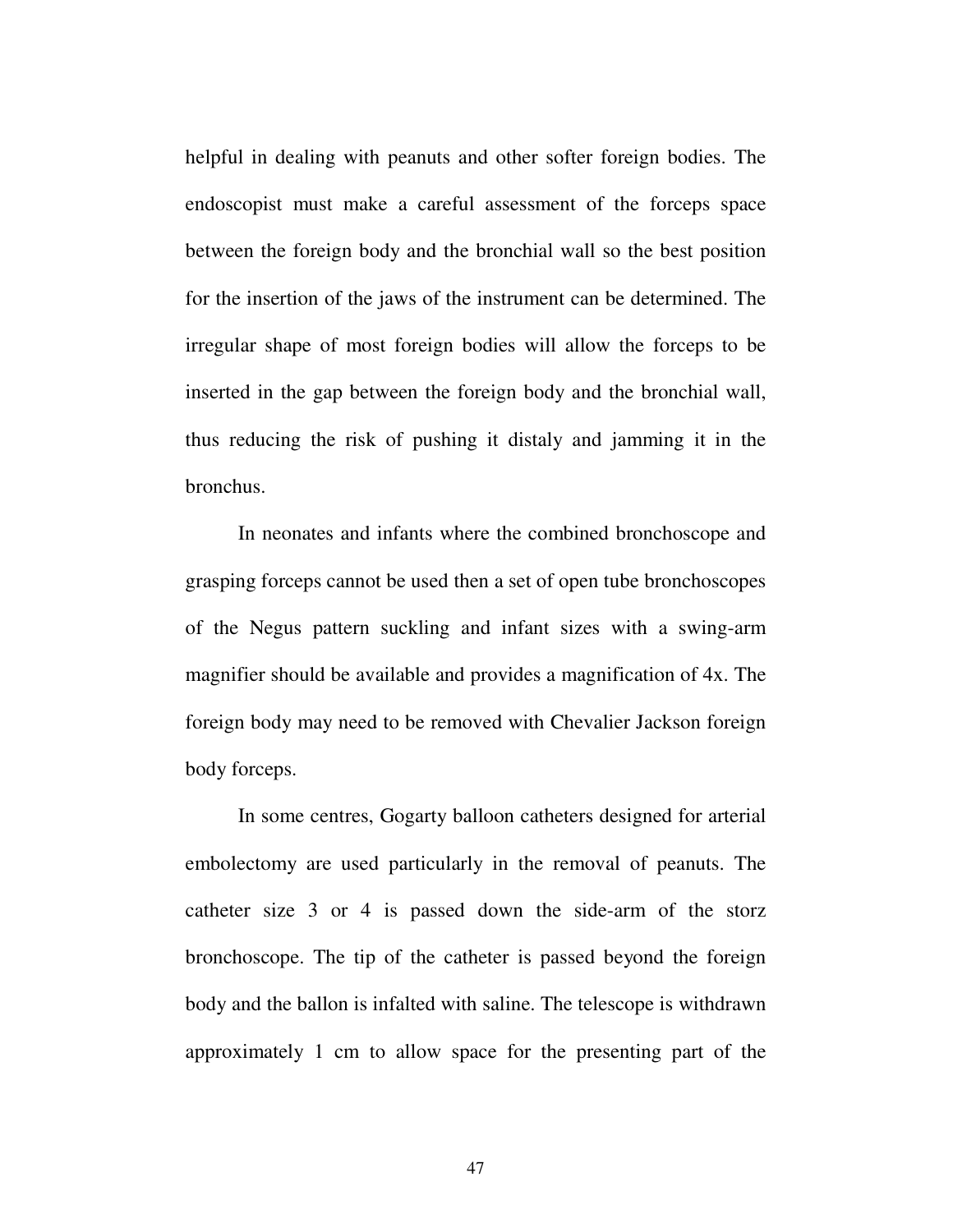peanut to be accommodated within the lumen of the bronchoscope as traction is exerted on the Fogarty catheter. The catheter, bronchoscope and foreign body are removed together.

The Fogarty catheter is also useful for removing foreign bodies with holes, the catheter can be threaded through the hole. Inflated and the foreign body removed. A Dormia basket used by urologists to remove ureteric calculi may also be used in a similar manner.

Before commencing endoscopy the surgeon must be satisfied that all the equipment is in working order. This applies particularly to the jaws of the Jackson forceps - these are made of spring steel which tends to rust and, therefore, may jam in the outer casing of the forceps. Suckers must be checked for patency and also that they are long enough to protrude beyond the end of the bronchoscope.

Bronchoscopes and forceps, suitable in size and shape for the case in hand, are selected. Practice passes of the forceps through the chosen bronchoscope are made, the blades of the forceps are inserted into the bronchoscope and then opened. The emergence of the opened forceps beyond the tip of the bronchoscope is felt rather than seen, because of the lack of stereoscopic vision down the bronchoscope. This manoeuvre is practised, while the patient is being anaesthetized,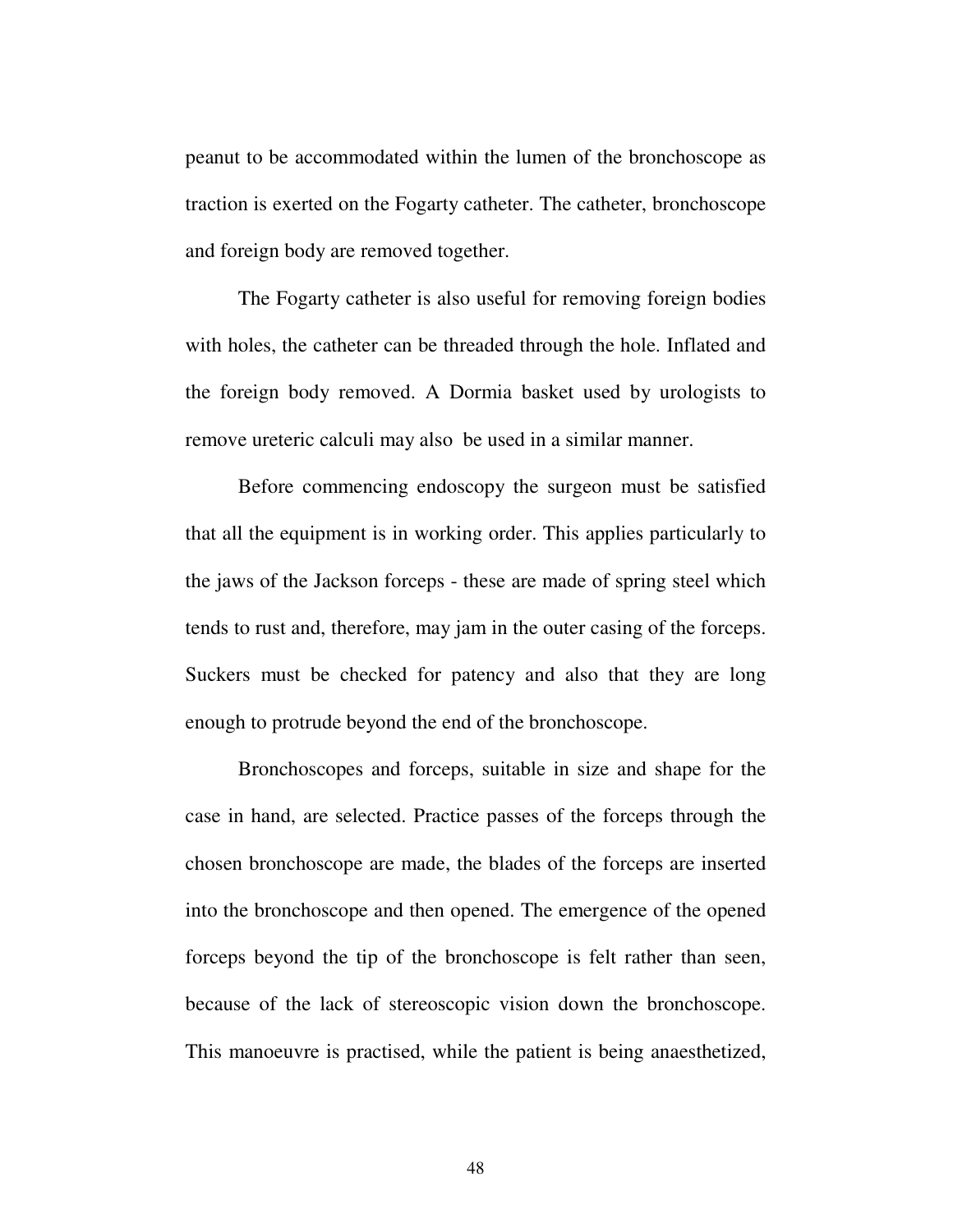until the surgeon is confident that he will know when the tip of the forceps is just protruding beyond the end of the bronchoscope. This is the correct position for grasping the foreign body.

In cases where a particular difficulty is likely to be encountered, e.g. open safety pins or other sharp foreign bodies, the use of a dummy tracheobronchial tree and a duplicate foreign body will enable the surgeon to practice the manoeuvre necessary to remove the foreign body safely. Time spent in practice will be amply rewarded by reducing the time spent during the actual endoscopy.

The actual technique of bronchoscopy is described. Special care must be taken in young children to keep the bronchoscope in line with the trachea to ensure adequate ventilation of the patient. Ventilation may be difficult when the bronchoscope is passed deeply into the obstructed bronchus; adequate ventilation will be maintained if the holes in the side of the bronchoscope remain unobstructed, and directed towards the normal main bronchus.

When the precautions mentioned above are taken, a successful removal of a foreign body can be achieved in the majority of cases.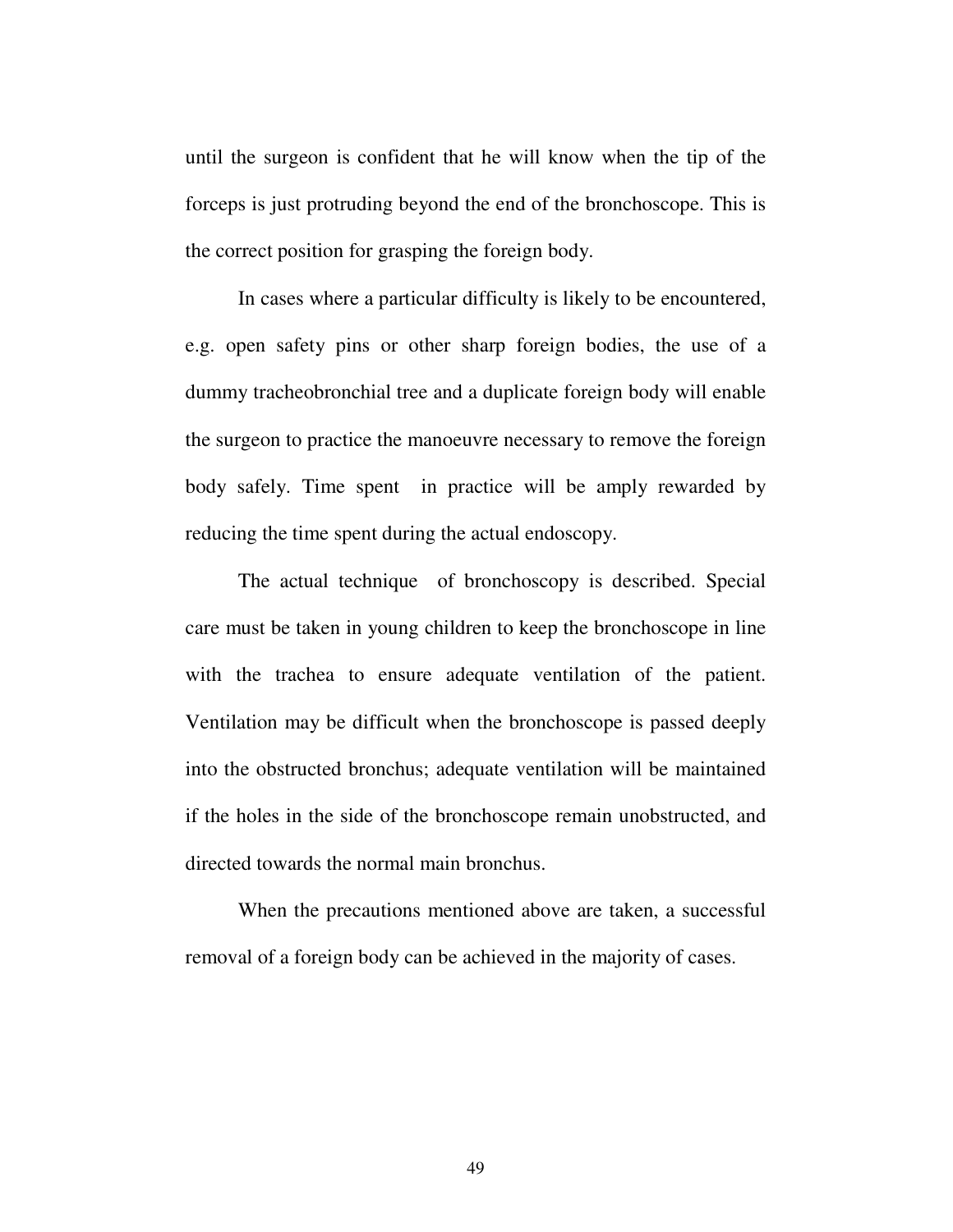Following removal:

It is very important after removal of the foreign body, while the child is still anaesthetized, that second look is taken to ensure that a second foreign body has not been overlooked, and to remove any remaining small fragments particularly in the case of peanuts. Pus and mucus can be aspirated from the distal bronchus - speeding the resolution of the atelectasis or pneumonia. It is also important to make sure that all major bronchopulmonary segments including the upper lobe orifices are inspected. If the bronchoscopy is prolonged, or if the bronchoscope was noted to be a tight fit in the subglottic larynx, the use of a systemic corticosteroid, dexa methasone 0.5 mg/kg, is advised to reduced the incidence of laryngeal oedema postoperatively.

### Complications of bronchoscopy:

The mortality for bronchoscopy is less than 0.01% and is usually related to massive bleeding. If bleeding does occur, local adrenalin application, pressure or cautery may be applied. Other possible complications are laryngospasm, bronchial rupture, pneumothorax and cardiac arrythmias.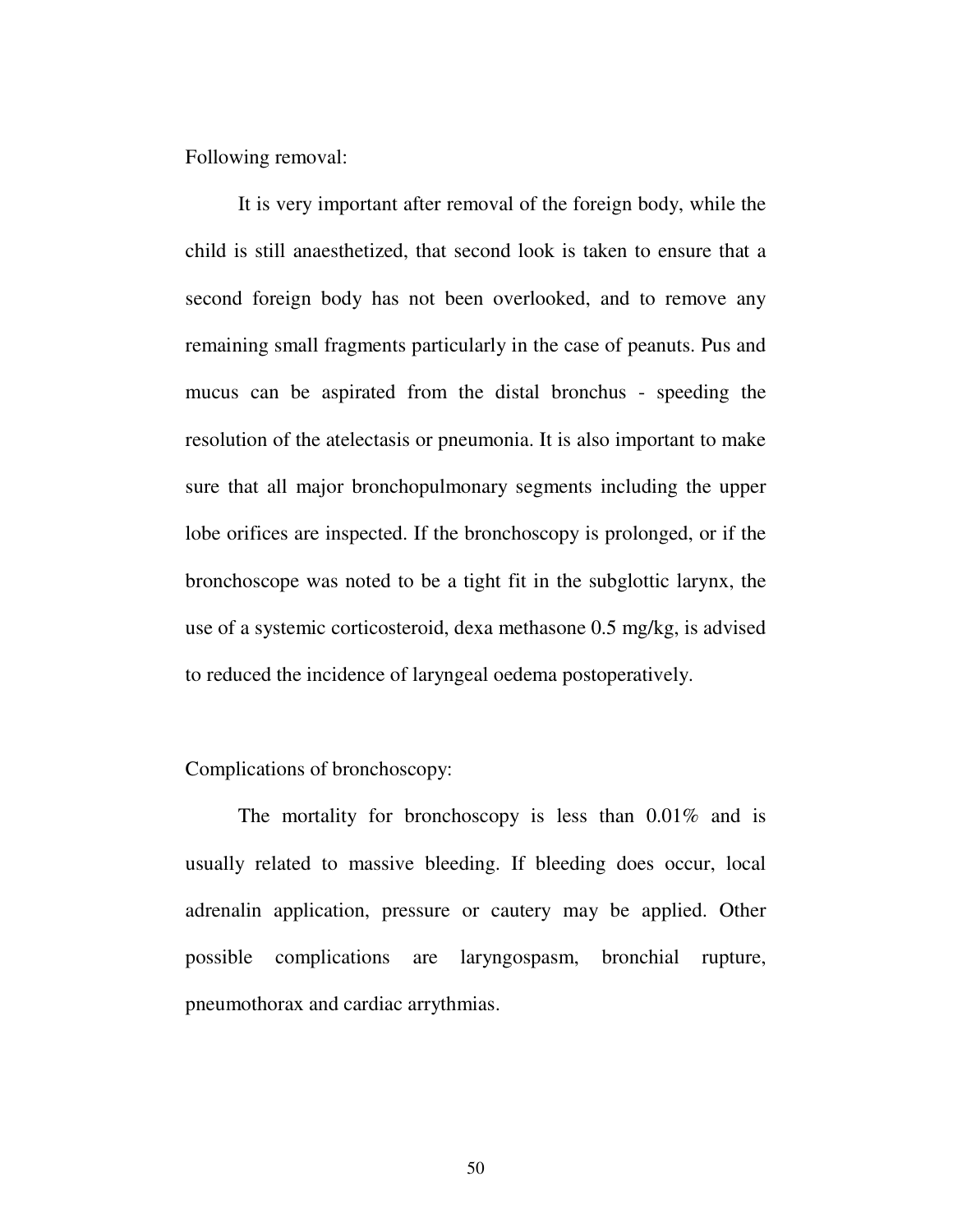ACUTE FOREIGN BODY AIRWAY OBSTRUCTION : 'cafe coronary':

The object classically a bolus of food 'blotted' in a restaurant, lodges in the larynx or pharynx causing acute respiratory embarrassment. If the airway is not restored, irreversible cerebral ischemia occurs within 6 minutes. Survival is thus often dependent on the actions of passers –by, rather than on trained medical staff attempts to retrieve the foreign material with the fingers are avoided, as they can cause further impaction. However, the Heimlich manoeuvre may be life saving: the rescuer stands behind the subject and places a clinched fist below the xiphisternum. This is followed by a rapid subdiaphagramatic, upwards thrust, producing an artificial cough of someforce. If this step fails, it is necessary to perform cricothyrotomy. Here while one hand steadies the larynx, the groove between the thyroid and cricoid cartilages is sought. A sharp knife is then used to cut horizontally into the airway. Any convenient tube is then placed through into the lumen until the patient can be transferred to a hospital. An alternative temporary airway may also be rapidly created by passing a minimum of three large intravenous cannulae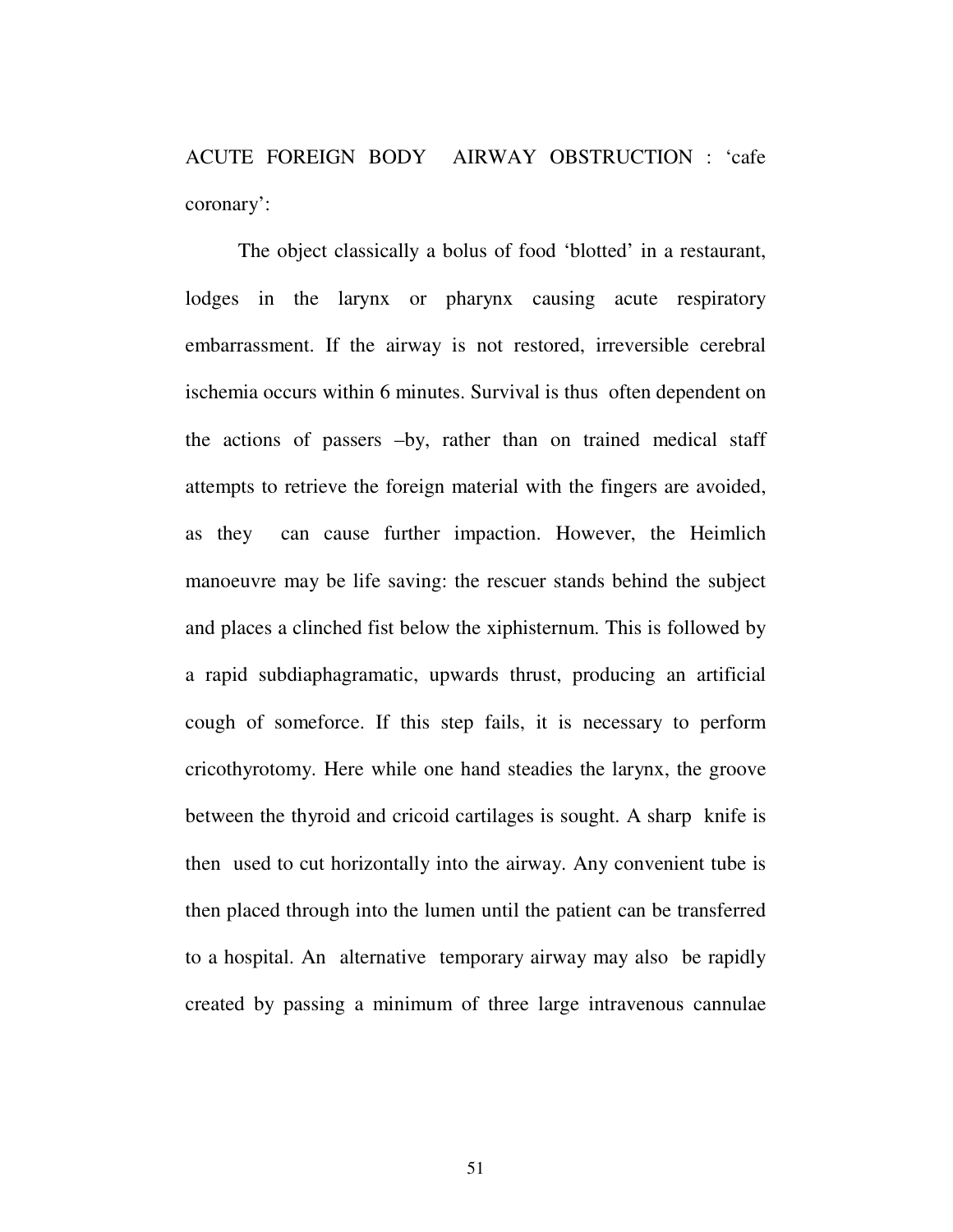through the cricothyroid membrane should obstruction occur in a hospital setting.

Alternatives to rigid endoscopy:

Where there is a history of foreign body ingestion, but the patient is asymptomatic, it is sometimes possible to pursue a conservative course. This is particularly the case with asymptomatic coin ingestion in children, where simple serial radiographs may be sufficient to allay parental anxiety. Of course, should dysphagia develop at any stage, endoscopy should be undertaken without delay and in any case where the foreign body fails to pass.

Disimpaction of meat boluses with spasmolytic agents such as hyoscine butylbromide has been reported to be successful in up to two-thirds of patients. (Contraindications to its use are related to is anticholinergic properties and include glaucoma, urinary retention and heart failure. Recently, successful attempts have been made to dislodge boluses with gas-forming agents such as tartaric acid and bicarbonate mixtures. These are yet to be fully evaluated).

The passage of a catheter under radiological control beyond the foreign body, inflation of the ballon and subsequent withdrawal has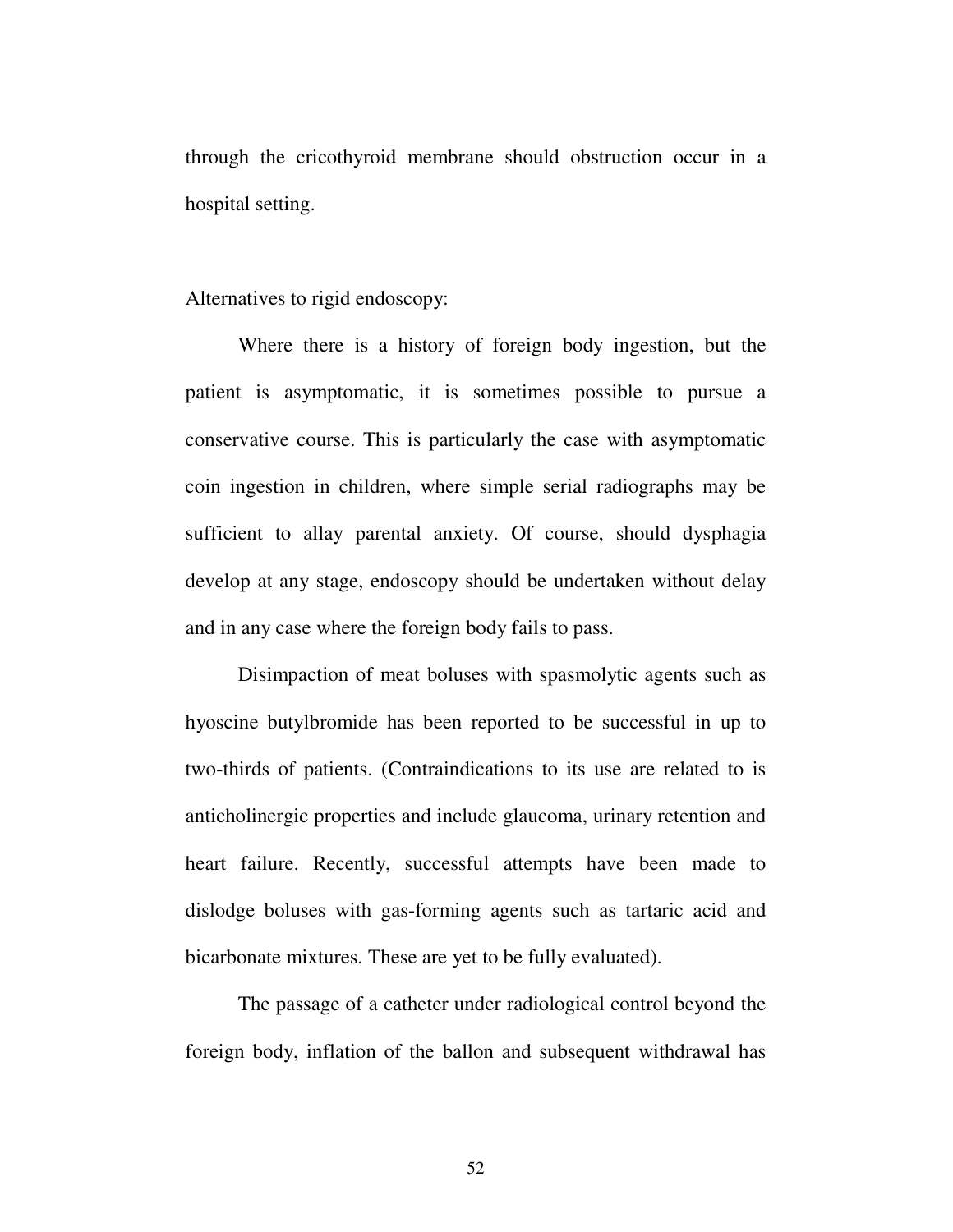been advocated for the removal of coins in children. However, it is a bind procedure, and is far inferior to rigid endoscopy.

Flexible endoscopy may be used for the removal of foreign bodies from the oesophagus, and indeed is often successful. Where rigid endoscopy is contraindicated, it is the method of choice, but in other contexts, rigid instrumentation is superior. An occasional alternative to thoracotomy for the removal of severely impacted foreign bodies is retrograde flexible oesophagoscopy via a surgical gastrostomy.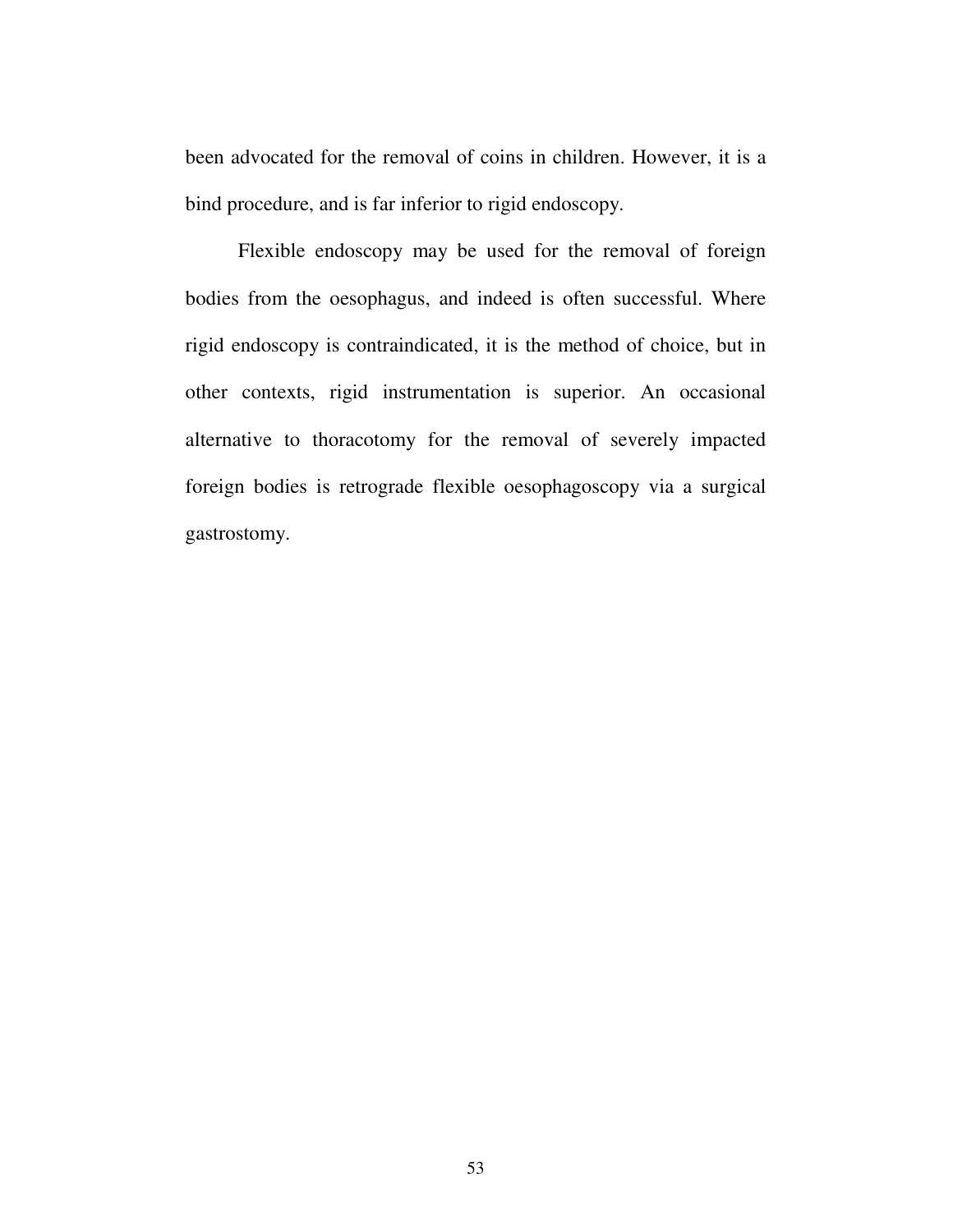# **METHODS AND MATERIALS**

Materials used for this study were patients who attended ENT O.P.D at Government Rajaji Hospital, Madurai from June 2004 to July 2005. A sincere attempt was made to collect relevant information from all cases of foreign bodies in aero digestive tract regarding age, sex, mode of ingestion, duration and method of removal. Foreign bodies were removed in our department with available resources immediately.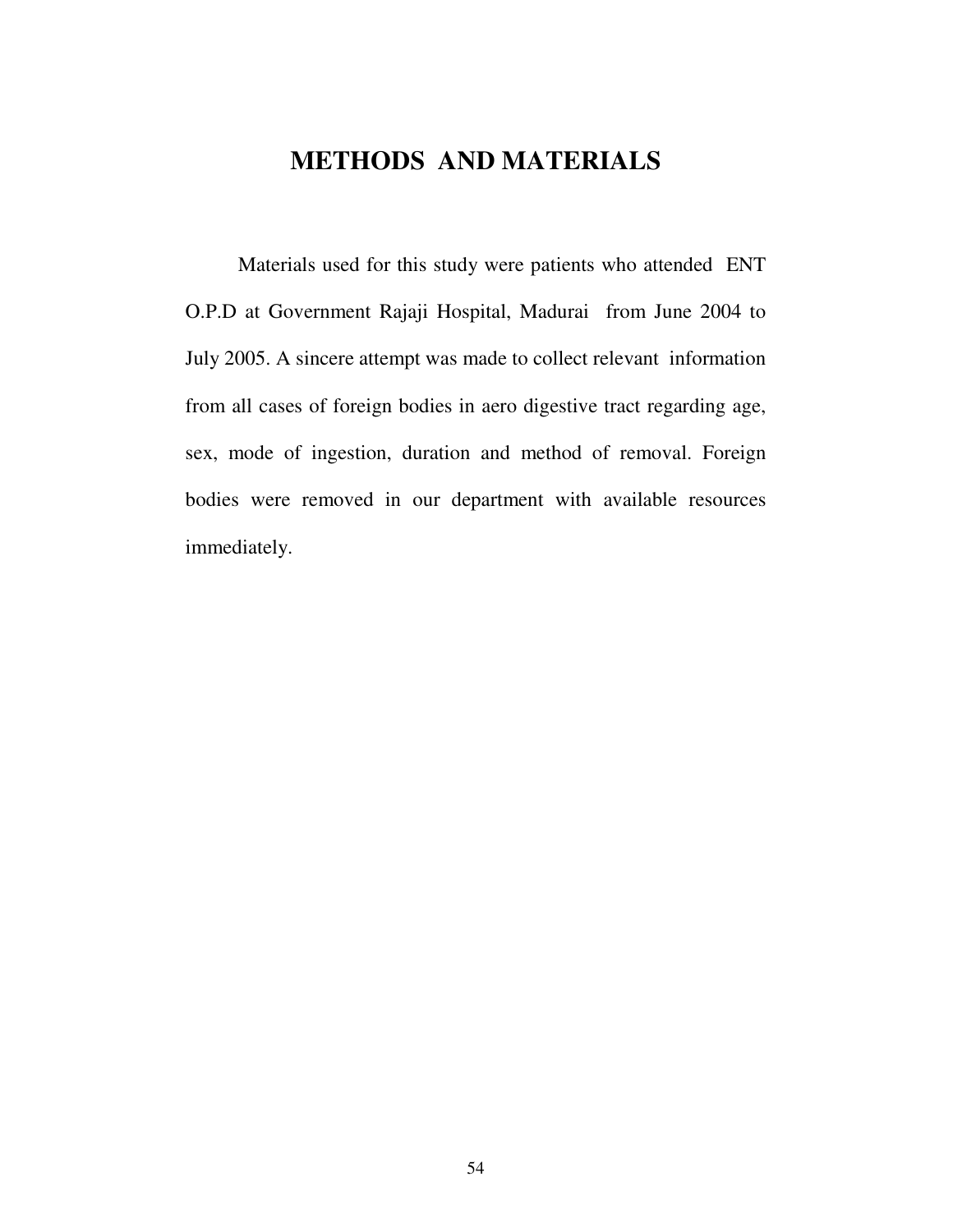# **OBSERVATION**

A total of 68 cases of foreign bodies were reported in our O.P.D. of these 49 (72%) were cases of foreign bodies in food passage and 19(28%) were foreign bodies in tracheo bronchial tree.

### **FOREIGN BODIES IN FOOD PASSAGE:-**

Of the foreign bodies in food passage(oro pharynx, hypo pharynx and oesophagus) the common site of lodgement was in the crico pharynx.

## **I. Site**

| <b>Site</b>                  | N <sub>0</sub> | Percentage $(\% )$ |
|------------------------------|----------------|--------------------|
| Cricopharynx                 | 39             | 79.59              |
| Oesophagus                   |                | 16.32              |
| Hypo pharynx                 |                |                    |
| Posterior pharyngeal<br>wall |                |                    |
|                              |                | 100                |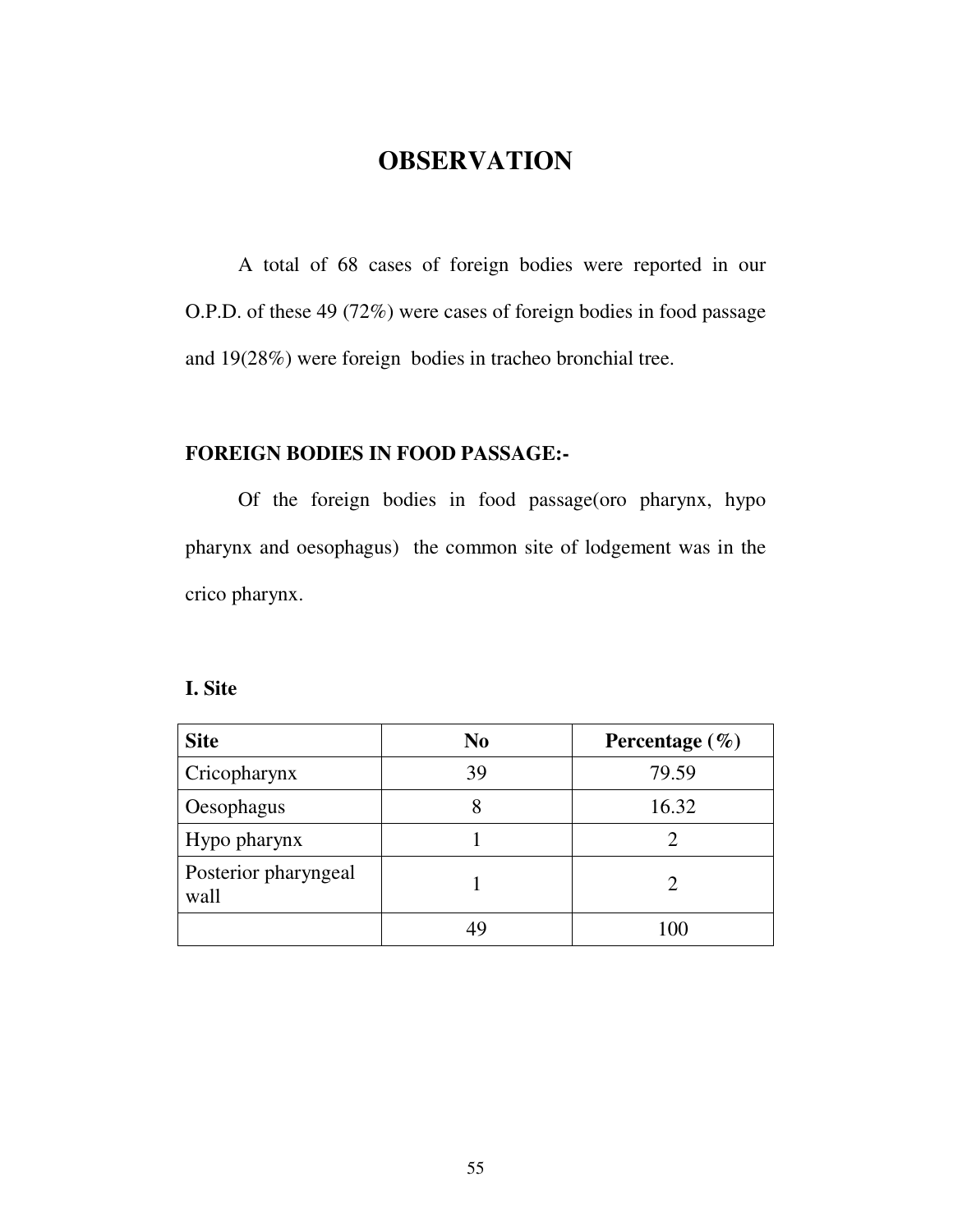**II. Age**

| Age in years | N <sub>0</sub> | Percentage $(\% )$ |
|--------------|----------------|--------------------|
| $0-10$       | 26             | 53.06              |
| $10 - 20$    | 15             | 30.61              |
| $20 - 30$    |                | 12.24              |
| Above 30     |                |                    |
|              | 49             | 100                |

Of the foreign bodies ingested the problem was more acute in paediatric age group which accounts for nearly 80% of Cases.

## **III. Sex**

The Foreign bodies are also seen more among male children than in female children.

| <b>Sex</b> | No | Percentage $(\% )$ |
|------------|----|--------------------|
| Male       | 30 | 61.22              |
| Female     | 10 | 38.77              |
|            |    | 00                 |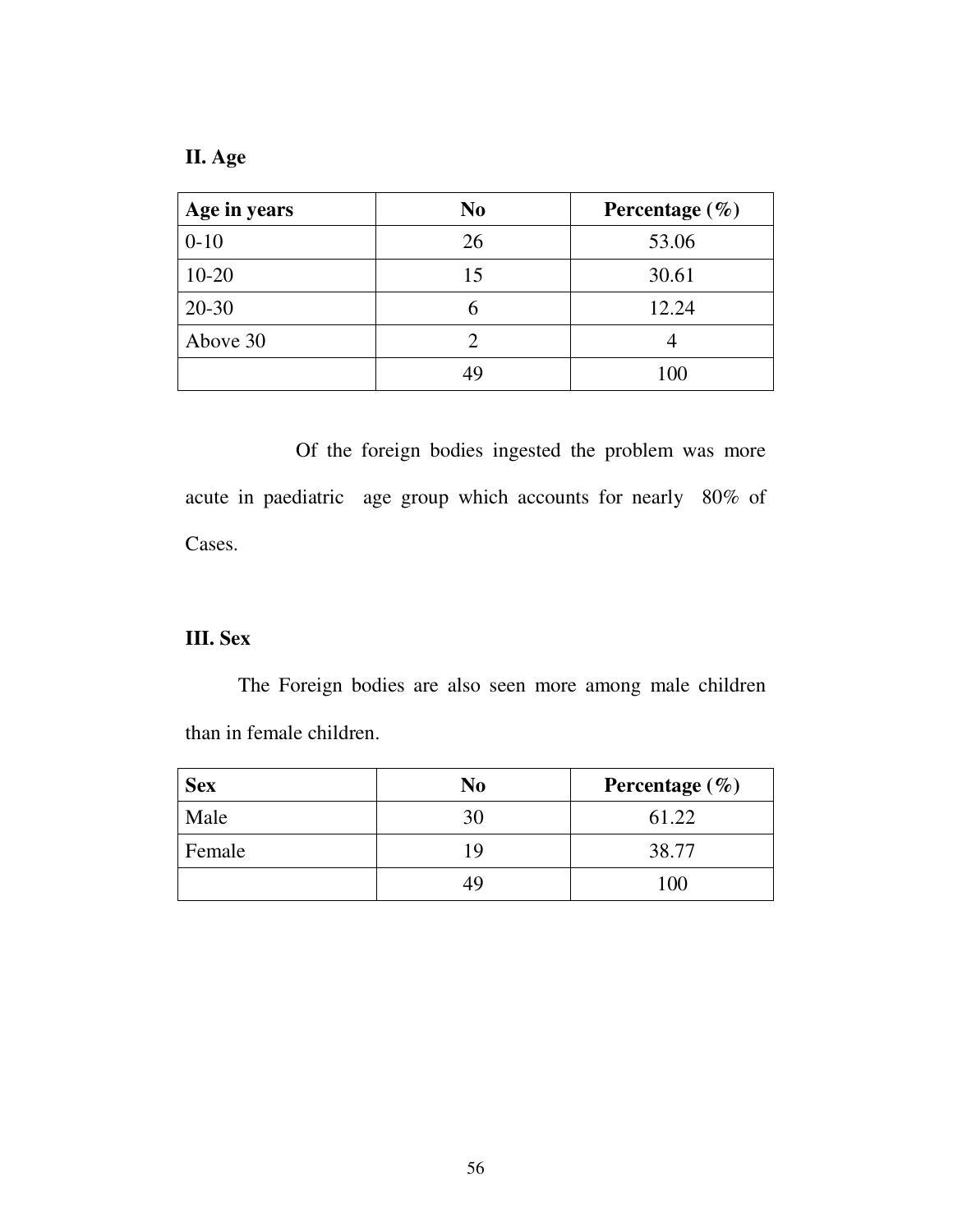## **IV. Type**

Among the types of Foreign bodies coins, dentures, safety pin, fish bone and miscellaneous, coins were the commonest.

| <b>Type</b>   | N <sub>0</sub> | Percentage $(\% )$ |
|---------------|----------------|--------------------|
| Coins         | 37             | 75.55              |
| Denture       |                | 10.25              |
| Safety pin    | 3              | 6.12               |
| Fish bone     | 3              | 6.12               |
| Miscellaneous |                | 2.04               |
|               |                | 100                |

## **V. Presentation**

The symptom of foreign bodies in food passage ranges from absolute dysphagia, partial dysphagia, odynophagia and even asymptamatic

| <b>Symptoms</b>    | N <sub>0</sub> | Percentage $(\% )$ |
|--------------------|----------------|--------------------|
| Absolute Dysphagia |                | 22.44              |
| Partial Dysphagia  | 23             | 46.93              |
| Odynophagia        |                | 16.32              |
| Asymptamatic       |                | 14.28              |
|                    |                | 100                |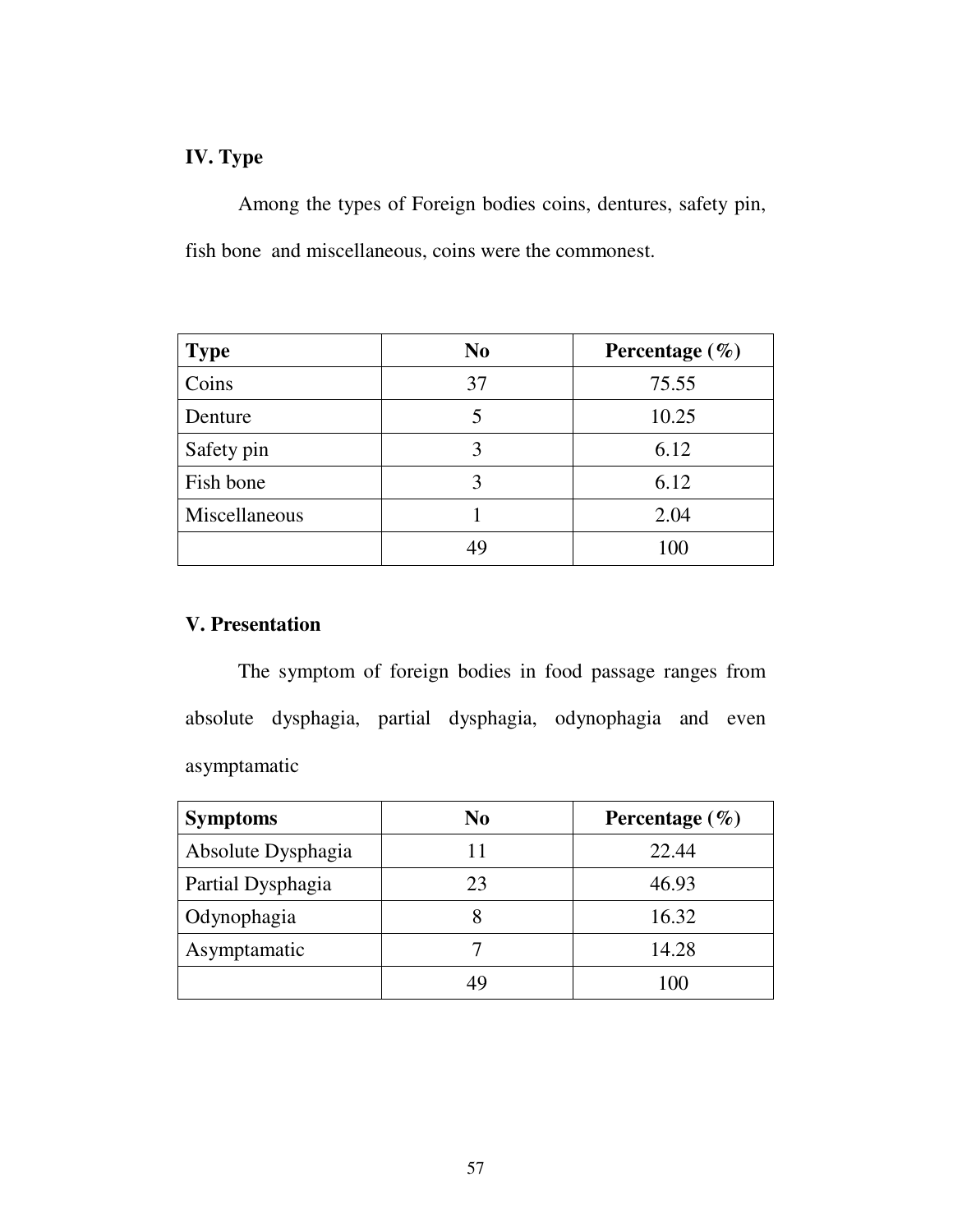## **FOREIGN BODIES IN RESPIRATORY PASSAGE:-**

Foreign bodies in respiratory passages were less common when compare to those in food passage. The common site of lodgement of foreign bodies were bronchus, nose, larynx and trachea, in descending order.

| <b>Site</b>               | N <sub>0</sub> | Percentage $(\% )$ |
|---------------------------|----------------|--------------------|
| <b>Nose</b>               |                | 26.5               |
| Nasopharynx               |                | 5.45               |
| <b>Larynx and Trachea</b> |                | 31.57              |
| <b>Bronchus</b>           |                | 36.84              |
|                           |                | 100                |

## **II. Age**

Foreign bodies in respiratory passages were more common in 0-

10 yrs age group

| Age       | N <sub>0</sub> | Percentage $(\% )$ |
|-----------|----------------|--------------------|
| $0 - 10$  | 11             | 57.89              |
| $10 - 20$ |                | 26.31              |
| $20-30$   |                | 10.52              |
| Above 30  |                | 5.2                |
|           | 19             | 100                |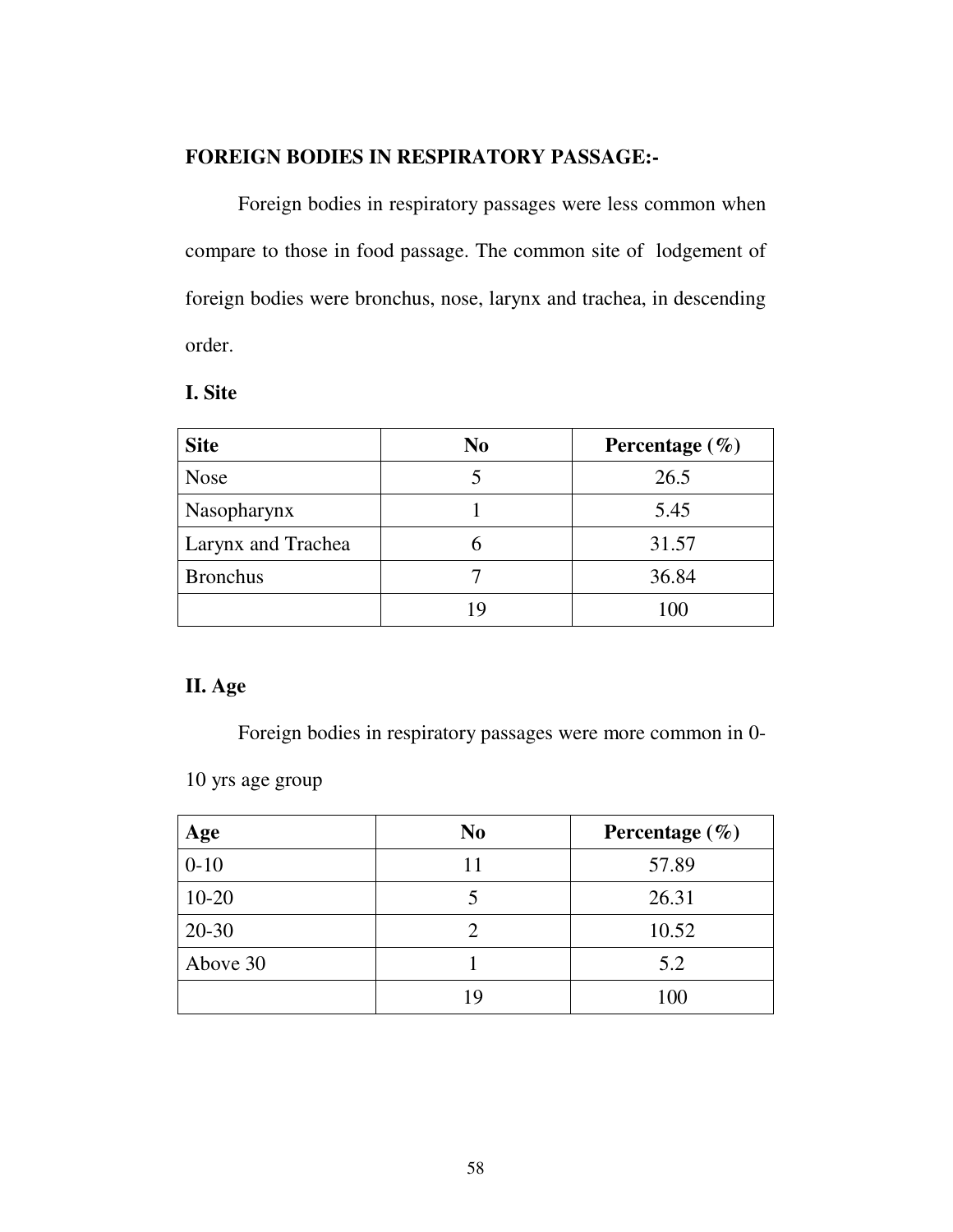## **III. Sex**

Foreign bodies in respiratory passages are slightly more common in male than in female.

| <b>Sex</b> | No | Percentage $(\% )$ |
|------------|----|--------------------|
| Male       |    | 57.89              |
| Female     |    | 42.10              |
|            |    | 100                |

## **IV. Type of foreign bodies**

Mostly food particles are seen as foreign bodies in tracheo bronchial tree viz, peanuts, corn etc… followed by metal foreign bodies such as outer flange of fuller's metal tracheostomy tube

| <b>Type</b>   | No | Percentage $(\% )$ |
|---------------|----|--------------------|
| Seed          |    | 63.15              |
| Metals        |    | 26.13              |
| Miscellaneous |    | 10.52              |
|               |    | ഹ                  |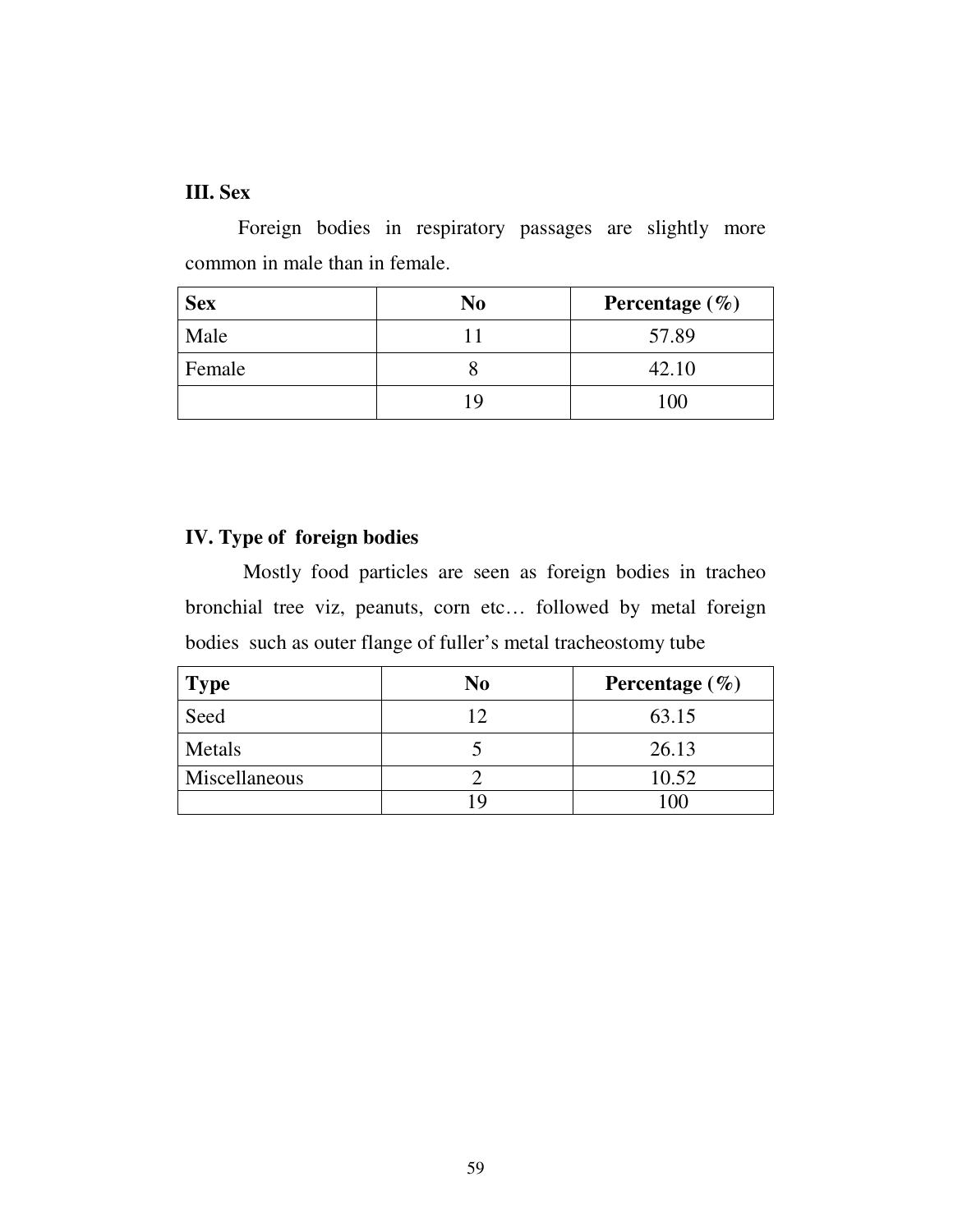# **V. Symptoms**

Symptoms range from mild respiratory distress to frank chocking

| <b>Symptoms</b> | N <sub>0</sub> | Percentage $(\% )$ |
|-----------------|----------------|--------------------|
| Dyspnea         |                | 26.31              |
| LRI             |                | 31.57              |
| Chocking        |                | 15.78              |
| Cough           |                | 26.31              |
|                 | 19             | 100                |

## **VI. Procedure**

Foreign bodies were removed by various procedures such as nasal endoscopy, laryngoscopy, and Bronchoscopy.

| <b>Procedure</b>  | No | Percentage $(\% )$ |
|-------------------|----|--------------------|
| Nasal endoscopy   |    | 15.78              |
| Laryngoscopy      |    | 10.52              |
| Bronchoscopy      | 12 | 63.15              |
| <b>OP</b> Removal |    | 10.52              |
|                   |    | $\Omega$           |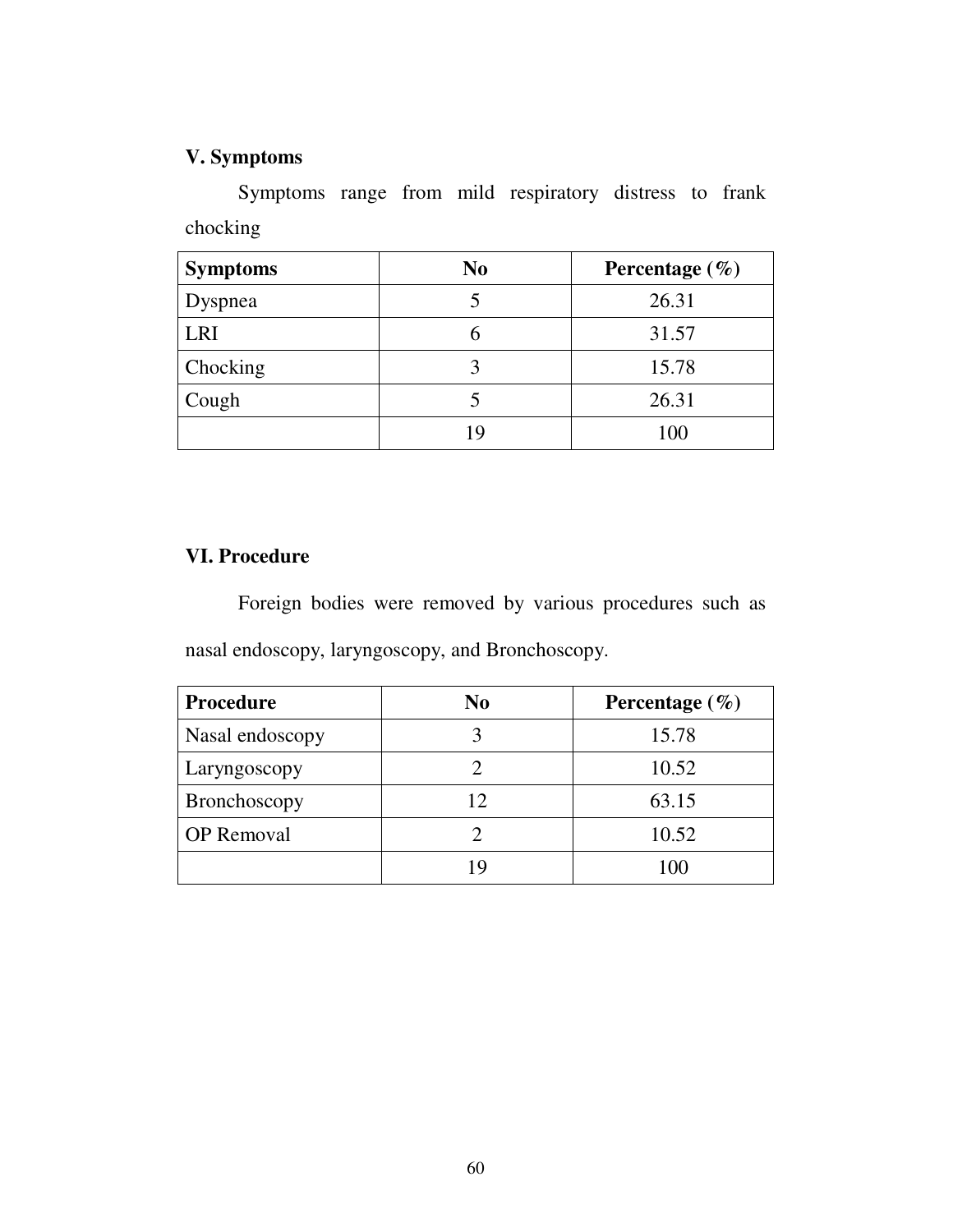# **DISCUSSION**

A sincere attempt has been made in this study of foreign bodies of aerodigestive tract. A total of sixty eight cases has been studied.

Incidence:

Of the total number of sixty light cases, forty nine had foreign bodies in digestive tract and the remaining nineteen had it in respiratory passage.

Location:

In the digestive tract the common site is cricopharynx followed by upper oesophagus. In the respiratory passage the common site is the bronchus especially the right main bronchus followed by nose and naso pharynx.

Age:

0-10 yrs children were found to be susceptible to foreign bodies.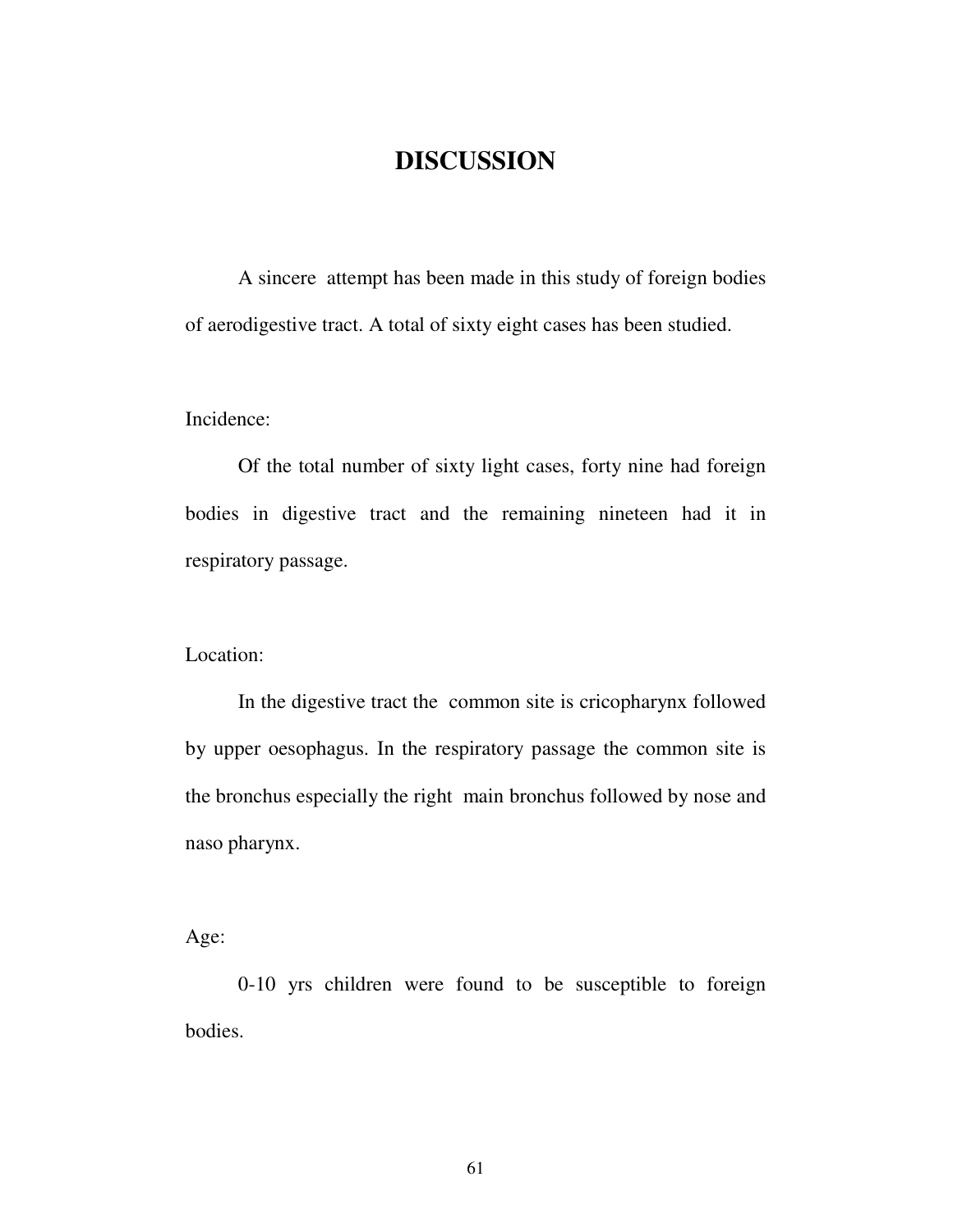Sex:

Males have a slight edge over females.

Type:

In the food passage the common type is coin followed by denture and other metalic bodies. In the respiratory passage it is seeds such as peanuts, corn followed by metallic bodies.

Aetiology:

The common cause for the occurrence of foreign bodies is children's habit of keeping inedible particles in mouth and playing or laughing or crying while eating, that is mainly accidental.

### History:

Usually the patients or their attenders give history of ingesting foreign bodies. Some time in children foreign bodies may remain asymptomatic when it is unnoticed by their parents or attenders. Sometimes the history of ingestion is recalled after foreign body removal.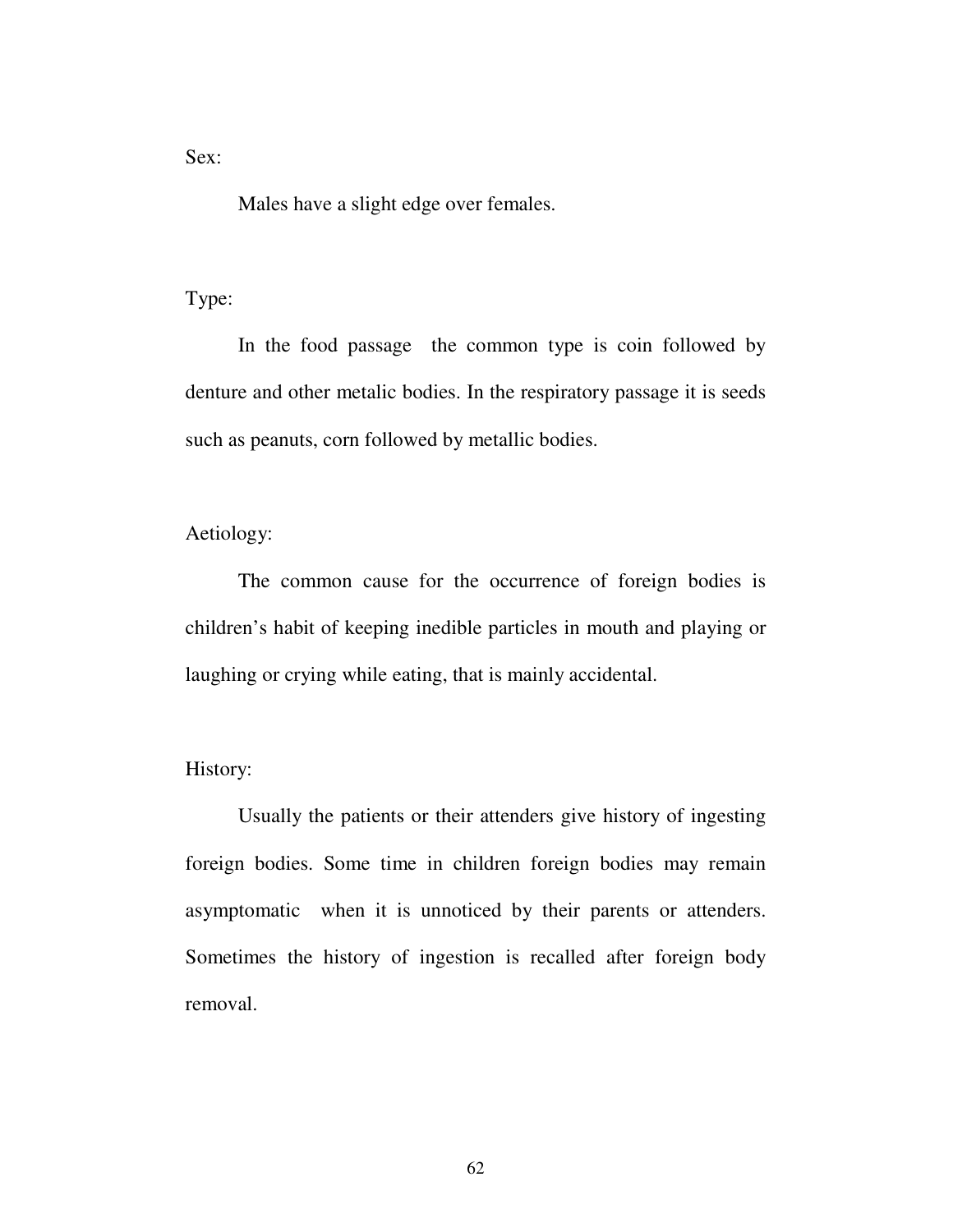Clinical features:

Digestive tract:

The symptoms are less dramatic. usually there is dysphagia either absolute or partial or there might be odynophagia. In a significant proportion they are asymptomatic.

In respiratory passages the symptoms are much more alarming causing sudden choking and coughing in a previously normal child. Presence of unilateral wheeze, persistant lower respiratory infection has also been noted.

In case of tracheal foreign bodies there will be mobile tracheal thud.

Radiology:

Radiological investigations are invaluable in locating the site and nature of foreign body and in planning its removal, since foreign bodies are mobile before impaction. X-ray from skull base to iliac crest, AP view and lateral views are essentials. In all cases X ray from skull base to Iliac crest AP view and Lateral view of neck with chest taken. CT scanning and fluoroscopy to locate foreign bodies were never used.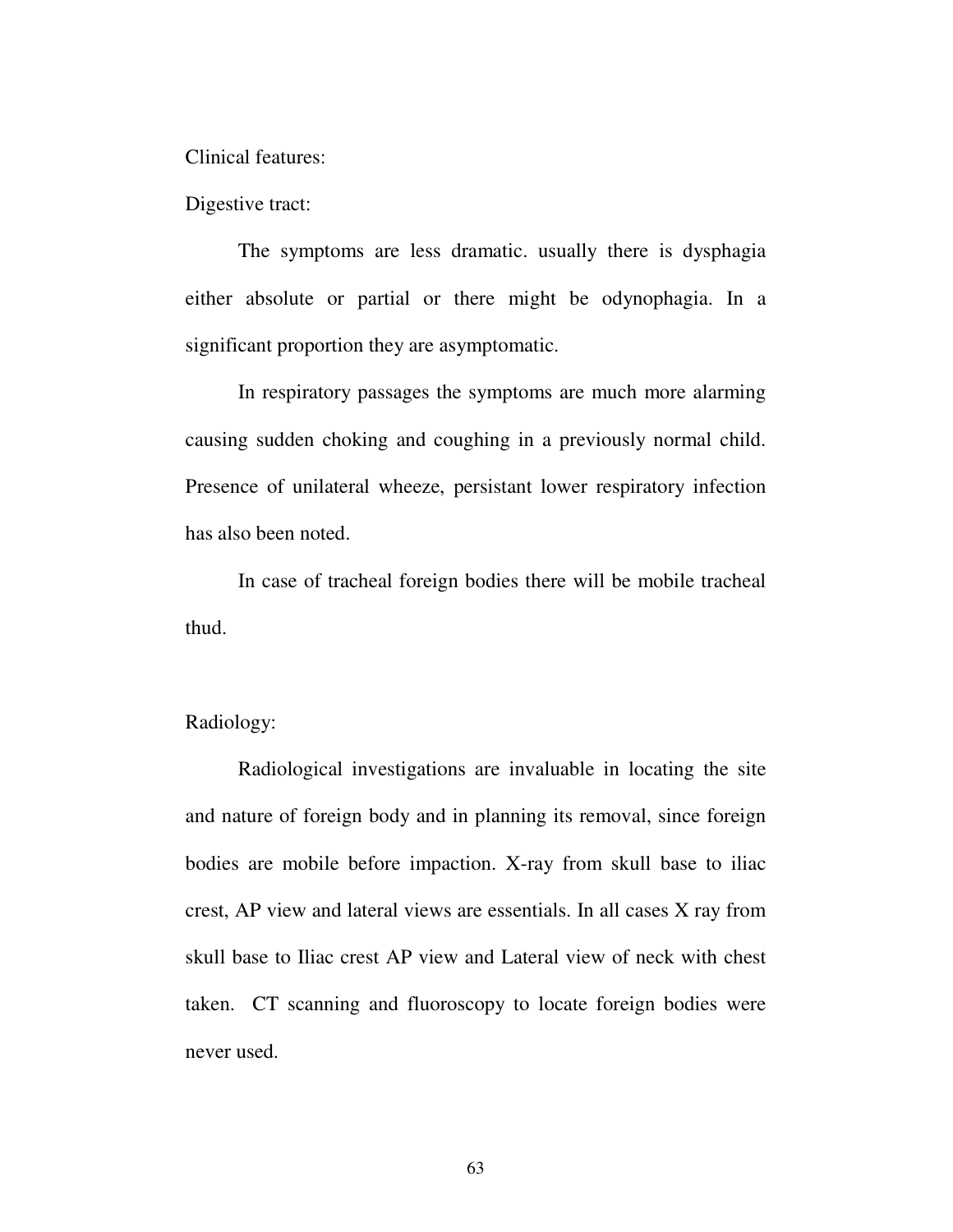Management:

Management of laryngotracheo bronchial foreign bodies is more urgent and more demanding. It is more urgent since it causes hypoxia and its consequences. It is more demanding since the surgeon and anaesthetist share the common pathway. With the advent of Hopkins telescope, the management of foreign bodies has been revoultionzed.

In foreign bodies of food passages, since most foreign bodies were at the level of Cricopharynx, they were removed with Laryngoscope under short general anesthetic. Only for foreign bodies in upper Oesophagus, general ananesthesia with Orotracheal intubation, oesophagoscopy was done and foreign bodies removed. Of the 49 cases, 47 were removed. 1 case, a five rupee coin could not be retrieved and hence pushed into stomach which was later expelled via naturalis. One foreign body, a open safety pin in upper esophagus, was removed by cervical esophagotomy.

In foreign bodies of Laryngotracheo bronchial tree bronchoscopy was performed under general anaesthesia and all foreign bodies were removed.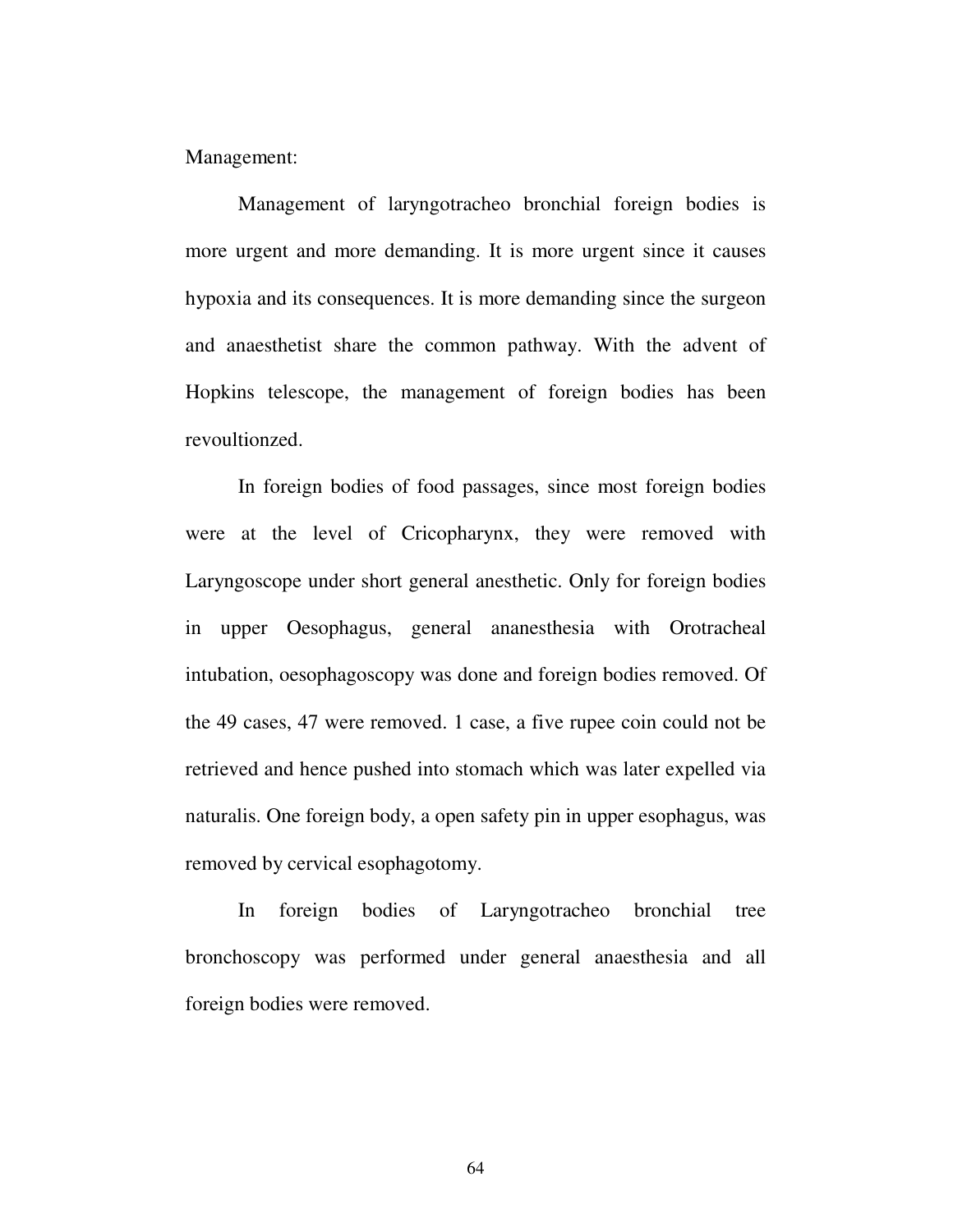# **CONCLUSION**

- 1) The problem of foreign bodies in air and food passage is one of the common and frequently encountered in daily ENT practice.
- 2) Endoscopic removal of foreign body or visualization of the tract cannot be substituted for by any other methods of examination in history of medicine.
- 3) The foreign bodies were more commonly seen in children than adults.
- 4) The common site of lodgement was cricopharynx in food passage and right Main Bronchus in air passage.
- 5) In almost all cases Endoscopic removal was possible.
- 6) Paediatricians, Radiologists and Otolaryngologists should always think of vegetable and non-opaque foreign bodies of occult nature in children having sudden obstructive lung pathology until proved otherwise by Bronchoscopy. "All that wheezes is not asthma".
- 7) High index of suspicion, early diagnosis and appropriate management considerably decreases morbidity and mortality.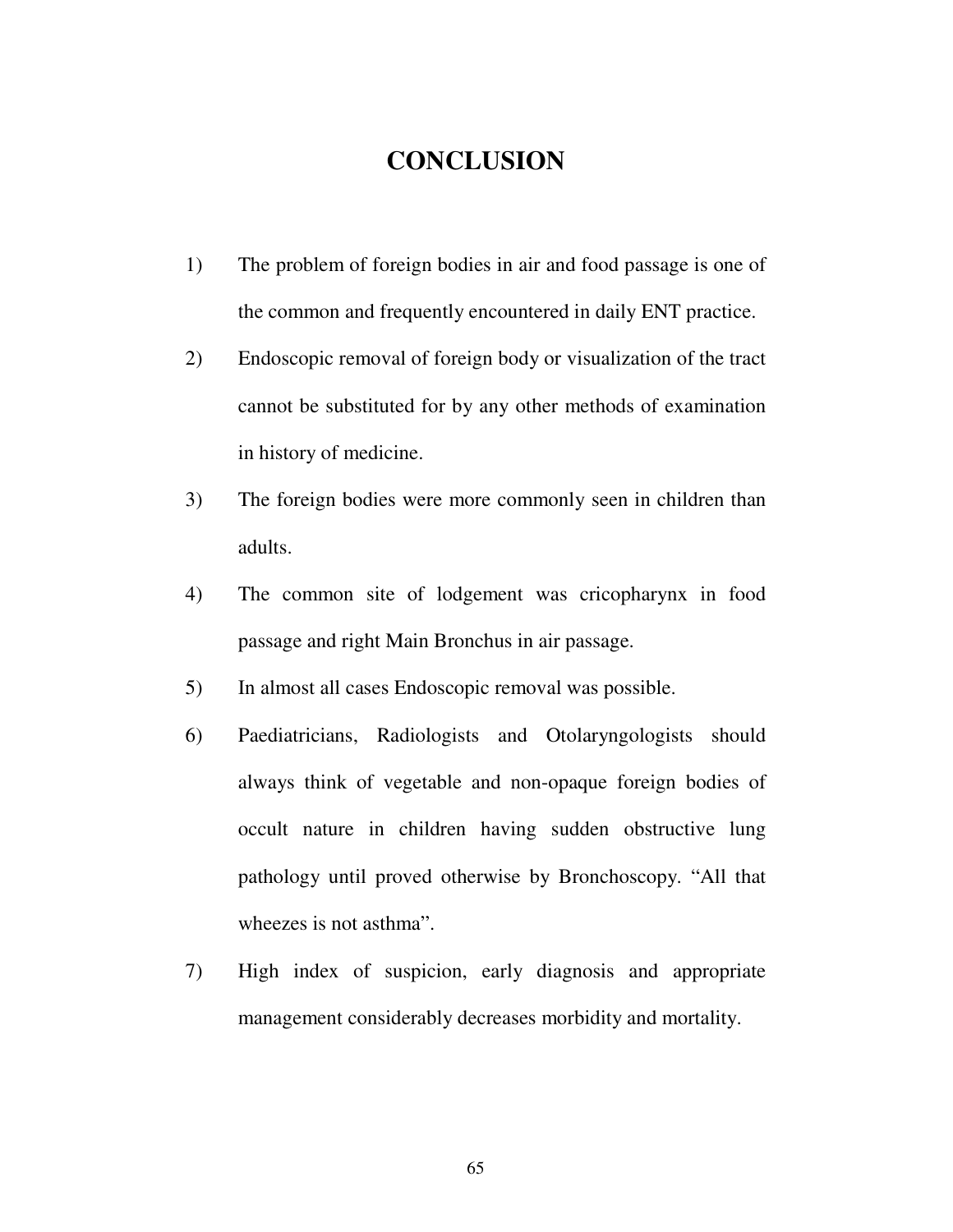# **BIBLIOGRAPHY**

- \* Scott-Brown otolaryngology V edition :: Laryngology, and Head and neck surgery
- \* Scott-Brown otolaryngology VI edition :: Paediatric otolaryngology Chapter 24.
- Paperella and Shrumrich otolaryngology volume III Head and Neck 2399-2426.
- ◆ Ballenger Diseases of Nose, Throat, Ear and Head and Neck.
- Negus, V.E.; Foreign Bodies in the Air and Food passage Diseases of Throat.
- ❖ Miller's Text book of Anaesthesiology
- Jackson Chevalier : Foreign bodies in Bronchus 1957.
- Year Book of Otolaryngology Head and Neck surgery 2001 175 - 177.
- Bateman G.H & Carruthers; Foreign Bodies in Air & Food passage J.L.O 70: 169-1956.
- Caravati, E.M.Bennett, D.L.Mcelwee, N.E., 1989. Peadiatric coin ingestion American Journal Diseases of Children - 143.
- Holinger P.H & Holinger L.D. (1978) use of open tube Bronchoscope, Chest - 73 (s) 721-724.
- Cohen S.R & Geller, K.A : Anaesthesia & Peadiatric Endoscopy North American Journal 14 : 705-713, 1981.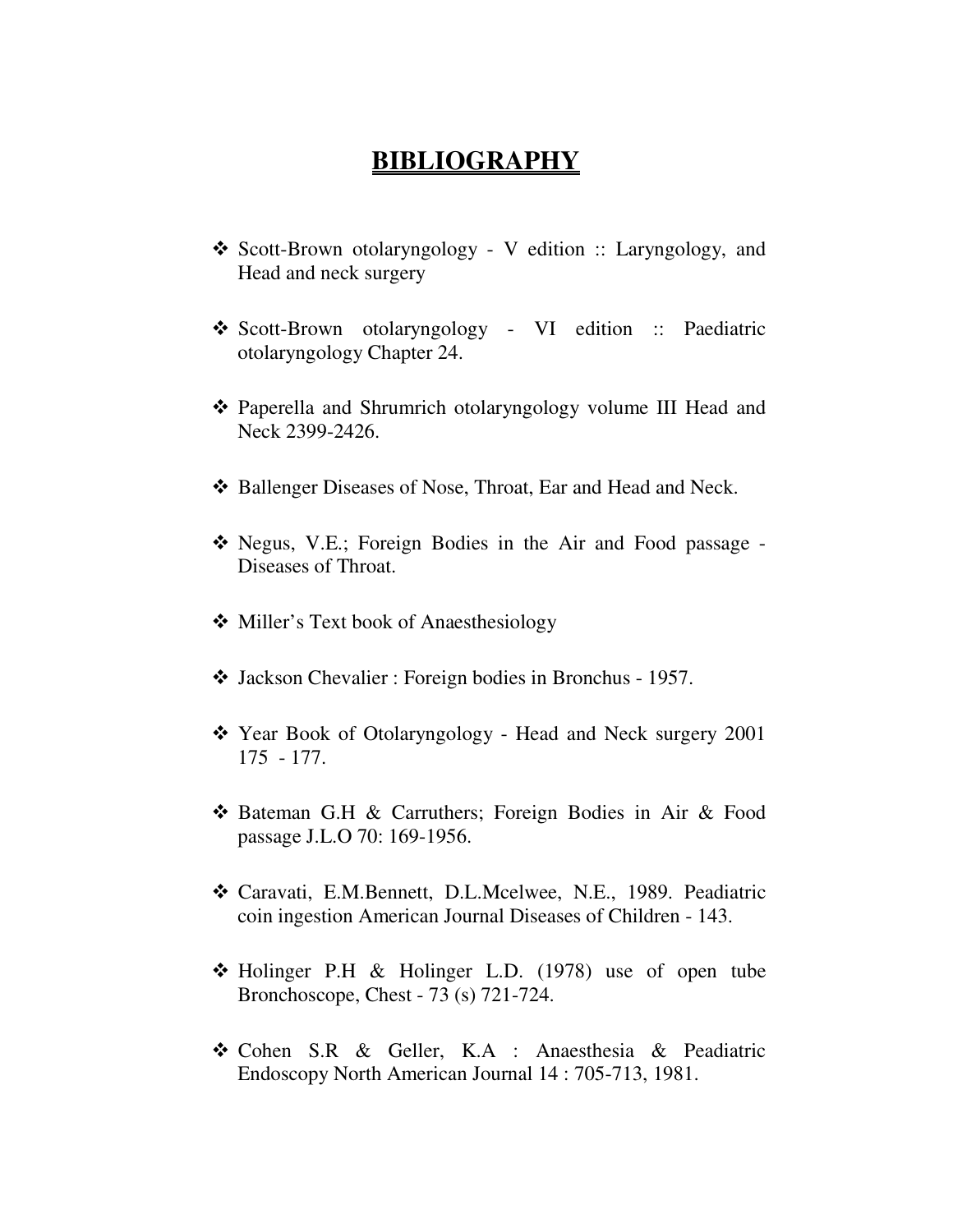- Gracia C., Frey C.F., & Bodai; Diagnosis and Management of Ingested Foreign Bodies
- Howard D.J. and Croft C.B (1992) Endoscopy
- Jones, N.S. Lannigan, F.J & Salama (1991) Foreign bodies in Throat; Journal of Laryngology and Otology 104, 131-133.
- Binder, L.S : Esophageal Foreign Body extractions American Journal of Emergency Medicine 3: 371-372, 1985.
- Baraka, A. (1974) Bronchoscopic removal of inhaled Foreign bodies. British Journal of Anaesthesia, 46.
- Brown T.C. & Clark C.M. (1983) Inhaled Foreign bodies in Children Medical Journal of Australia 322 - 326.
- Harries M.L. & Albert D.M. (1993) Bronchoscopic Foreign bodies Journal of Otolaryngology 22, 134.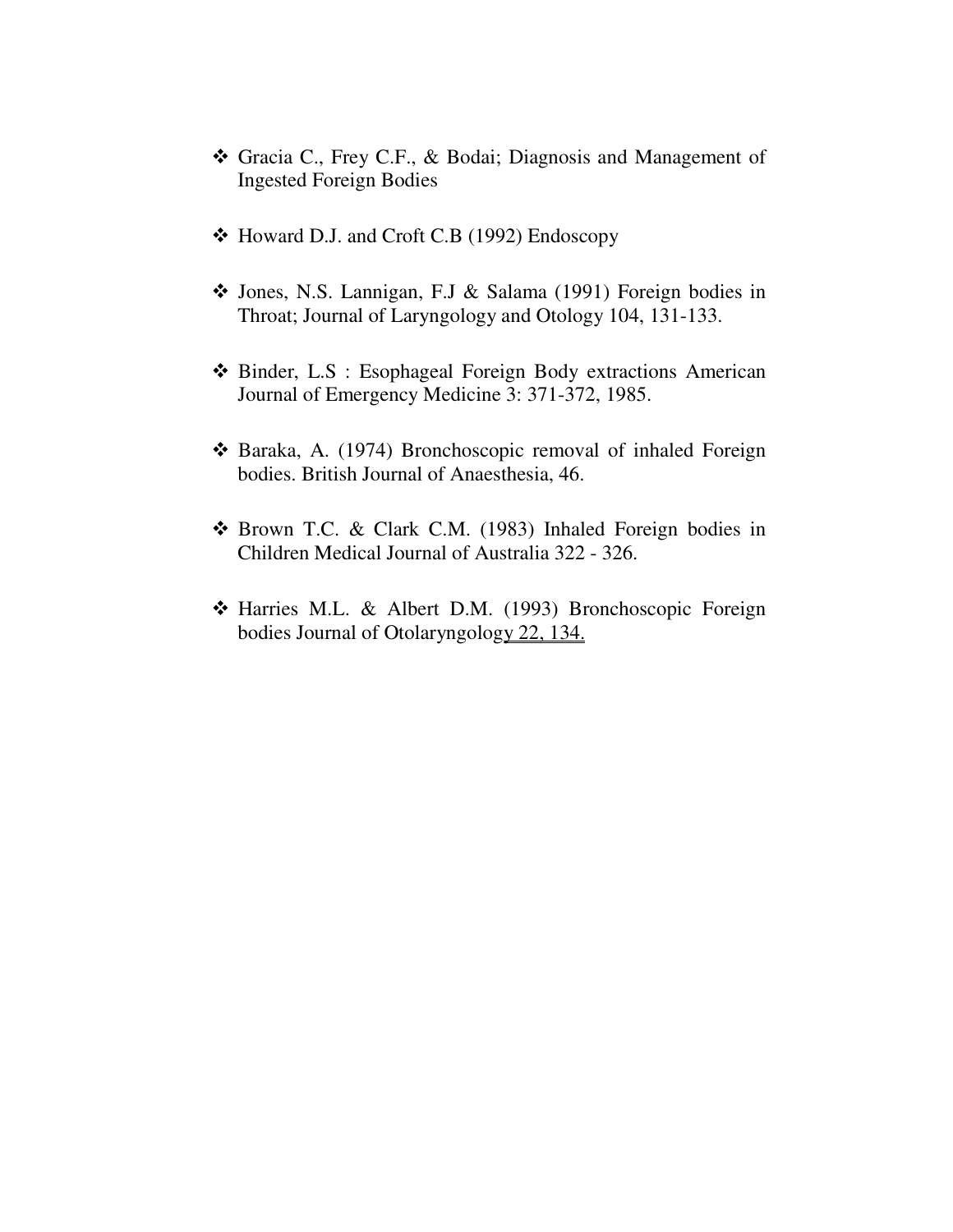# **MASTER CHART**

| SI.<br>No. | <b>Name</b>        | Age                           | <b>Sex</b>     | <b>IPNO</b> | Foreign<br><b>Body</b> | <b>Site</b>     | Procedure               |
|------------|--------------------|-------------------------------|----------------|-------------|------------------------|-----------------|-------------------------|
| 1.         | Alagarsamy         | 11                            | M              | 247872      | Coin                   | Cricopharynx    | DL Scopy                |
| 2.         | Amudha             | 12                            | $\mathbf{F}$   | 336315      | Coin                   | Cricopharynx    | DL Scopy                |
| 3.         | Andiammal          | $1\frac{3}{4}$                | $\mathbf{F}$   | 101920      | Coin                   | Cricopharynx    | DL Scopy                |
| 4.         | Andiyappan         | $\mathbf{1}$                  | M              | 196792      | Coin                   | Cricopharynx    | DL Scopy                |
| 5.         | Anitha             | 14                            | $\mathbf{F}$   | 237723      | Coin                   | Cricopharynx    | DL Scopy                |
| 6.         | Annam              | 3                             | $\mathbf{F}$   | 147895      | Seed                   | <b>Nose</b>     | OP removal              |
| 7.         | Annasamy           | 2 <sup>3</sup> / <sub>4</sub> | M              | 172892      | Seed                   | <b>Bronchus</b> | <b>Broncho</b><br>scopy |
| 8.         | Arumugam           | $1\frac{1}{2}$                | M              | 157234      | Seed                   | <b>Nose</b>     | OP removal              |
| 9.         | Ayyappan           | 12                            | M              | 186782      | Coin                   | Cricopharynx    | DL Scopy                |
| 10.        | Ayyavoo            | $\mathbf{1}$                  | M              | 245434      | Coin                   | Cricopharynx    | DL Scopy                |
| 11.        | Bairavi            | 28                            | $\mathbf{F}$   | 117562      | Tracheost<br>omy Tube  | <b>Bronchus</b> | <b>Broncho</b><br>scopy |
| 12.        | Balamurugan        | 41                            | M              | 226311      | Coin                   | Cricopharynx    | DL Scopy                |
| 13.        | Baluchamy          | 12<br>$\frac{1}{2}$           | M              | 235461      | <b>Safety Pin</b>      | Trachea         | <b>Broncho</b><br>scopy |
| 14.        | Chinnappa          | $\overline{4}$                | M              | 226530      | Seed                   | <b>Nose</b>     | Endoscopy               |
| 15.        | Chitra             | $4\frac{1}{2}$                | $\mathbf F$    | 249065      | Seed                   | Nasopharynx     | Endoscopy               |
| 16.        | David              | $13\frac{1}{2}$               | M              | 272327      | Coin                   | Cricopharynx    | DL Scopy                |
| 17.        | Deepa              | 18                            | $\mathbf{F}$   | 229528      | Seed                   | <b>Bronchus</b> | <b>Broncho</b><br>scopy |
| 18.        | Dhanapal           | 13                            | M              | 356514      | <b>Safety Pin</b>      | Trachea         | <b>Broncho</b><br>scopy |
| 19.        | Elizabeth          | $\overline{2}$                | $\overline{F}$ | 127703      | Miscellan<br>ous       | Oesophagus      | Oesophago<br>scopy      |
| 20.        | Ellamma            | 9                             | $\mathbf F$    | 310568      | Seed                   | Larynx          | Laryngo<br>scopy        |
| 21.        | <b>Esther Rani</b> | $2\frac{1}{4}$                | $\mathbf{F}$   | 329721      | Fishbone               | Cricopharynx    | DL Scopy                |
| 22.        | Eswaran            | $\overline{7}$                | M              | 223100      | Seed                   | <b>Bronchus</b> | <b>Broncho</b><br>scopy |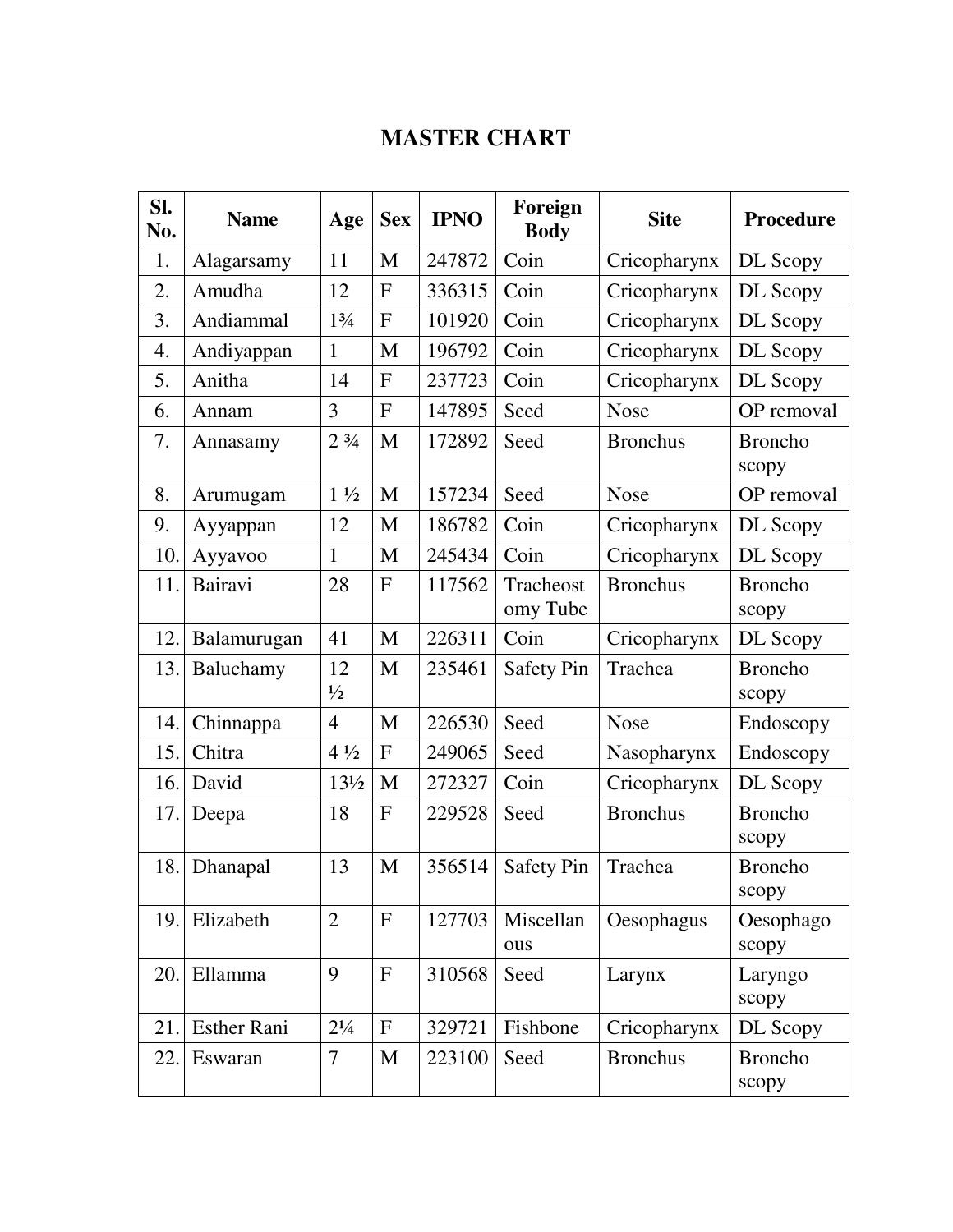| SI.<br>No. | <b>Name</b>       | Age             | <b>Sex</b>   | <b>IPNO</b> | Foreign<br><b>Body</b> | <b>Site</b>                 | <b>Procedure</b>        |
|------------|-------------------|-----------------|--------------|-------------|------------------------|-----------------------------|-------------------------|
| 23.        | Eswari            | 16              | F            | 337192      | Coin                   | Cricopharynx                | DL Scopy                |
| 24.        | Fatima            | 35              | $\mathbf{F}$ | 732291      | Denture                | Cricopharynx                | DL Scopy                |
| 25.        | Fatima            | $7\frac{1}{2}$  | $\mathbf{F}$ | 117890      | Miscellan<br>eous      | <b>Bronchus</b>             | <b>Broncho</b><br>scopy |
| 26.        | Fazalkhan         | $1\frac{1}{2}$  | M            | 189871      | Safety pin             | Oesophagus                  | Oesophago<br>scopy      |
| 27.        | Fyaz              | 17              | M            | 194673      | Seed                   | Trachea                     | <b>Broncho</b><br>scopy |
| 28.        | Ganesan           | 8               | M            | 134524      | Pin                    | <b>Bronchus</b>             | <b>Broncho</b><br>scopy |
| 29.        | Guruvamma         | $\overline{4}$  | $\mathbf F$  | 102356      | Seed                   | <b>Nose</b>                 | Endoscopy               |
| 30.        | Harish            | 14              | M            | 107528      | Seed                   | <b>Nose</b>                 | Endoscopy               |
| 31.        | Idayathulah       | 24              | M            | 285072      | Tracheost<br>omy Tube  | Larynx                      | Laryngo<br>scopy        |
| 32.        | Jai subramani     | 21              | $\mathbf M$  | 269636      | Coin                   | Cricopharynx                | DL Scopy                |
| 33.        | Joseph<br>Kennedy | 25              | M            | 142991      | Coin                   | Cricopharynx                | DL Scopy                |
| 34.        | Kaliammal         | 18              | $\mathbf{F}$ | 173633      | Coin                   | Cricopharynx                | DL Scopy                |
| 35.        | Kanaga            | 20              | $\mathbf{F}$ | 297171      | Coin                   | Cricopharynx                | DL Scopy                |
| 36.        | Kandavel          | $15\frac{1}{2}$ | M            | 291749      | Denture                | Cricopharynx                | DL Scopy                |
| 37.        | Kannamma          | 23              | $\mathbf F$  | 123999      | Denture                | Oesophagus                  | Oesophago<br>scopy      |
| 38.        | Kannusamy         | $\overline{2}$  | M            | 203376      | Coin                   | Post.<br>Pharyngeal<br>Wall | DL Scopy                |
| 39.        | Kavitha           | $3\frac{1}{4}$  | F            | 181931      | Fishbone               | Hypopharynx                 | DL Scopy                |
| 40.        | Lawrence          | 15              | M            | 349954      | Coin                   | Cricopharynx                | DL Scopy                |
| 41.        | Logesh            | 16              | M            | 345672      | Seed                   | <b>Bronchus</b>             | <b>Broncho</b><br>scopy |
| 42.        | Maheswaran        | $2\frac{1}{2}$  | M            | 248291      | Coin                   | Oesophagus                  | Oesophago<br>scopy      |
| 43.        | Maruthu<br>Pandi  | 16              | M            | 342792      | Coin                   | Cricopharynx                | DL Scopy                |